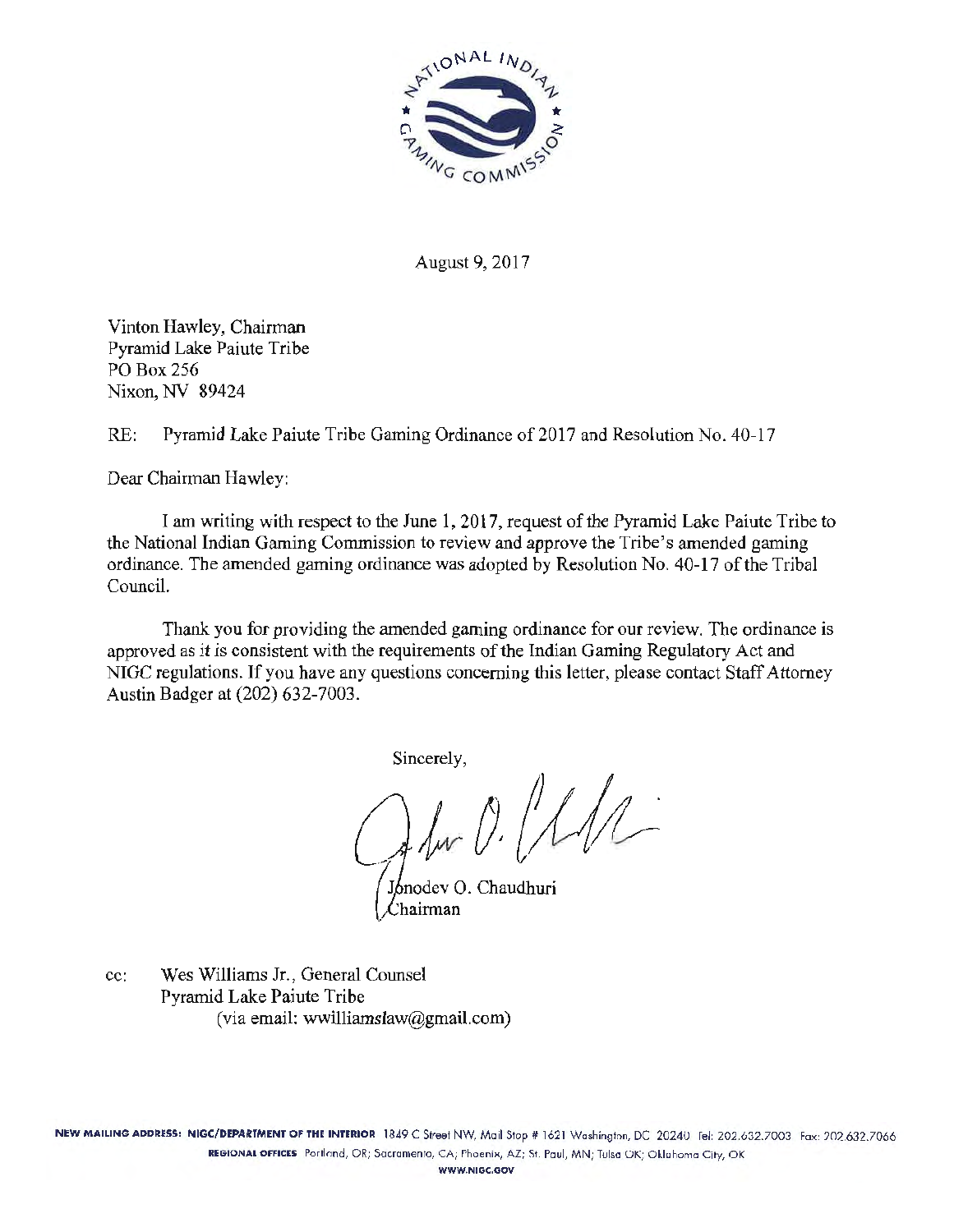# *Pyramid Lake Paiute Tribal Council*

*P\_osl Office Box 256* • . .CF: C~ I y :·:C *Nixon, Nevada 89424* '.1 .'E :: rt:. t~ hr~:iAO *'\ ··•CF* I'" . *Telephone: (775) 574-1000 I 574-10011 S74-1002* · ,. '' '- ti., '  $FAX (775) 574-1008$  <br>  $7917$  HAY  $-3$  PM 2: 1 ii

BUREAU OF INDIAN AF CURS restreution no.: PL 40-17

# RESOLUTION OF THE TRIBAL COUNCIL OF THE PYRAMID LAKE PAIUTE TRIBE NIXON, NEVADA

- WHEREAS, the Pyramid Lake Paiute Tribe is organized pursuant to the provisions of Section 16 of the Indian Reorganization Act (25 U.S.C. § 476) and is federally recognized by the United States Government through the Secretary of the Interior and the Bureau of Indian Affairs, and possesses attributes of sovereignty over both its members and territory, including the sovereign authority to regulate gaming; and
- WHEREAS, the Pyramid Lake Paiute Tribe, pursuant to Article VI, Powers and Duties of the Tribal Council, of the Constitution and By-laws of the Pyramid Lake Paiute Tribe, authorizes the Pyramid Lake Paiute Tribal Council to act on behalf of the Pyramid Lake Paiute Tribe; and
- WHEREAS, the Indian Gaming Regulatory Act, 25 U.S.C. §§ 2701 *et seq.,* requires the adoption of a tribal gaming ordinance for the Tribe to authorize and regulate gaming within the Reservation; and
- WHEREAS, the Tribal Council has established a Gaming Commission, a standing commission composed of five members responsible for overseeing all gaming operations and ensuring compliance with the Tribe's Gaming Ordinance, and making recommendations for changes to the Gaming Ordinance as detennined necessary; and
- WHEREAS, the Gaming Commission worked on amendments to the Gaming Ordinance and were coordinating the amendments with an attorney for the National Indian Gaming Commission when questions arose related to prior actions related to adoption of the Gaming Ordinance; and
- WHEREAS, to resolve these issues, the Gaming Commission recommended that the Tribal Council readopt the Gaming Ordinance, including all prior amendments.
- NOW, THEREFORE, BE IT RESOLVED, that the Pyramid Lake Paiute Tribal Council hereby accepts the recommendation of the Gaming Commission and approves the adoption of the attached "Gaming Ordinance of 2017," which hereby replaces and supersedes all prior versions of the Tribe's Gaming Ordinance, and which shall go into effect immediately upon approval by the National Indian Gaming Commission.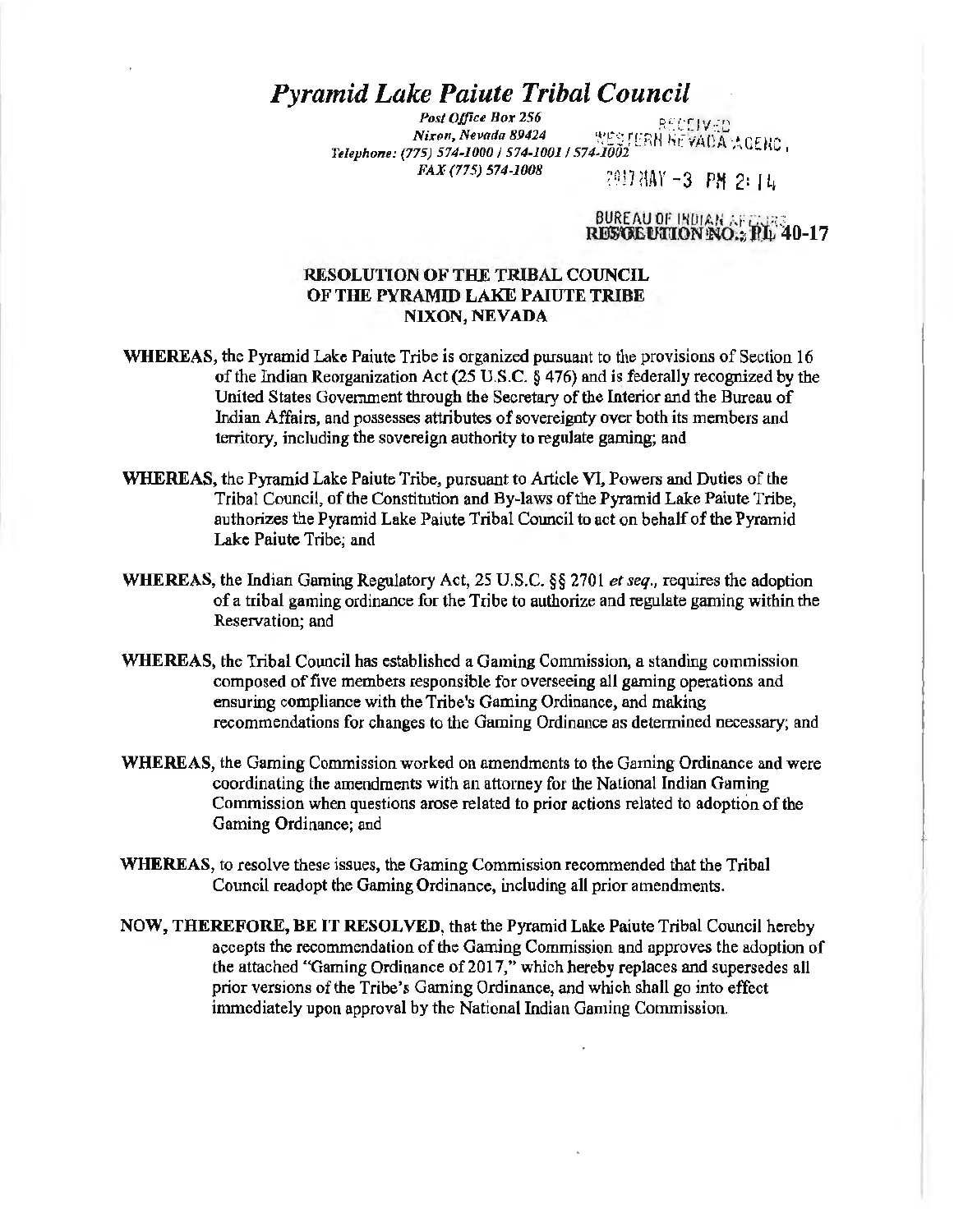*Pyramid Lake Paiute Tribal Council Page2* 

BE IT FURTHER RESOLVED, that the Tribal Chairman or his designee is hereby authorized to effectuate any and all administrative actions necessary for the implementation of this resolution.

BE IT FINALLY RESOLVED, that nothing in this resolution shall be construed as a waiver of the sovereign immunity of the Tribe or the Tribal Gaming Commission.

# *CERTIFICATION*

It is hereby certified that the foregoing resolution of the Pyramid Lake Paiute Tribal Council, governing body of the Pyramid Lake Paiute Tribe, composed often members, of whom *ten* (10) constituting a quorum were present at a meeting duly held on the  $21^s$  day of April, 2017 was adopted by the affirmative vote of *nine* (9) FOR and *zero* (0) AGAINST, with *zero* (0) ABSTENTIONS; pursuant to the authority contained in the Constitution and By-laws of the Pyramid Lake Paiute Tribe.



Brenda A. Henry, Tribal Secreta Pyramid Lake Paiute Tribal Council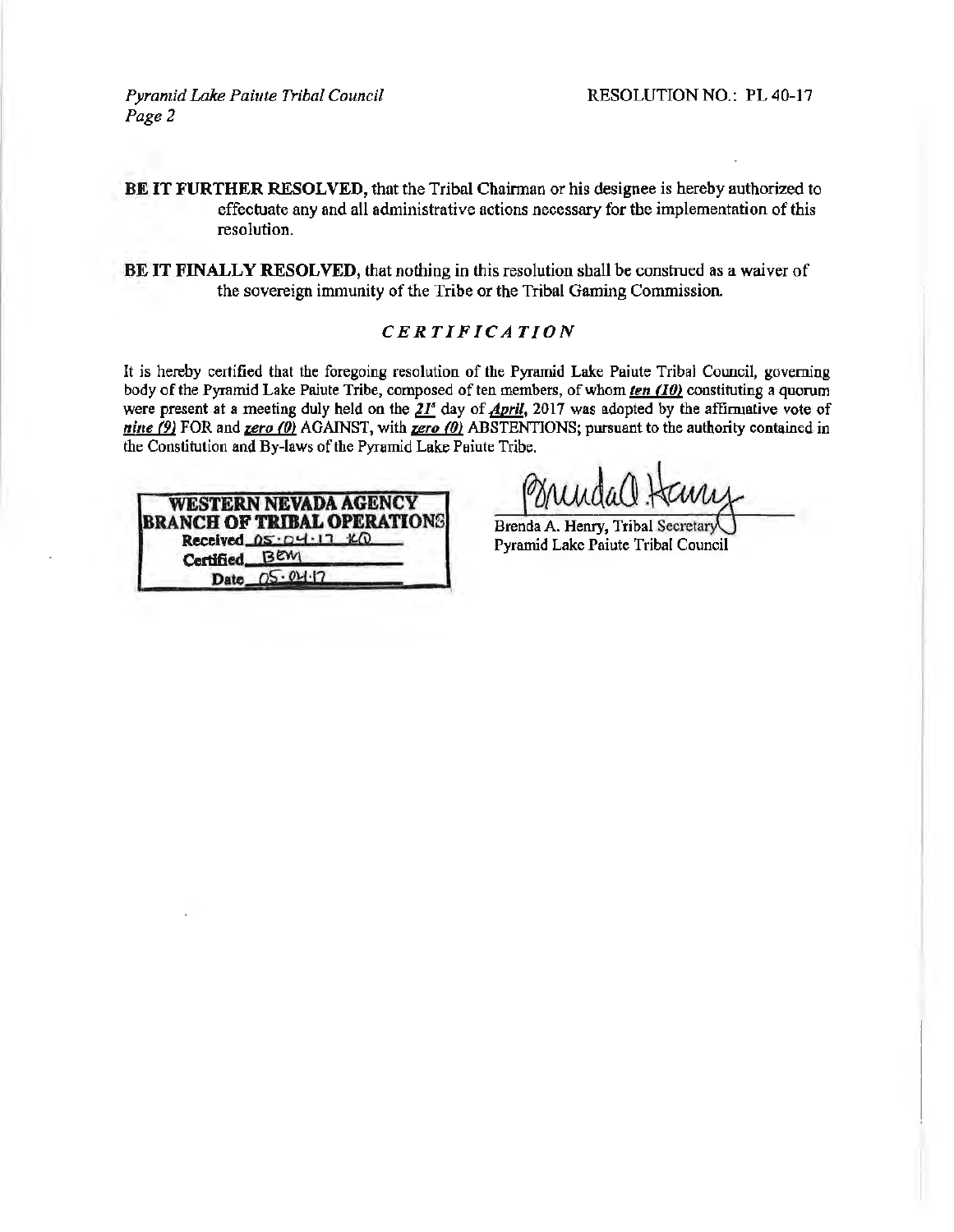Pyramid Lake Paiute Tribe

Gaming Ordinance of 2017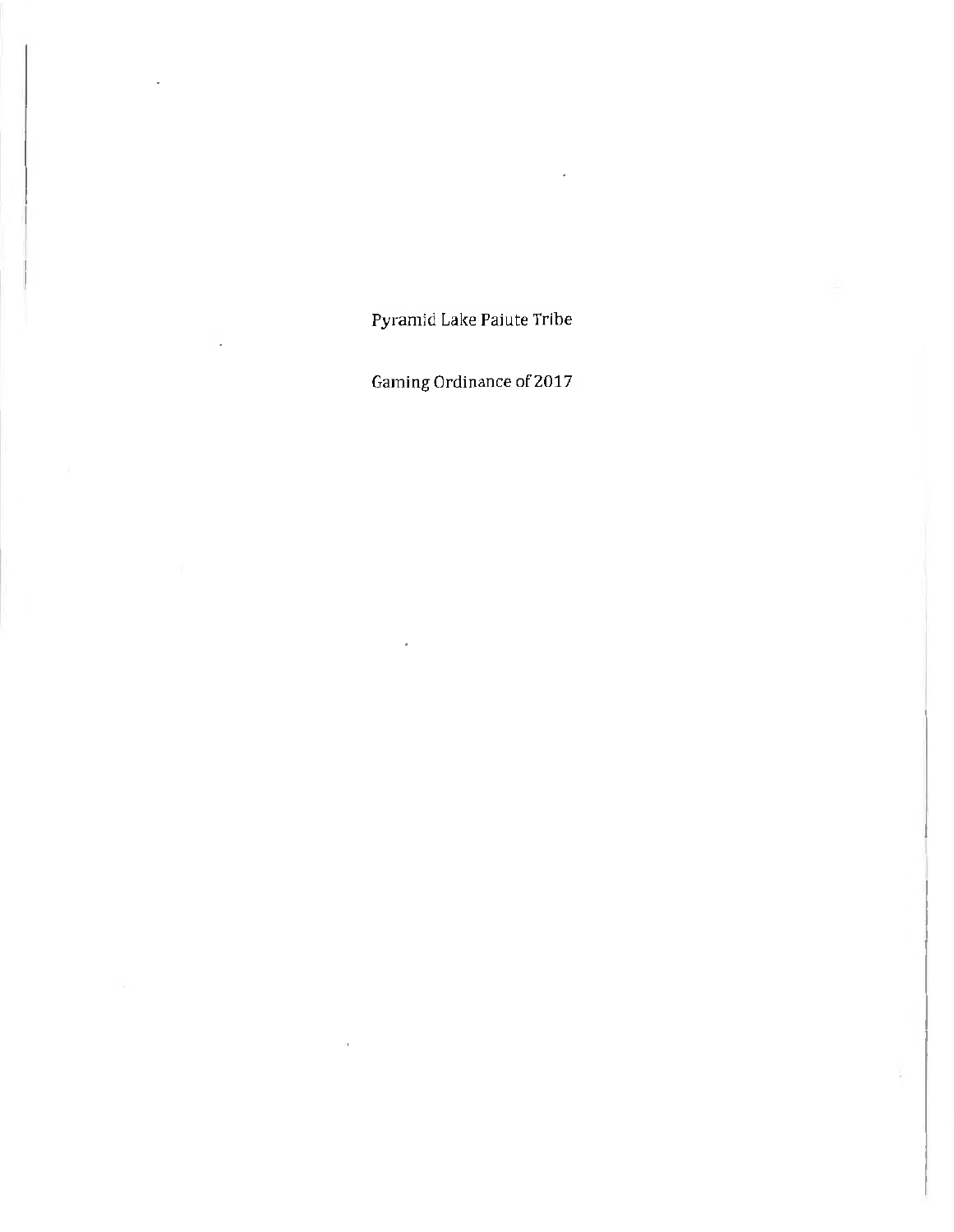# PYRAMID LAKE PAIUTE TRIBE GAMING ORDINANCE OF 2017

# TABLE OF CONTENTS

|     | Section 1.<br>Section 2.<br>Section 3. | Title<br><b>Findings</b><br>Purpose                                                      |  |
|-----|----------------------------------------|------------------------------------------------------------------------------------------|--|
| I.  |                                        |                                                                                          |  |
|     | Section 4.                             | Definitions                                                                              |  |
|     | Section 5.                             |                                                                                          |  |
|     | Section 6.                             | Use of Revenues from Class II and Class III Gaming Activities 9                          |  |
|     | Section 7.                             | <b>Gaming Facilities</b>                                                                 |  |
|     | Section 8.                             | Minors, Employees Prohibited from Playing  10                                            |  |
|     | Section 9.                             |                                                                                          |  |
|     |                                        | A.                                                                                       |  |
|     |                                        | <b>B.</b><br>Forfeiture<br>10                                                            |  |
|     |                                        |                                                                                          |  |
| II. | <b>ADMINISTRATION</b>                  |                                                                                          |  |
|     | Section 10.                            |                                                                                          |  |
|     | А.                                     |                                                                                          |  |
|     | <b>B.</b>                              | Qualifications, Standards of Conduct and Appointment 11                                  |  |
|     | C.                                     | Duties and Powers manufactured contains and contained and 22                             |  |
|     | D.                                     | Commission Record-Keeping Fig. 2016. The Commission Record-Keeping                       |  |
|     | Ε.                                     | Reports                                                                                  |  |
|     | F.                                     | Regulations of Patron Disputes Communications and annual 15                              |  |
|     | G.                                     | Compensation                                                                             |  |
|     | Section 11.                            |                                                                                          |  |
|     | А.                                     | Authority to License manumental communications are more 16                               |  |
|     | В.                                     | Types of Licenses to be Issued Fig. 2016. The Street of Licenses to be Issued Fig. 2016. |  |
|     | Section 12.                            | License Fees and Taxes                                                                   |  |
|     | Section 13.                            | Gaming Facility License, Effective Period and Place<br>……18                              |  |
|     | А.                                     |                                                                                          |  |
|     | <b>B.</b>                              | Place monomonium monomum monomum monomum monomu18                                        |  |
|     | Section 14.                            | Primary Management Officials, Key, and Other Employees19                                 |  |
|     | А.                                     | Work Permits for All Gaming Employees at Tribal                                          |  |
|     |                                        | Class III Gaming Facilities manual communication communication                           |  |
|     | <b>B.</b>                              | Primary Management Officials and Key                                                     |  |
|     |                                        |                                                                                          |  |
|     | C.                                     | Primary Management Officials and Key                                                     |  |
|     |                                        |                                                                                          |  |
|     | D.                                     | Primary Management Officials and Key                                                     |  |
|     |                                        | Employees; Background Investigation; Report 23                                           |  |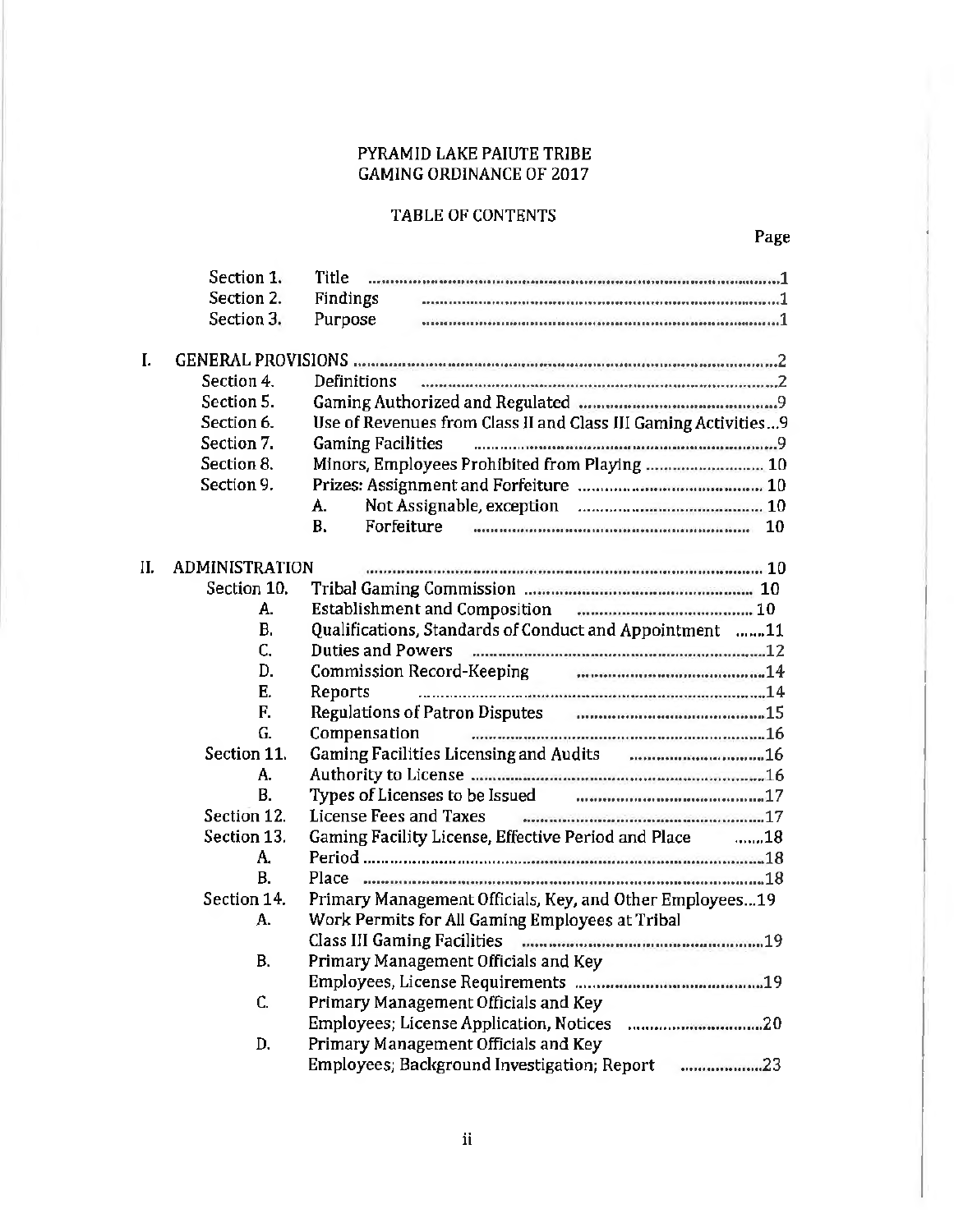# TABLE OF CONTENTS (cont.)

|      | Е.                      | <b>Eligibility Determination</b>                          |  |
|------|-------------------------|-----------------------------------------------------------|--|
|      | F.                      | Procedures for Forwarding Applications and                |  |
|      |                         | Reports for Key Employees and Primary                     |  |
|      |                         | Management Officials to the National Indian               |  |
|      |                         | Gaming Commission; Issuance of Temporary                  |  |
|      |                         | Licenses                                                  |  |
|      | G.                      |                                                           |  |
|      | H.                      | Requirements Applicable to all Employees<br>27            |  |
|      | Section 15.             |                                                           |  |
|      | Section 16.             | <b>Audits of Tribal Gaming Operations</b>                 |  |
|      |                         |                                                           |  |
| III. | <b>CLASS II GAMING</b>  |                                                           |  |
|      | Section 17.             | <b>Definitions</b>                                        |  |
|      | Section 18.             | Persons Authorized to Conduct Class II Gaming 30          |  |
|      | Section 19.             |                                                           |  |
|      | Section 20.             | <b>Management Contracts</b>                               |  |
|      | Section 21.             | <b>Games Permitted</b>                                    |  |
|      | Section 22.             | <b>Bingo Game Cards</b>                                   |  |
|      | Section 23.             | Player Limitation                                         |  |
|      | Section 24.             | <b>Entry Prohibited</b>                                   |  |
|      | Section 25.             |                                                           |  |
|      |                         | Hours of Operation; Notice to Commission 33               |  |
| IV.  | <b>CLASS III GAMING</b> |                                                           |  |
|      | Section 26.             | Persons Authorized to Conduct Class III Gaming 34         |  |
|      | Section 27.             | Persons Authorized to Own a Class III Gaming Operation 34 |  |
|      | Section 28.             |                                                           |  |
|      | Section 29.             | <b>Management Contracts</b>                               |  |
|      | Section 30.             | <b>Games Permitted</b>                                    |  |
|      | Section 31.             | Non-Tribal Gaming Facility Revenue Sharing Fee 35         |  |
|      | Sections 32-35.         | (Reserved)                                                |  |
|      |                         |                                                           |  |
| V.   |                         |                                                           |  |
|      |                         | Sections 36. Crimes; Penalties                            |  |
|      | Sections 37.            | <b>Civil Penalties</b>                                    |  |
|      |                         |                                                           |  |
| VI.  |                         | <b>VALIDITY OF ORDINANCE</b>                              |  |
|      | Section 38.             | Severability                                              |  |
|      | Section 39.             |                                                           |  |
|      |                         |                                                           |  |

Page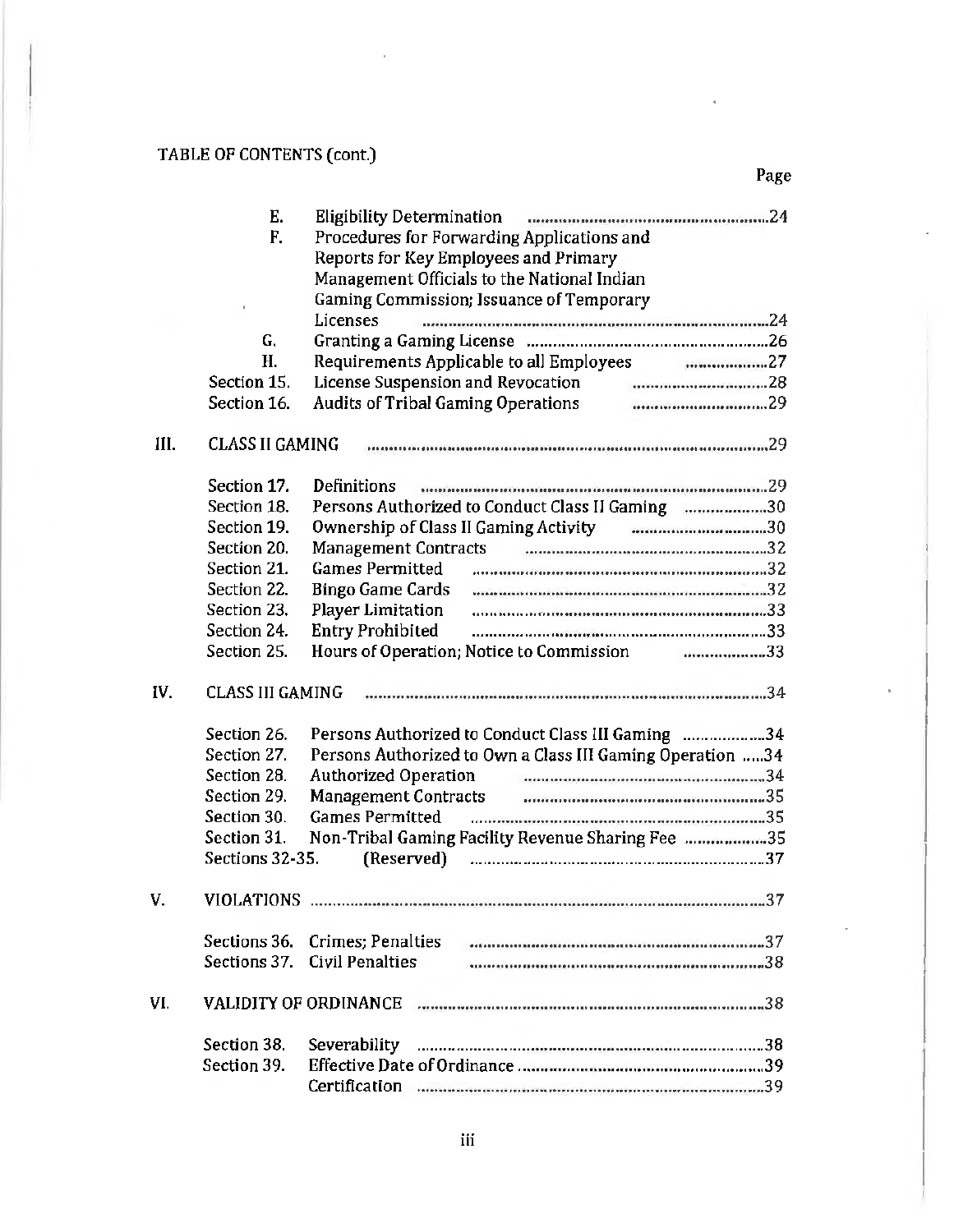# PYRAMID LAKE PAIUTE TRIBE GAMING ORDINANCE OF 2017

# Section 1. Title.

This Ordinance shall be known as the Pyramid Lake Paiute Gaming Ordinance. Any gaming ordinance or resolutions previously adopted by the Tribal Council are hereby superseded and repealed.

#### Section 2. Finding.

The Ttibal Council of the Pyramid Lake Paiute Tribe ("Tribe") finds that:

- A. The Tribe has the exclusive authority to regulate Class I and JI gaming activities on the Pyramid Lake Paiute Indian Reservation subject only to the requirements of the Indian Gaming Regulatory Act ("IGRA"); and
- B. Provided that it has entered into a compact with the State of Nevada, the Tribe is authorized to operate, license and regulate Class III gaming on its land pursuant to that compact; and
- C. It is essential to the health, safety and general welfare of the Tribe and the visitors to the Pyramid Lake Paiute Reservation that standards and regulations be promulgated to govern the conduct of gaming activities on the Reservation.

#### Section 3. Purposes.

The purposes of this Gaming Ordinance are to:

- A. Provide standards and regulations governing the conduct of gaming activities on Pyramid Lake Paiute Indian lands;
- B. Promote tribal economic development;
- C. Enhance employment opportunities for tribal members;
- D. Strengthen the economy of the Pyramid Lake Paiute Tribe; and
- E. Generate revenue for use in improving the health, education and general welfare of enrolled members of the Pyramid Lake Paiute Tribe, and for other uses authorized by federal law.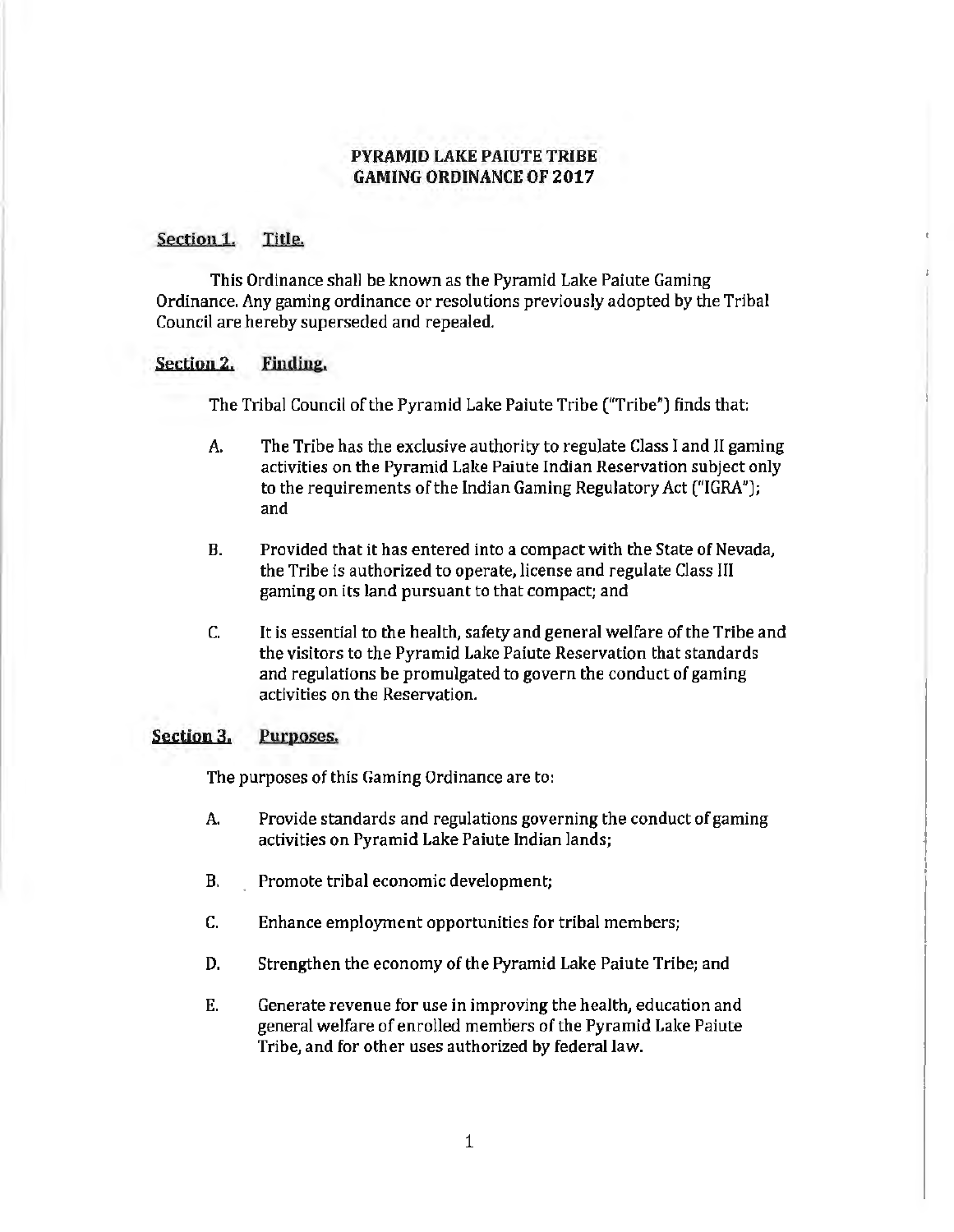# I. GENERAL PROVISIONS

# Section 4. Definitions.

- 1. ''Act" or "IGRA" means the Indian Gaming Regulatory Act of 1988, as amended, at 25 U.S.C. *§§* 2701-2721, and 18 U.S.C. §§ 1167-1168.
- 2. "Applicant" means any Person or Entity applying for, or requesting renewal of, any License or permit described in or required by this Ordinance.
- 3. "Application" means a request for the issuance or renewal of a License or permit described in or required by this Ordinance.
- 4. "Banking Card Game" means any card game in which each player wagers against the house rather than against other players.
- 5. "Bingo" means the game of chance (whether or not electronic, computer or other technological aids are used in connection therewith) which is played for prizes, including monetary prizes, with cards bearing numbers or other designations; in which the holder of the card covers such numbers or designations when objects, similarly numbered or designated, are drawn or electronically determined; and in which the game is won by the first person covering a previously designated arrangement of numbers or designations on such cards. "Bingo" includes, if played at the same location, pull tabs, lotto, punchboards, tip jars, and other games similar bingo.
- 6. "Class I Gaming" means social games played solely for prizes of minimal value or traditional forms of tribal gaming engaged in by individuals as a part of, or in connection with, tribal ceremonies or celebrations.
- 7. "Class II Gaming" means all forms of gaming which are defined as "Class II Gaming" in the IGRA, 25 U.S.C.  $\S 2703(7)$ , and shall include, but not be limited to, the following forms of gaming: bingo, lotto, pull tabs and punch boards, tip jars and non-baking card games, when played in conformity with 25 U.S.C. § 2703(7).
- 8. "Class III Gaming'' means all forms of gaming that are not Class I Gaming or Class II Gaming, as defined in the IGRA, 25 U.S.C. § 2703(8).
- 9. "Compact" means the Compact by and between the Pyramid Lake Paiute Indian Tribe and the State of Nevada setting forth the agreement for the operation of Class Ill gaming on Pyramid Lake Paiute Indian lands within the State of Nevada.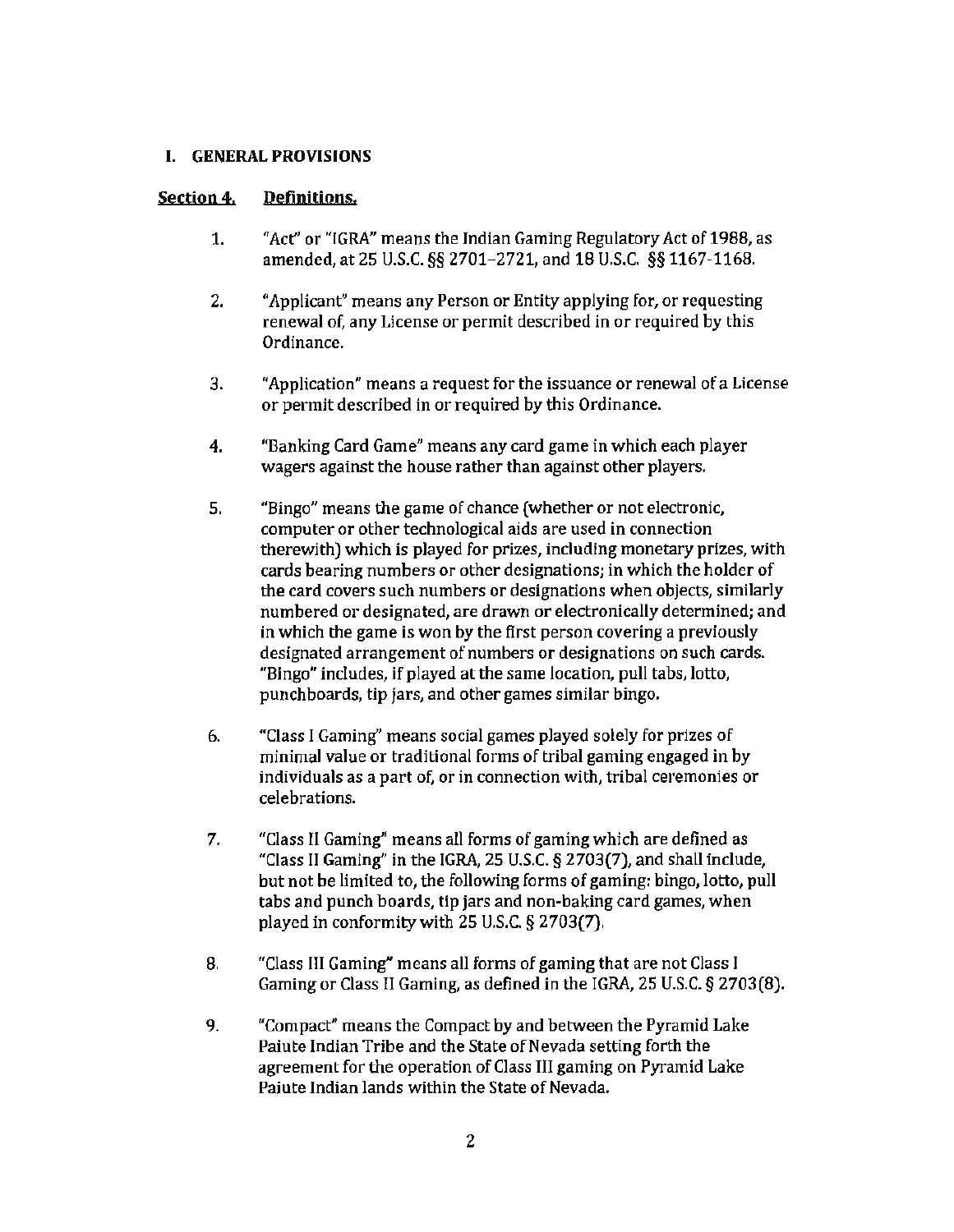- 10. "Entity" means any organization, including any division, department or other unit therein, and includes, but shall not be limited to, a public or private corporation, partnership, joint venture, voluntary or unincorporated association, organization, proprietorship, trust, or estate.
- 11. "Equipment" means any article, device, or other item, employed in gaming activity, including but not limited to Bingo cards, lottery tickets, any electronically operated blower machine, computer, electronic selection machine, gaming devices, gaming tables, associated paraphernalia, chips, tokens, dice and any other items employed in gaming activity.
- 12. "Gambling Machine" or "Slot Machine" means any mechanical, electrical, electromechanical, electronic, or other device, contrivance or machine which, upon insertion of a coin, token, or similar object, or upon payment of any consideration, is available to play or operate, the play or operation of which, whether by reason of the skill of the operator in playing a gambling game which is presented for play by machine or appJication of the element of chance, or both, may deliver or entitle the person playing or operating the machine to receive cash, premiums, merchandise, tokens or anything of value, whether the payoff is made automatically from the machines or in any other manner. "Slot machine" specifically includes video facsimiles of any game of chance authorized under Nevada statute, Nev. Rev. Stat.§ 463.0152. In addition, if at any time the State broadens its definition of "slot machine" to include additional devices, then such devices shall also be "slot machines" within the meaning of this Ordinance.
- 13. "Gaming Commission" or "Commission" means the Pyramid Lake Paiute Tribal Gaming Commission, created by this Ordinance.
- 14. "Gaming Device" means any equipment or mechanical, electromechanical or electronic contrivance, component or machine used remotely or directly in connection with gaming or any game which affects the result of a wager by determining win or loss. The term includes:
	- a. A slot machine
	- b. A collection of two or more of the following component:
		- (i) an assembled electronic circuit which cannot be reasonably demonstrated to have any use other than in a slot machine;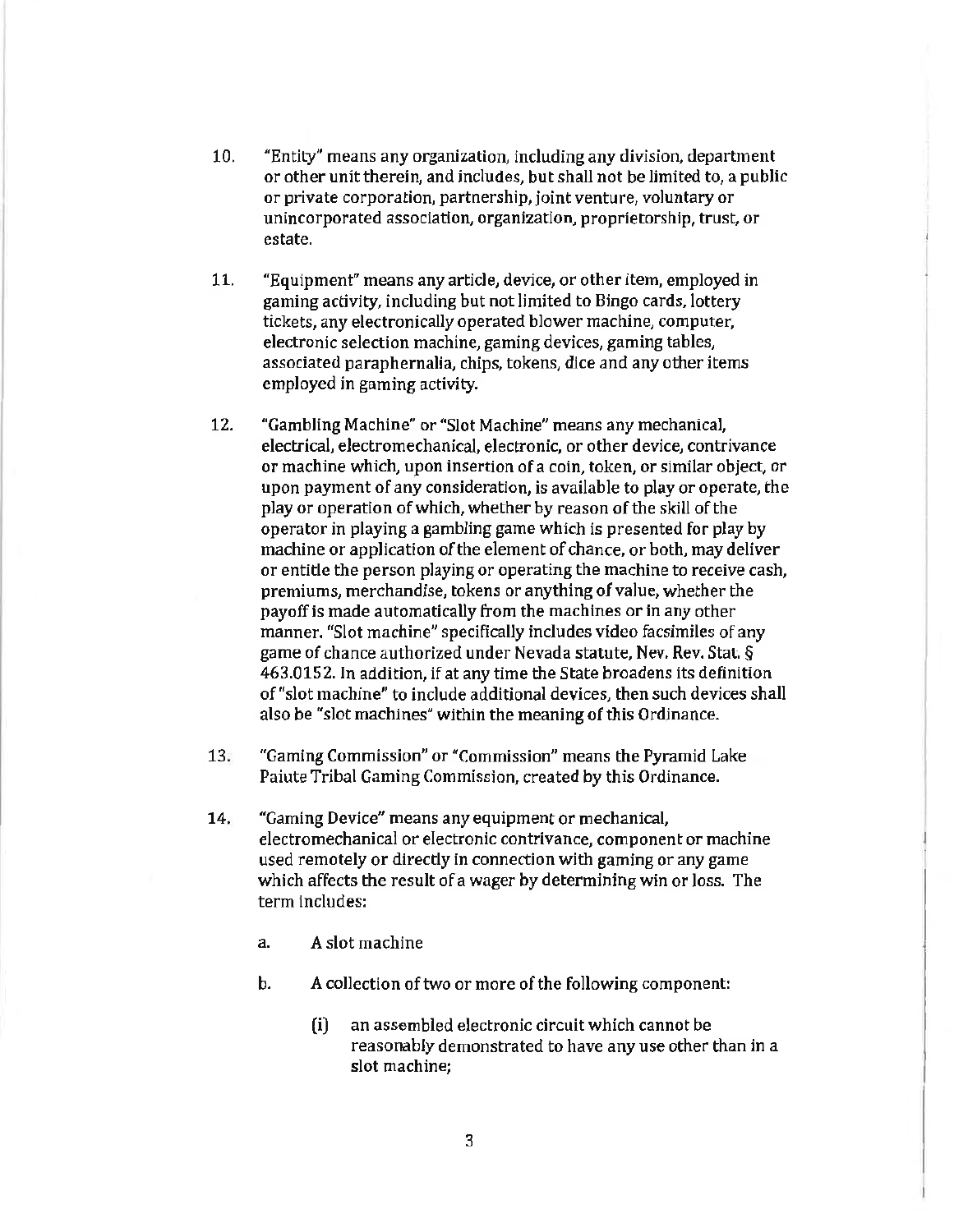- (ii) a cabinet with electrical wiring and provisions for mounting a coin, token or currency acceptor and provisions for mounting a dispenser of coins, tokens or anything of value;
- (iii) a storage medium containing the source language or executable code of a computer program that cannot be reasonably demonstrated to have any use other than in a slot machine;
- (iv) an assembled video display unit;
- (v) an assembled mechanical or electromechanical display unit intended for use in gambling; or
- (vi) an assembled mechanical or electromechanical unit that cannot be demonstrated to have any use other than in a slot machine.
- c. Any mechanical, electrical, or other device which may be connected to or used with a slot machine to alter the normal criteria of random selection or affect the outcome of a game.
- d. A system for the accounting or management of any game in which the result of the wager is determined electronically by using any combination of hardware or software for computers.
- e. Any combination of one of the components set forth in paragraph (i) to (iv), inclusive, of subsection 11.b and any other component that the Commission determines by regulation to be a machine used directly or remotely in connection with gaming or any game, which affects the result of a wager by determining a win or loss.
- 15. "Gaming employee" means any person connected directly with an operator of a slot route, the operator of a pari-mutuel system, the operator of an inter-casino linked system, or a manufacturer, distributor or disseminator, or with the operation of a gaming establishment licensed to conduct any game, 16 or more slot machines, a race book, sports pool or pari-mutuel wagering, including:
	- a. Accounting or internal auditing personnel who are directly involved in any recordkeeping or the examination of records associated with revenue from gaming;
	- b. Boxmen;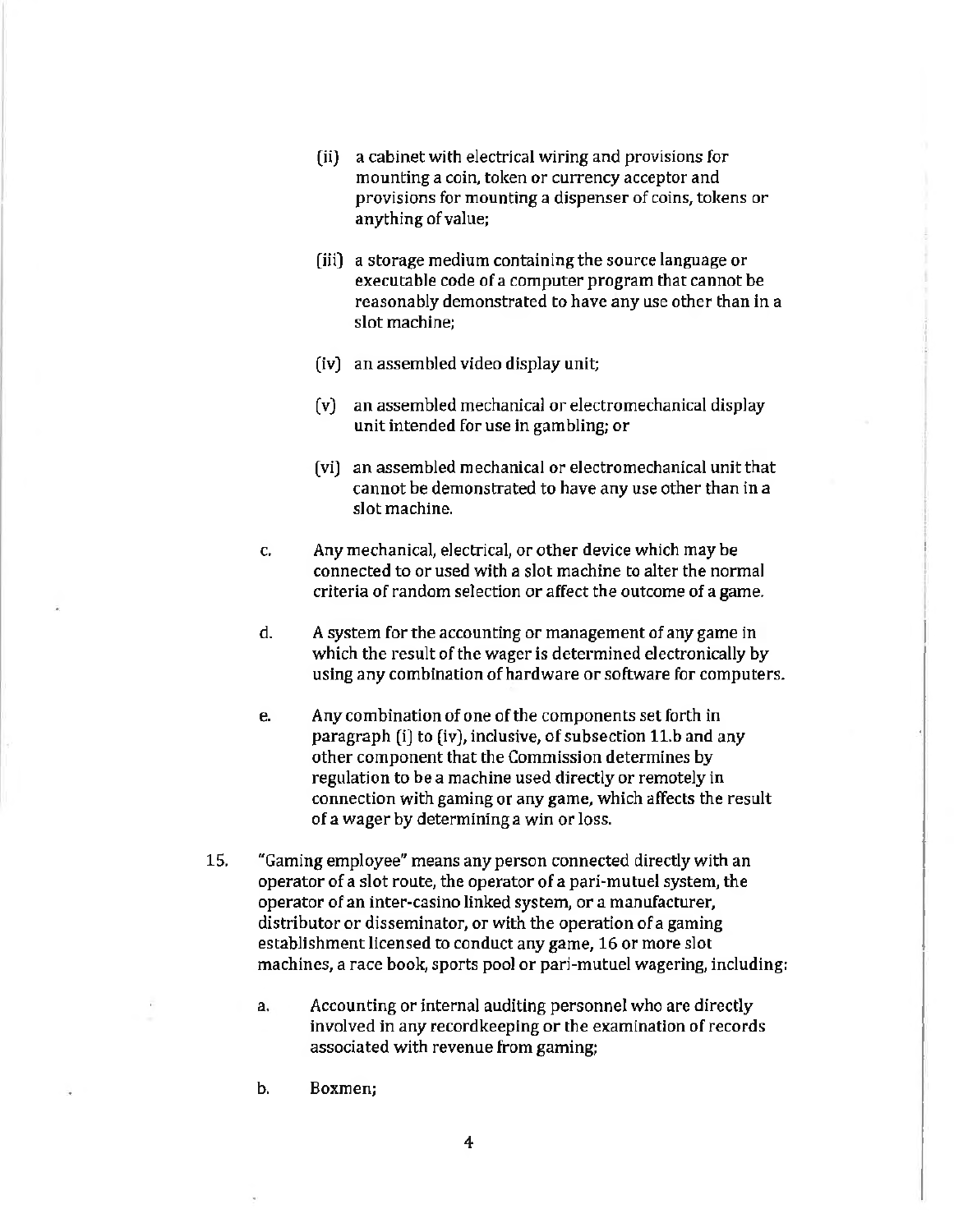- c. Cashiers;
- d. Change personnel;
- e. Counting room personnel;
- f. Dealers;
- g. Employees of a person required by Nevada law, NRS 464.010, to be licensed to operate an off-track pari-mutuel system;
- h. Employees of a person required by Nevada law, NRS 463.430, to be licensed to disseminate information concerning racing;
- i. Employees of manufacturers or distributors of gaming equipment within the Reservation whose duties are directly involved with the manufacture, repair, or distribution of gaming equipment;
- j. Employees of operators of slot routes who have keys for slot machines or who accept and transport revenue from the slot drop;
- k. Employees of operators of inter-casino linked systems;
- l. Floor men;
- m. Hosts or other persons empowered to extend credit or complimentary services;
- n. Keno runners;
- 0. Keno writers;
- p. Machine mechanics;
- q. Odds makers and line setters;
- r. Security personnel;
- s. Shift or pit bosses;
- t. Shills;
- u. Supervisors or managers; and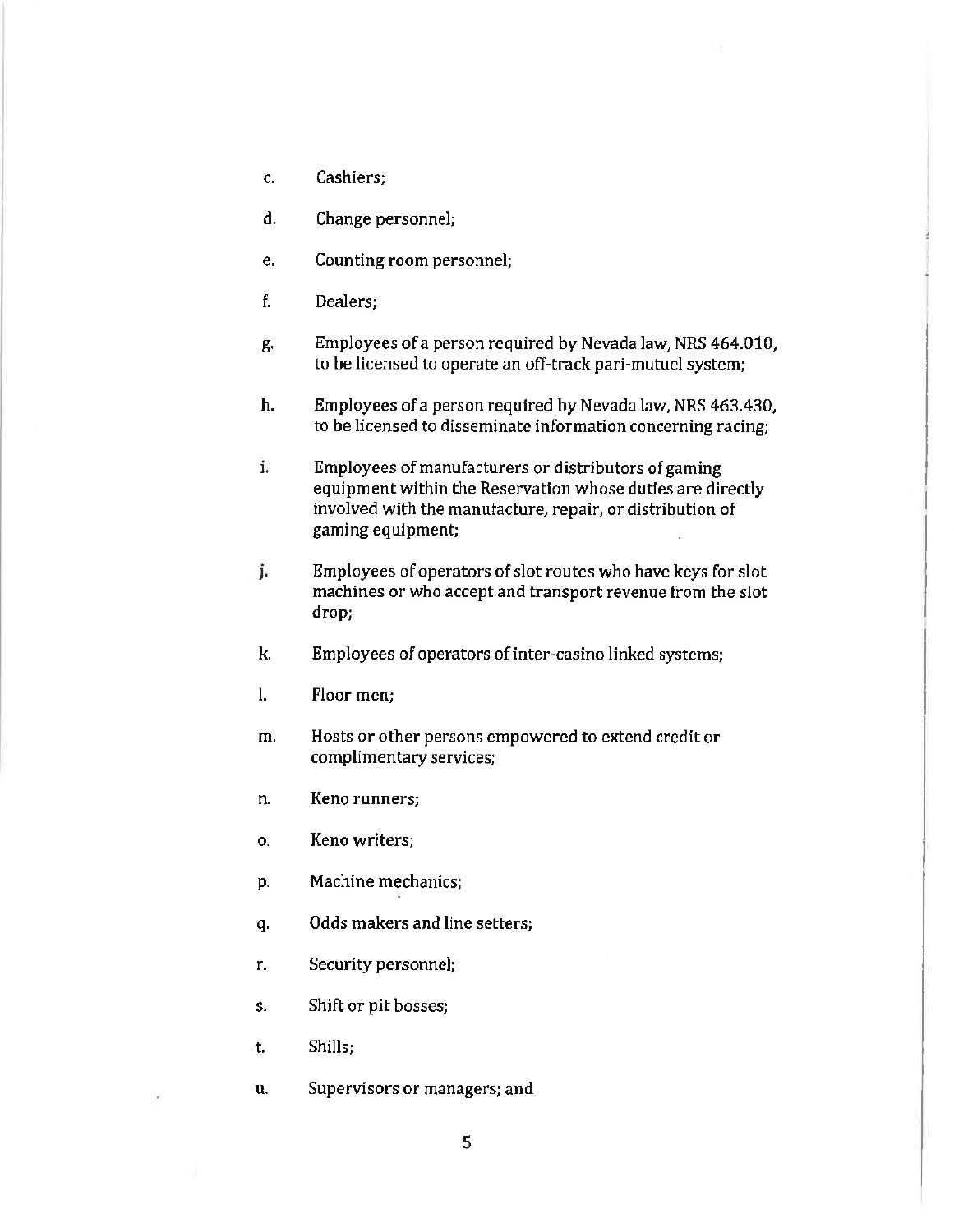# v. Ticket Writers.

"Gaming employee" does not include bartenders, cocktail waitresses or other persons engaged exclusively in preparing or serving food or beverage.

- 16. "Gaming operation" means each economic entity that is licensed by the Tribe, operates the games, receives the revenues, issues the prizes, and pays the expenses.
- 17. "Gross Receipts" means the total receipts from the conduct of gaming activities.
- 18. ''Key employee" means:
	- a. For Class II gaming, a person who performs one or more of the following functions:
		- (i) Bingo caller;
		- (ii) Counting room supervisor;
		- (iii) Chief of security;
		- (iv) Custodian of gaming supplies or cash;
		- (v) Floor manager;
		- (vi) Pit boss;
		- (vii) Dealer;
		- (viii) Croupier;
		- (ix) Approver of credit; or
		- (x) Custodian of gambling devices including persons with access to cash and accounting records within such devices;
	- b. If not otherwise included, any other person whose total cash compensation is in excess of\$50,000 per year; or,
	- c. If not otherwise included, the four most highly compensated persons in the gaming operation; or,
	- d. Any other person designated by the Tribe as a key employee.
	- e. For Class Ill gaming, the term "Key employee" shall have the same meaning as defined in 25 C.F.R. § 502.14, and shall include those employees defined as "key employees" by the Compact.
- 19. The term "Interstate sports betting facility" means a gaming establishment wherein interstate wagers on sports events are received via telephone, computers and associated equipment on the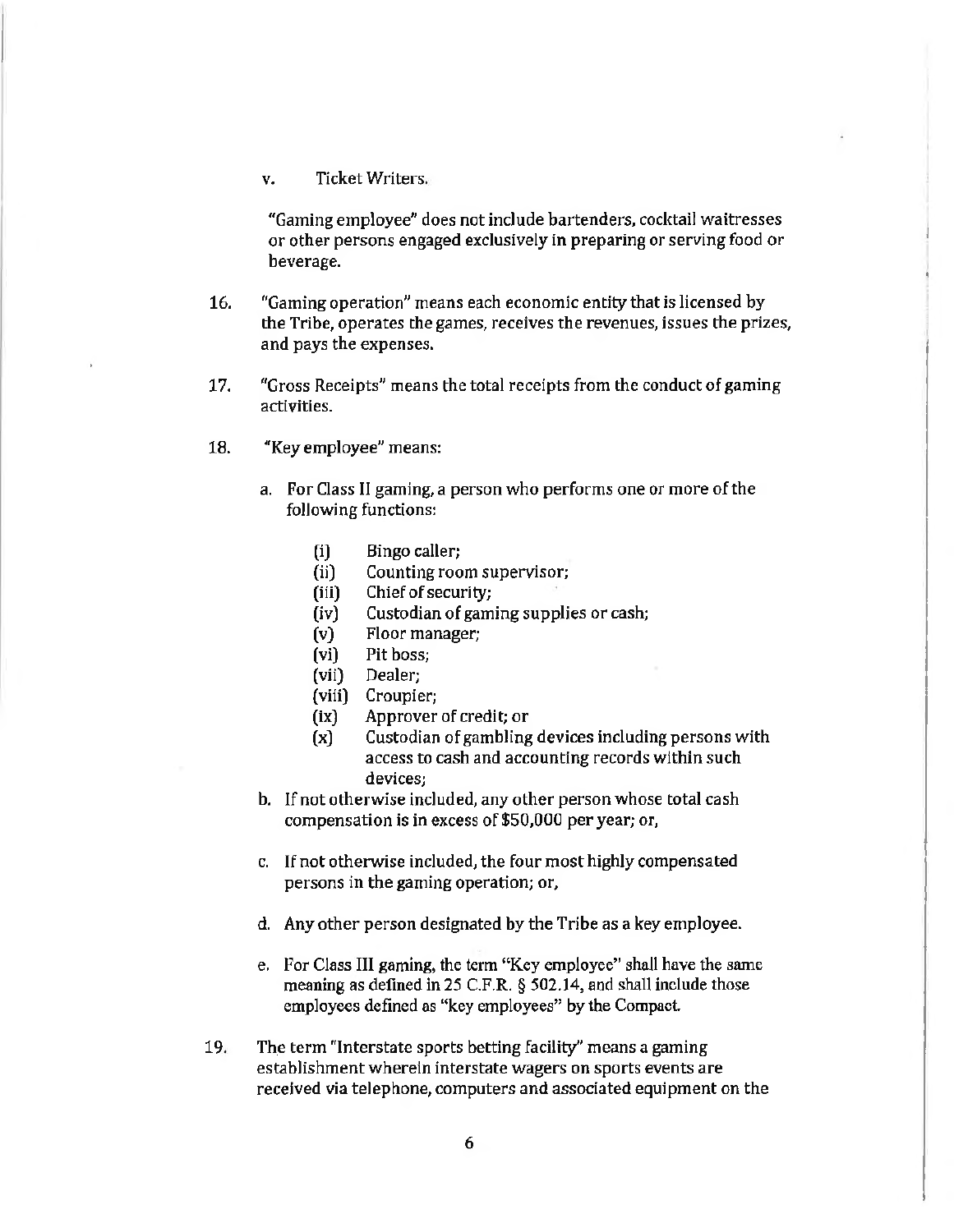Reservation pursuant to Art. I§ 1.d of the Compact, or any authorized amendment thereto.

- 20. "License" or "Licensed" means a tribal gaming license, or having a valid tribal gaming license issued by the Pyramid Lake Paiute Tribe or the Commission, pursuant to this Ordinance.
- 21. "Lottery" means any scheme for the disposal or distribution of property, by chance, among persons who have paid any valuable consideration for the chance of obtaining such property, or a portion of it, or for any share or any interest in such property upon any agreement, understanding or expectation that it is to be distributed or disposed of by lot or chance, whether called a lottery, raffle or gift enterprise, or by whatever name the same may be known.
- 22. "National Indian Gaming Commission" or "NIGC" means the National Indian Commission, created by the IGRA.
- 23. "Net revenue" means the gross gaming revenues from a Tribal gaming operation, less
	- a. amounts paid out as, or paid for, prizes; and
	- b. total gaming-related operating expenses, including all those expenses of the gaming operation commonly known as operating expenses and non-operating expenses consistent with professional accounting pronouncements, excluding management fees.

Net revenue for a non-Tribal gaming operation is defined in Section 31.

- 24. "Non-banking card games" means any card game in which two or more players play against each other and the players do not wager against the house. Non-banking card games played in conformity with State Jaw regulating hours of play, wage and pot limits are Class II gaming. All other non-banking card games are Class III games.
- 25. "Non-Tribal Gaming Facility" or "Non-Tribal Gaming Operation" means any gaming licensed and conducted on the Reservation by any person or entity other than the Tribe or an entity wholly owned by the Tribe.
- 26. "Person" means any individual, receiver, administrator, executor, assignee, trustee in bankruptcy, trust, estate, firm, partnership, joint venture, club, company, joint stock company, business trust,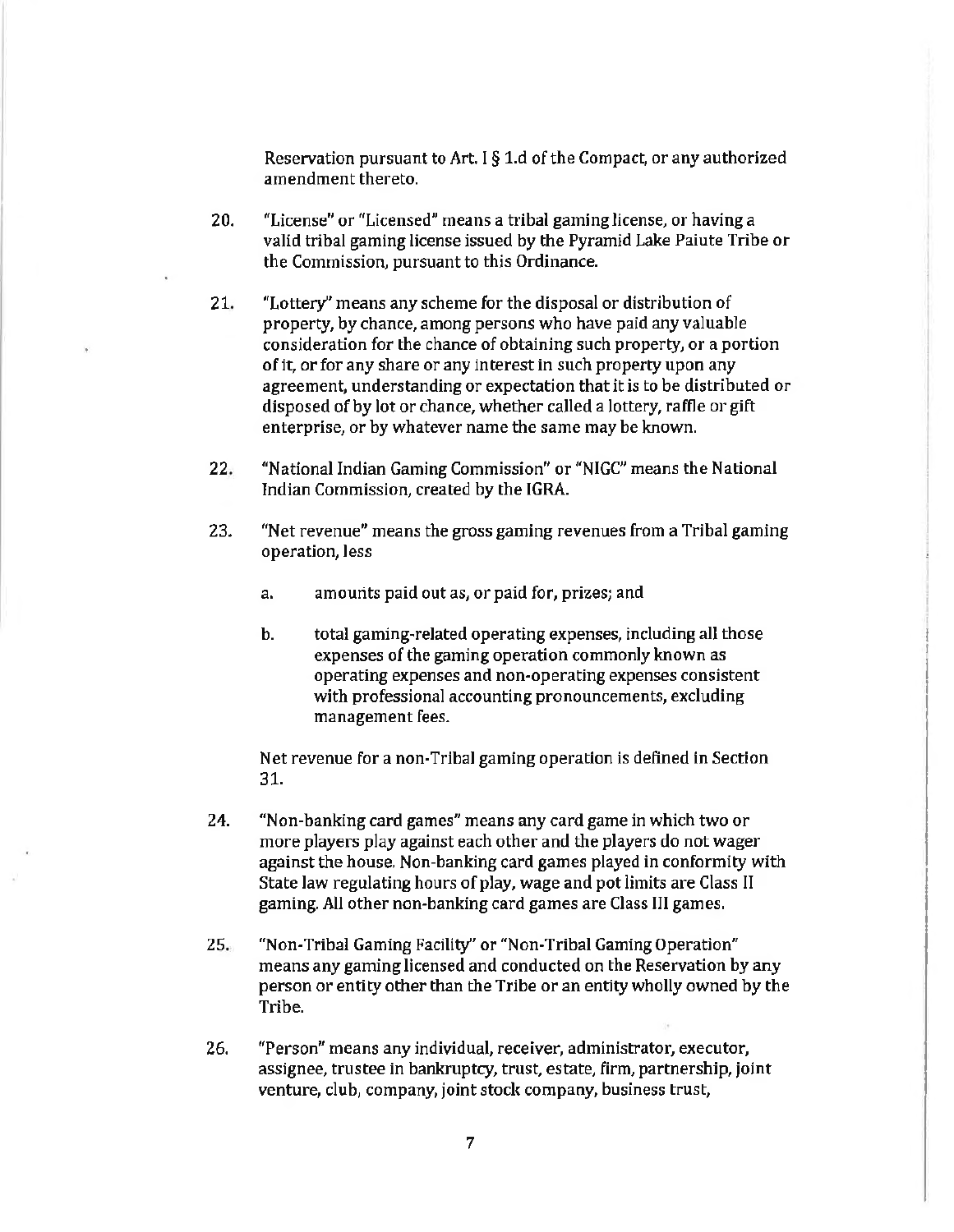corporation, association, society, or any group of individuals acting as a unit, whether mutual cooperative, fraternal or nonprofit doing business within the Pyramid Lake Paiute Indian lands. The Tribe is not within the definition of person.

- 27. "Pinball Machine" means a video, mechanical, electrical, or electronic machine which upon insertion of a coin or token or upon redemption of a credit, is available for play, the play or operation of which, by reason of skill, chance or a play combination of both, may entitle a player to an automatic, immediate free replay or replays, which cannot be redeemed for anything of value.
- 28. "Players" means any person participating in gaming activity, who is participating with the reasonable expectation of, or for the chance of, receiving a prize of some value.
- 29. "Primary management official" means:
	- a. The person having management responsibility for a management contract;
	- b. Any person who has authority:
		- (i) To hire and fire employees; or
		- (ii) To set up working policy for the gaming operation;
	- c. The chief financial officer or other person who has financial management responsibility; or
	- d. Any other person designated by the Tribe as a primary management official.
- 30. "Prize" means any U.S. currency, cash or other property or thing of value awarded to a player or players, or received by a player or players as a result of their participation in a gaming activity.
- 31. "Reservation" or "Pyramid Lake Paiute Indian lands" mean all lands within the exterior boundaries of the Pyramid Lake Paiute Indian Reservation and any additional lands made part of the Reservation in the future. The term also includes any noncontiguous lands acquired by the Secretary of Interior in trust for the benefit of the Tribe, but only if the Governor of the State of Nevada concerns that gaming activity may be conducted on such newly acquired lands pursuant to 25 U.S.C. § 2719, and in accordance with the Compact.
- 32. "Secretary" means the Secretary of the Interior.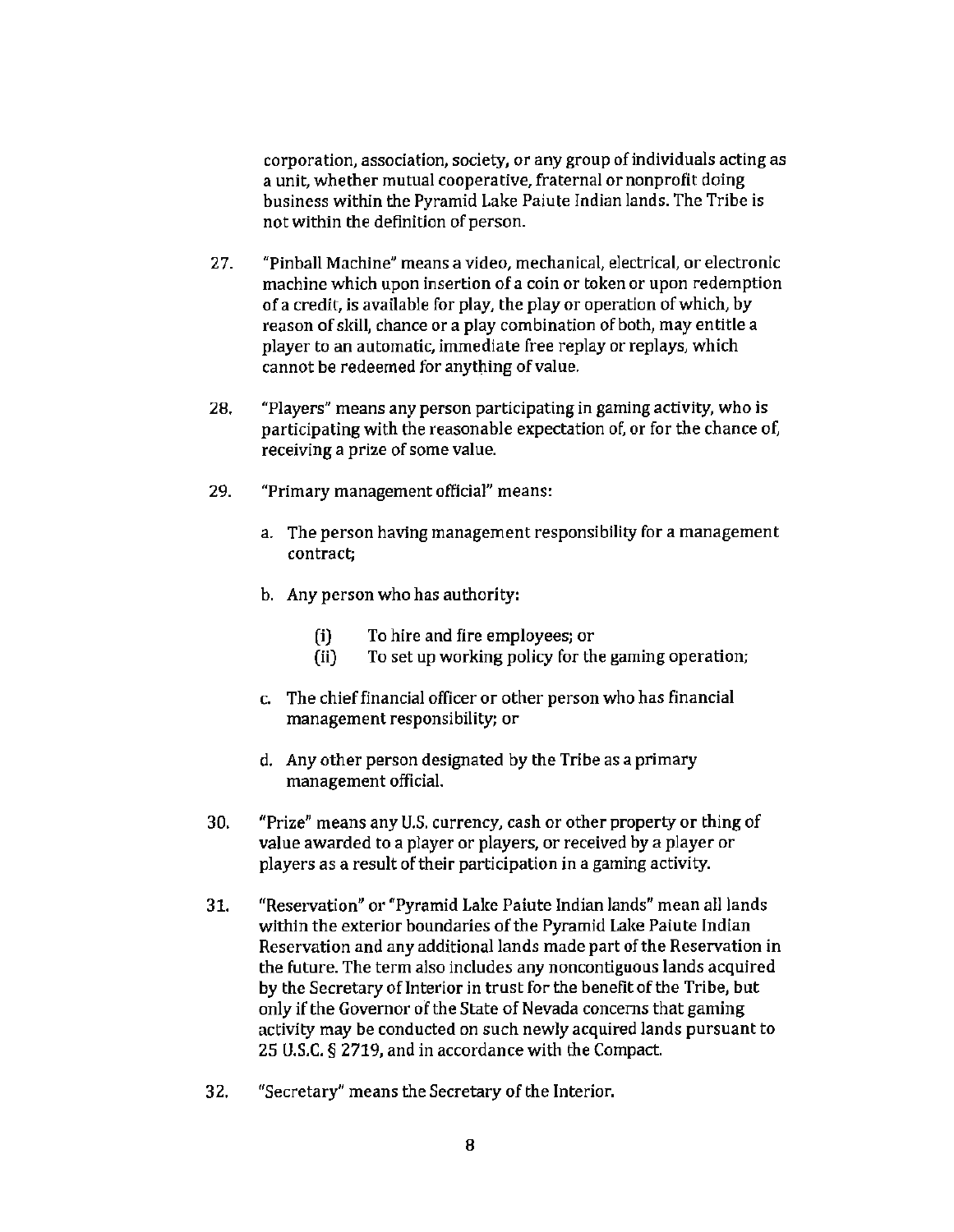- 33. "State" means the State of Nevada.
- 34. "Tribal Council" means the Tribal Council of the Pyramid Lake Paiute Indian Tribe of Nevada.
- 35. "Tribal Court" means the Pyramid Lake Paiute Tribal Court.
- 36. "Tribal gaming facility" or "Tribal gaming operation" means any Class II or Class III gaming operation or facility which is owned by the Tribe or a wholly owned entity of the Tribe.
- 37. "Tribe" means the Pyramid Lake Paiute Indian Tribe of Nevada.

# Section 5. Gaming Authorized and Regulated.

- A. Class I gaming is authorized on Pyramid Lake Paiute Indian lands, and may be conducted by any person. Class I gaming shall not be regulated by this Ordinance.
- B. Class II gaming is authorized on Pyramid Lake Paiute Indian lands. Class II.gaming shall be regulated by the Tribal Gaming Commission and shall only be operated consistent with the provisions of this Ordinance and the IGRA.
- C. Class III gaming is authorized on Pyramid Lake Paiute Indian lands. Class III gaming shall be regulated by the Tribal Gaming Commission and shall only be operated consistent with this Ordinance, the Compact, and the IGRA.
- D. Notwithstanding any provision in this Ordinance to the contrary, any proposal to open a new Class II or Class Ill gaming operation on the Reservation is prohibited unless it is first authorized and approved by the Tribal Council, and thereafter licensed and regulated by the Gaming Commission pursuant to this Ordinance.

#### Section 6. Use of Revenues from Class II and Class III Gaming Activities.

- A. Tribal revenues from Class ll and Class Ill gaming facilities or operations shall be used only to:
	- 1. Fund tribal government operations or programs;
	- 2. Provide for the general welfare of the Tribe or Tribal members;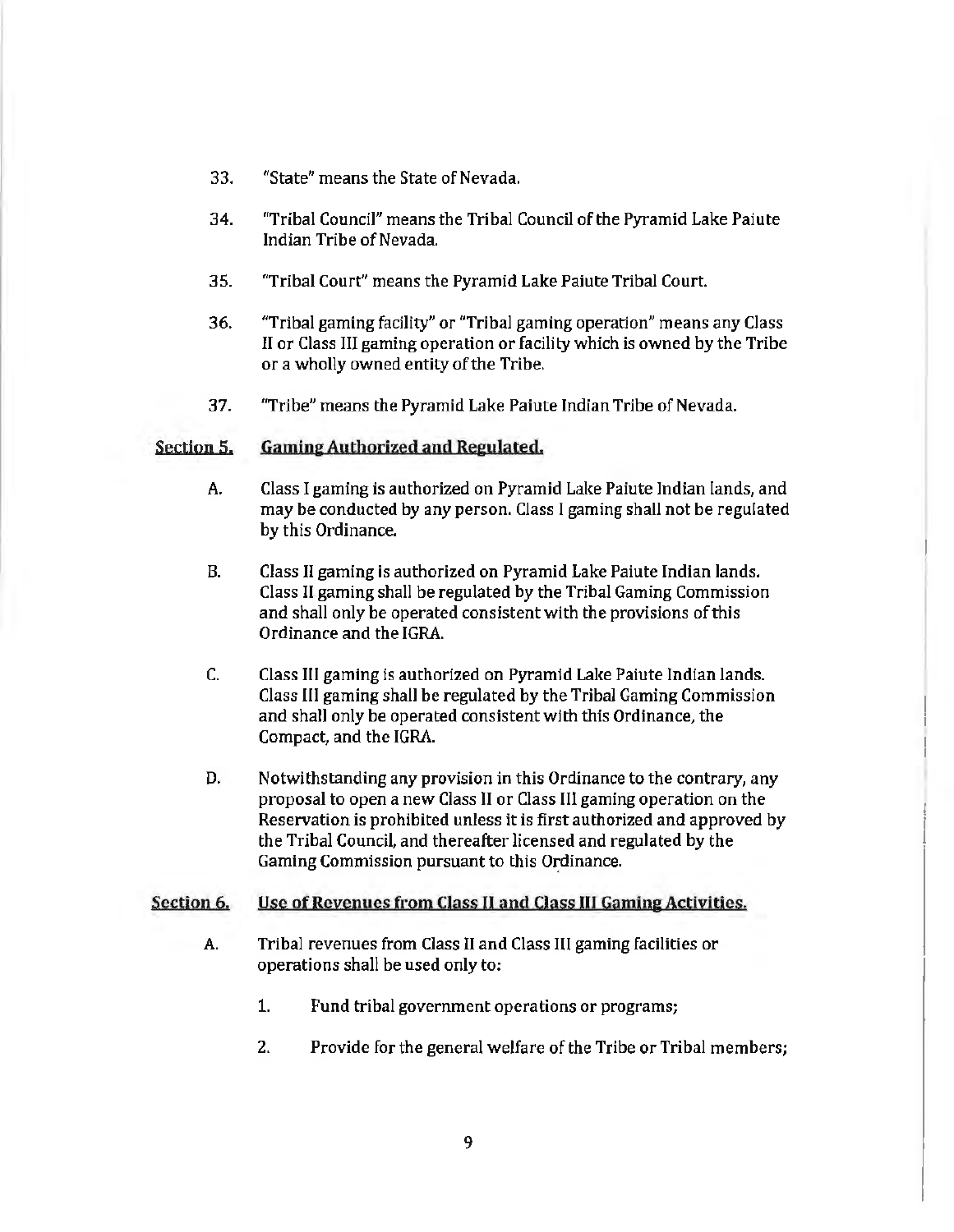- 3. Promote economic development within the Pyramid Lake Paiute Indian Reservation;
- 4. Fund operations of local government agencies;
- 5. Donate to charitable organizations; and/or
- 6. Any other lawful purpose authorized under applicable federal law.

# Section 7. Gaming Facilities

- A. To ensure that the environment and the public safety and welfare are adequately protected, each gaming facility shall be constructed, maintained and operated in compliance with applicable tribal and federal Jaws, including but not limited to fire codes, safety codes and building codes.
- B. Each gaming facility shall be subject to inspection to insure compliance, annually or on such basis as the Tribal Building Inspector, or if none, the Tribal Council or Gaming Commission, determines necessary and appropriate.

# Section 8. Minors. Employees Prohibited from Playing.

- A. No person under the age 21 years shall be permitted to play any Class II or Class III game.
- B. No person who is employed at a Class II or Class III gaming facility may play any game conducted therein.

# Section 9. Prizes: Assignment and Forfeiture.

# A. Not Assignable. exception.

The right of any person to a prize shall not be assignable except that payment of any prize may be made to the estate of a deceased prize winner or to a person pursuant to an order of the Tribal Court.

# B. Forfeiture.

1. Any unclaimed prize of a Class II or Class III gaming activity shall be retained by the owner of the game for ninety days after the prize is available to be claimed. Any person who fails to claim a prize during such time shall forfeit all rights to the prize, and the amount of the prize shall be awarded to the Tribe.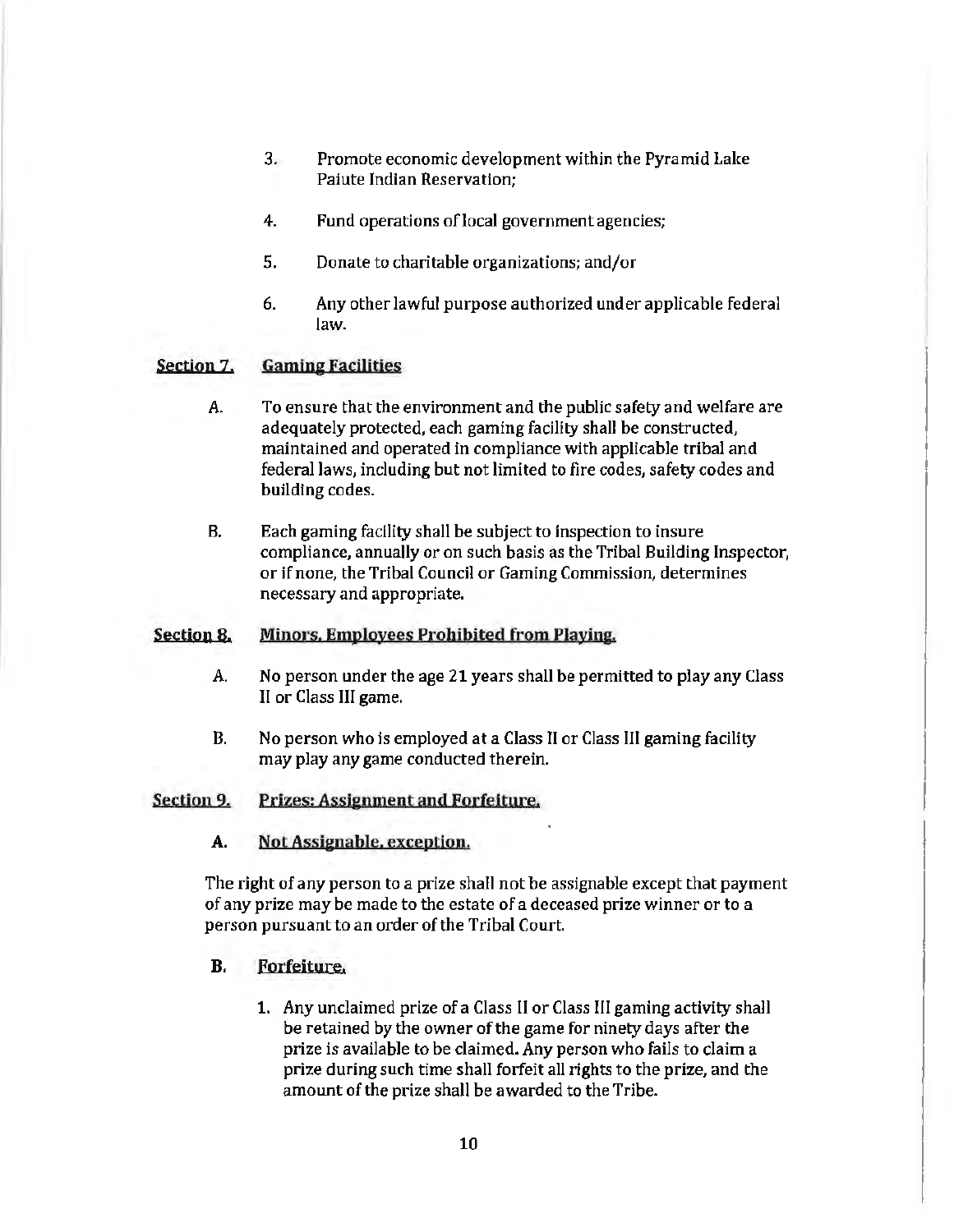2. Any prize won by a person under the age of twenty·one (21) shall be forfeited as a violation of Section 8 of this Ordinance. Any such prize shall be awarded to the Tribe, and the approximate consideration paid by the minor shall be refunded to the minor.

#### JI. Administration

# Section 10. Tribal Gaming Commission.

# A. Establishment and Composition.

- 1. There is hereby created the Pyramid Lake Paiute Tribal Gaming Commission.
- 2. The Tribal Gaming Commission shall be comprised of five members, one of whom shall serve as Chairperson. The Chairperson and other four gaming commissioners shall be appointed by the Tribal Council.

#### B. Qualifica tions. Standards of Conduct and Appointment.

- 1. The gaming commissioners should possess and demonstrate as minimum qualifications:
	- a. Knowledge and experience in the commercial gaming industry;
	- b. Familiarity with the IGRA;
	- c. Experience in and knowledge of administration and administrative procedure.
- 2. Appointments of the Chairman and other two commissioners and members shall be for a period of four  $(4)$  years. The initial terms may be staggered. The Chairman and all commissioners may be re-appointed for successive terms at the discretion of the Tribal Council.
- 3. No person shall be appointed to the Tribal Gaming Commission unless, after reviewing that person's prior activities, criminal record, reputation, habits and associations, the Tribal Council is satisfied that such person:
	- a. Is of good character, honesty, and integrity;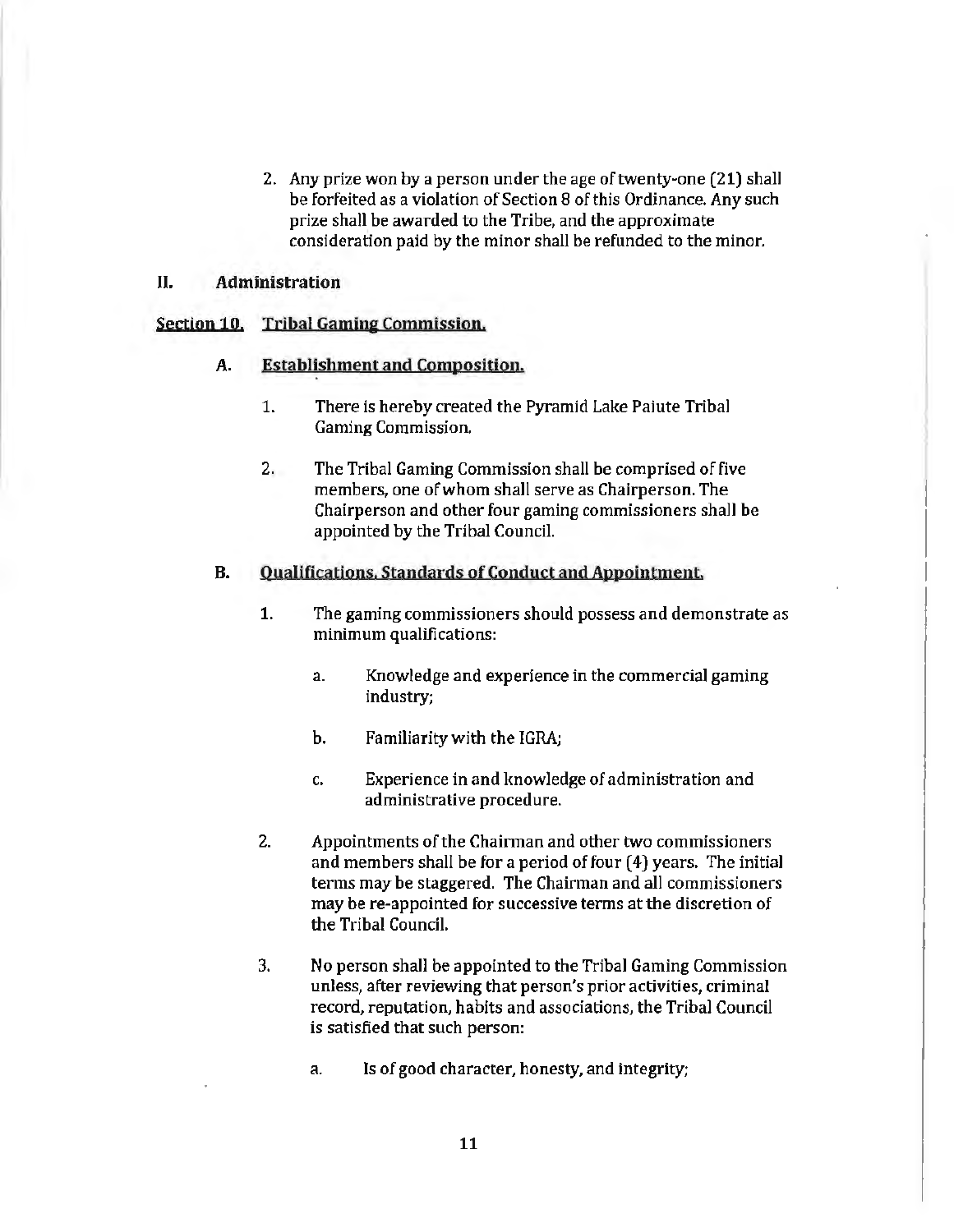- b. Does not pose a threat to the public interest of the Tribe or its members or to the effective regulation of gaming;
- c. Does not create or enhance dangers of unsuitable, unfair, or illegal practices in the conduct of gaming or the carrying on of the business and financial arrangements incidental thereto; and
- d. Has no interest in any private gaming activity on Pyramid Lake Paiute Indian lands or in any other activity which may be in conflict with the tribal gaming operations.
- 4. No person may serve on the Commission if:
	- a. The person's other employment or responsibilities conflict or could potentially conflict with the duties and responsibilities of a member of the Commission;
	- b. The person is an employee of a Gaming Operation or the person's other employment or responsibilities create an impression or appearance of impropriety in the fulfillment of the duties and responsibilities of a Commissioner;
	- c. The person is a:
		- (i) Members or officer of the Tribal Council;.or
		- (ii) Judge in any Tribal Court.
- 5. Commissioners may not gamble in any Gaming Establishment on the Reservation. No Commissioner may accept gratuities or any other thing of value from any Licensee or Applicant.
- 6. The Chairman and the Commission members may be removed for cause, after written notice and an adequate opportunity to be heard by the Tribal Council.

# C. Duties and Powers

1. The Gaming Commission shall administer the provisions of this Ordinance and shall have all powers necessary therefore.

2. In exercise of its duties, the Commission shall: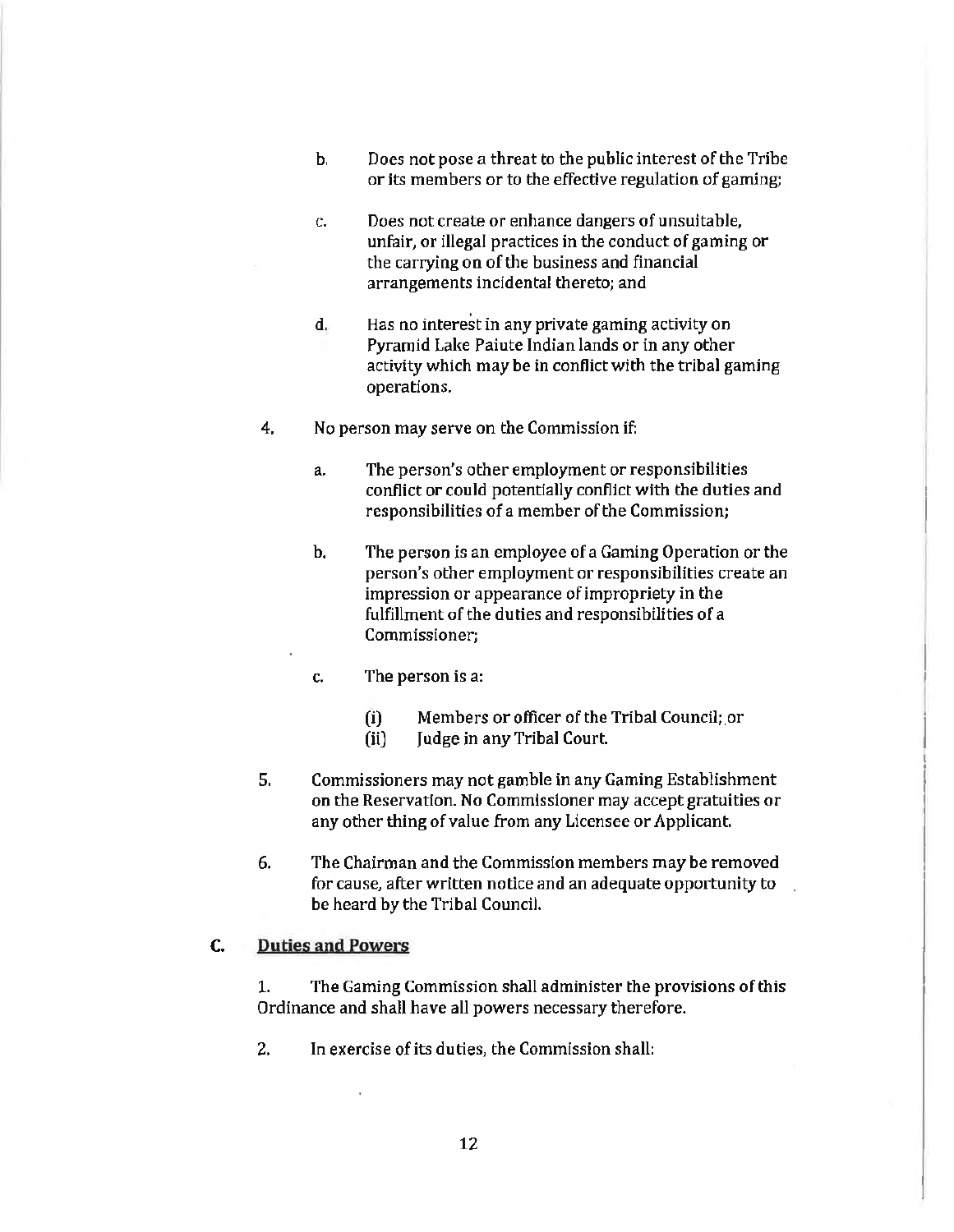- a. Promulgate such rules and regulations as may be necessary and desirable for the proper implementation of this Ordinance;
- b. Identify and define the rules of play for each Class II and Class lil game permitted;
- c. License, supervise, inspect and oversee all gaming activities and persons employed in gaming activities conducted on Pyramid Lake Paiute Indian lands;
- d. Conduct or contract with other government agencies or private entities to conduct background Investigations;
- e. Carry on a continuous study and investigation of Class II and Class III gaming on Pyramid Lake Paiute Indian lands for the purpose of:
	- (i) ascertaining any defects in or abuses of the standards and regulations in this Ordinance or applicable rules and regulations;
	- (ii) formulating recommendations for changes in the standards and regulations in this Ordinance and any and all applicable rules and regulations;
	- . (iii) preventing abuses and evasions of the standards and regulations prescribed by this Ordinance and applicable rules;

f. Report to the Tribal Council on any matters related to gaming which are deemed by the Tribal Gaming Commission to constitute an emergency requiring immediate action;

g. Take any action it deems necessary and appropriate for violation(s) of this Ordinance or of applicable rules and/or regulations, including but not limited to license suspension, revocation, prosecution, referral for prosecution, or civil suit,

h. Subject to the approval of the Tribal Council, employ such persons as are necessary to carry out the specific and general powers and duties of the Commission; and

i. Prepare and submit an annual budget to the Tribal Council for approval in accordance with the Tribe's standard practice for approving the budgets of other tribal agencies.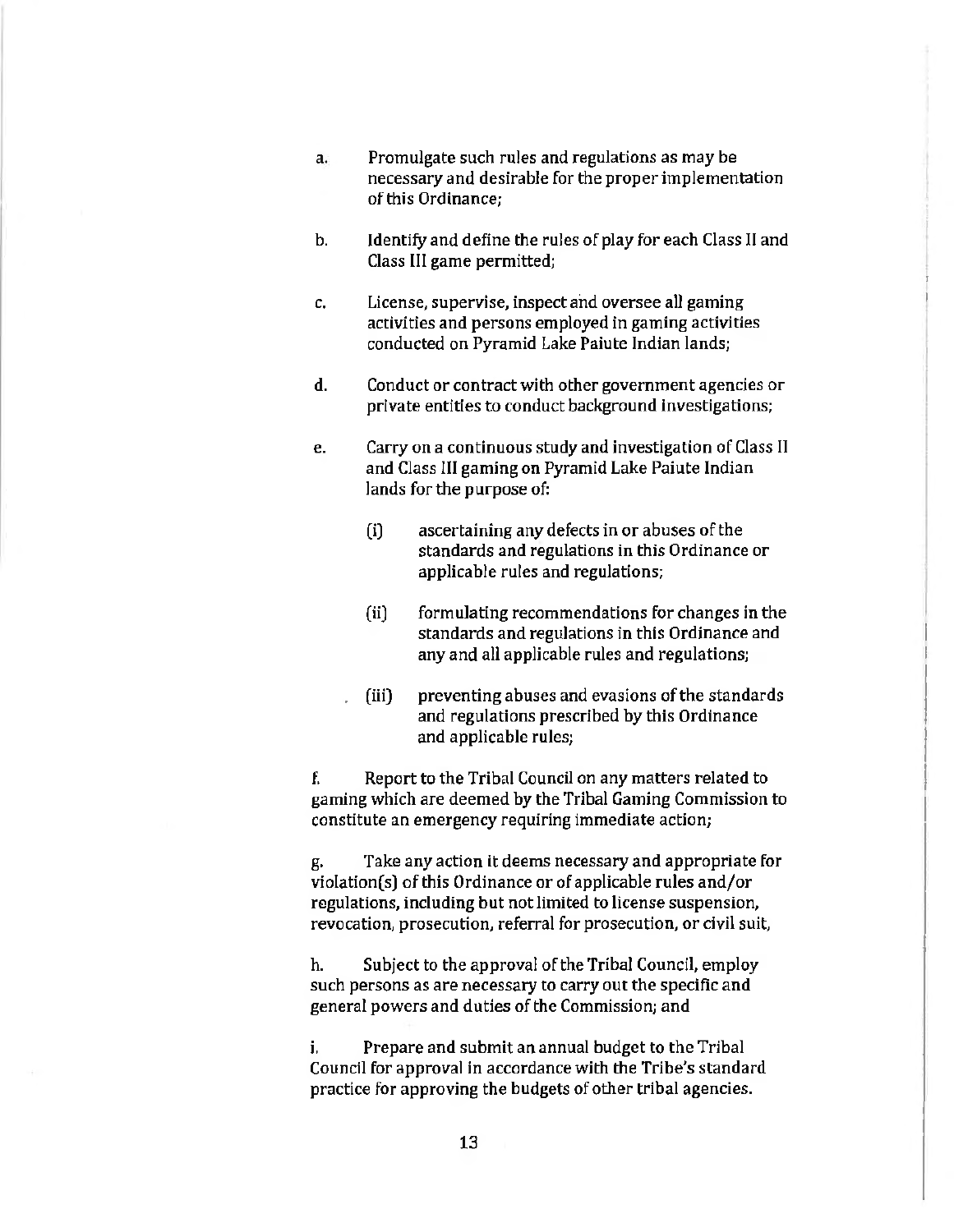- 3. The Commission shall have the authority to subpoena witnesses and documents, conduct administrative hearings, and assess civil fines or penalties upon persons who violate the provision of this Ordinance, any provision of the Compact, or any provision of IGRA, provided that such person shall be given adequate notice and an opportunity to be heard before the Commission.
	- a. Any person assessed a fine or penalty under this section shall have the right to an administrative appeal to the Tribal Court, provided that a written complaint seeking review of the Commission's decision is filed with the Tribal Court within thirty days of the Commission's decision. If a timely complaint is not filed, then the Commissioner's decision imposing the fine or penalty shall be final and not subject to further review. The Tribal Court shall, however, have jurisdiction to enforce any assessed fine or penalty imposed by the Commission. Jn the event a timely complaint seeking review of an assessed fine or penalty is filed, the Tribal Court shall review the Commission's decision in accordance with the requirements of section 15.E of this Ordinance.

#### D. Commission Record-Keeping.

- 1. The Commission shall maintain complete records regarding the following:
	- a. Applications, financial statements, finger-prints, contracts, Licenses, suspension and cancellation notices and correspondences of all Applicants, including management contractors, Key Employees, Primary Management Officials, Gaming Establishments and Gaming Device suppliers;
	- b. Meeting minutes from all Commission meetings;
	- c. Compact compliance;
	- d. Reports related to customer disputes, complaints or other issues that affect the integrity of the gaming operation;
	- e. Commission budget and expenditures;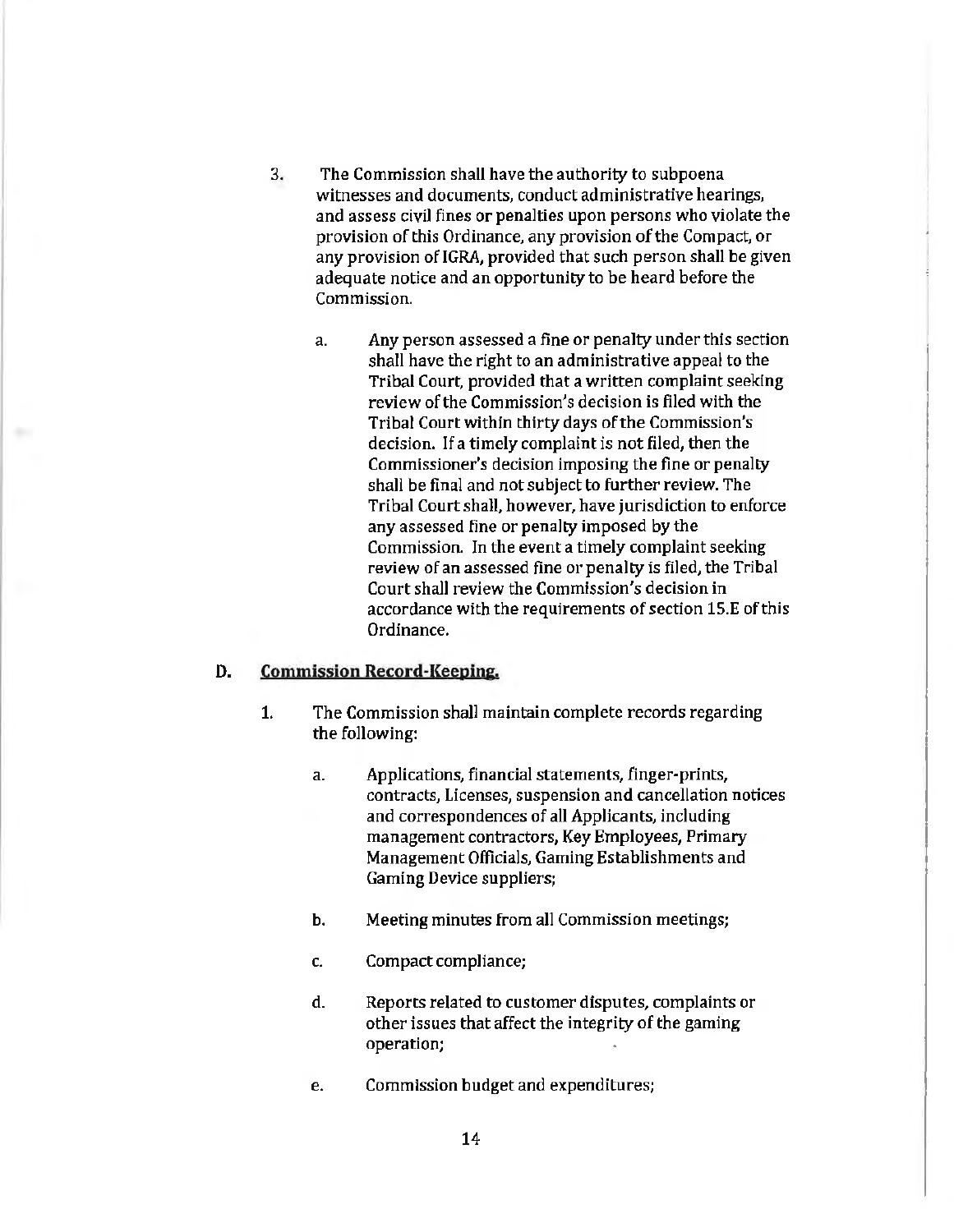- f. Council communications and correspondences;
- g. Any other records or documents the Commission deems necessary or appropriate; and
- h. Records shall be kept for a minimum of three years.

# E. Reports.

- 1. Unless otherwise authorized by the Council, the Commission shall make monthly reports to the Council within thirty days after the end of each month. Such reports shall contain the following information:
	- a. Number and types of Licenses issued during the previous thirty day period;
	- b. Information regarding License denials, suspension or revocations;
	- c. Report of any events of non-compliance, breach or violations of this Ordinance, the Compact, IGRA, a License or any other law or regulation; provided, however, that these reports are not the subject of or relating to a pending investigation of the Commission, or hearing before the Commission;
	- d. A report of Commission expenditures for the prior thirtyday period;
	- e. *A* summary of any Commission travel and training;
	- f. The number of and purpose for any special Commission meeting(s); and
	- g. All other information the Commission deems relevant in order to keep the Council informed and current on all gaming matters.

Nothing in this section shall authorize or permit the Commission to provide the Tribal Council with any information pertaining to a pending investigation of the Commission, or hearing before the Commission. All such information shall be kept confidential.

F. Regulation of Patron Disputes.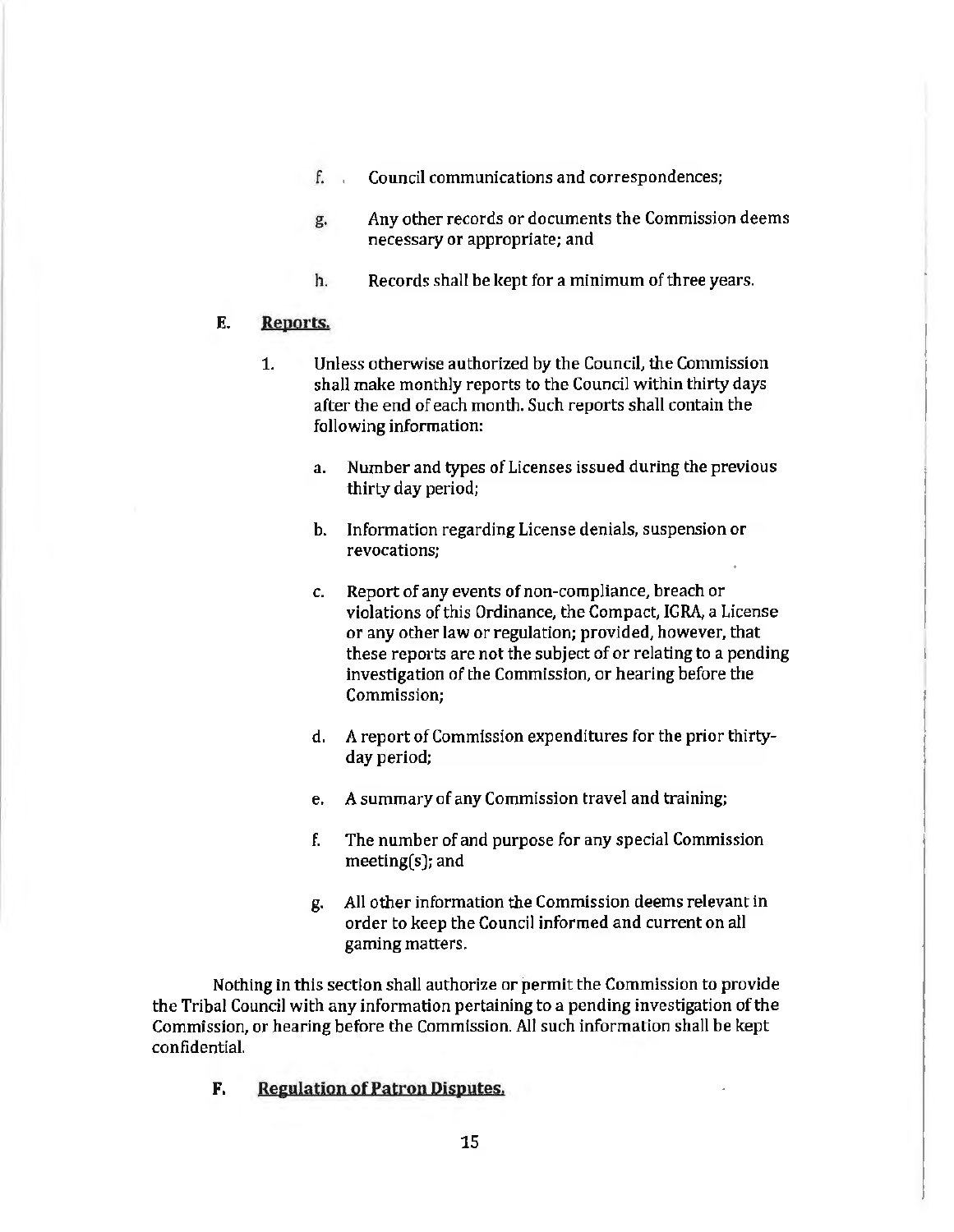- 1. The Commission shall promulgate necessary regulations in order to resolve any disputes which arise in connection with lawful gaming activities conducted pursuant to the Tribal Gaming Ordinance between the gaming public and the Tribe or its employees or management contractors. The Commission's regulations shall comply with the following minimum standards:
	- a. Any disputes that arise between the gaming public and the Tribe or its management contractors must go before the Tribal Gaming Commission which shall convene and hold a hearing within thirty days of receiving notice of the dispute.
	- b. The Tribal Gaming Commission shall issue a written decision within thirty days after the conclusion of the hearing, and shall grant or deny such relief as is legally and equitably due, provided that the Tribal Gaming Commission shall have no authority to award any monetary relief against any tribal gaming facility unless such relief is specifically authorized by a separate resolution of the Tribal Council.
	- c. Any decision of the Tribal Gaming Commission may be appealed to the Pyramid Lake Paiute Tribal Court, utilizing the same procedures set forth in section 15.E of this Ordinance.
	- d. Nothing in this section shall be construed as a waiver of the sovereign immunity of the Tribe or the Tribal Gaming Commission, or any subordinate economic enterprise created by the Tribe to operate a tribal gaming facility. Any relief awarded by the Tribal Gaming Commission pursuant to this section shall be limited to equitable relief. The Tribal Gaming Commission shall have no authority to grant monetary relief against any tribally owned gaming facility, unless such relief is authorized by a separate resolution of the Tribal Council after review of the Tribal Gaming Commission's decision by the Tribal Council.

#### G. Compensation.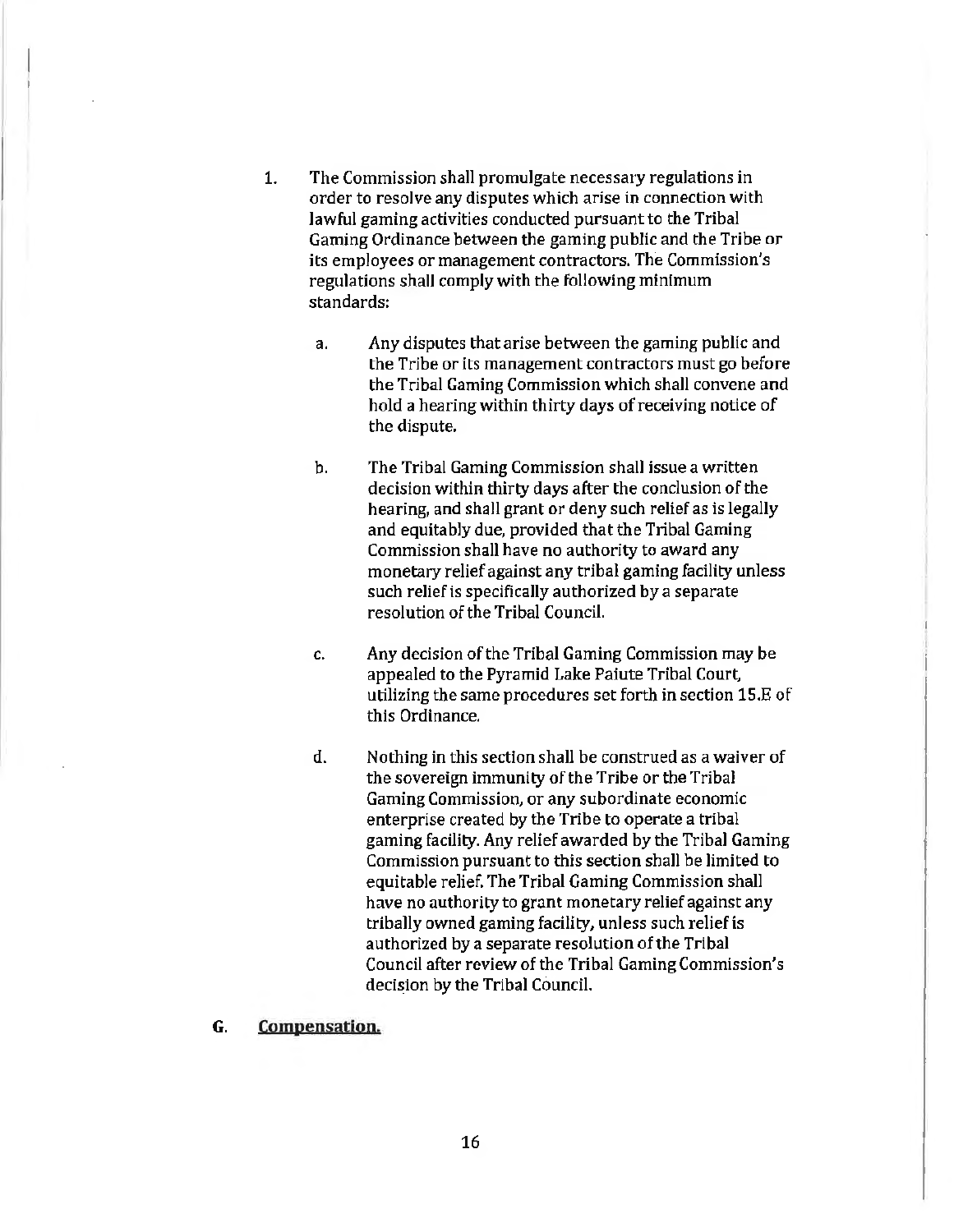The Chairman, Commission members, and Commission employees may be compensated, provided that the terms and conditions of such compensation shall be set by the Tribal Council.

# Section 11. Gaming Facilities Licensing and Audits.

# A. Authority to License.

- 1. Subject to the approval of the Tribal Council as provided in section 5, the Tribal Gaming Commission shall have the authority to license and regulate any Class 11 and Class ll gaming operations on Pyramid Lake Paiute Indian lands consistent with the term of this Ordinance. The licensing and regulation of Class Ill gaming shall also be consistent with the terms of the Compact.
- 2. Class I gaming shall not be regulated by this Ordinance; no licensing shall be required for Class I gaming.

#### B. Types of Licenses to be Issued.

- 1. The Tribal Gaming Commission shall issue licenses for gaming on Pyramid Lake Paiute Indian lands to the following:
	- a. Any Class II or Class III tribal gaming facility;
	- b. Any Class II or Class III non-tribal gaming facility;
	- c. Any management contractor; and
	- d. Any other license required by the IGRA and/or the Compact.
- 2. Licenses shall be issued for Class II or Class 111 gaming, and shall indicate the type and class of license on the face of the license. A combined Class II and Class II license may be issued if appropriate.

# Section 12. License Fees and Taxes.

A. Any person or entity applying for a tribal gaming license pursuant to this Ordinance (hereafter referred to as "applicant") shall submit with his or her application an application fee of \$1500 plus the annual renewal fee prescribed by subsection C, provided, that persons applying for a license to operate 20 or fewer slot machines shall not be required to pay an application or renewal fee. The Commission may waive fees in its discretion when a license applicant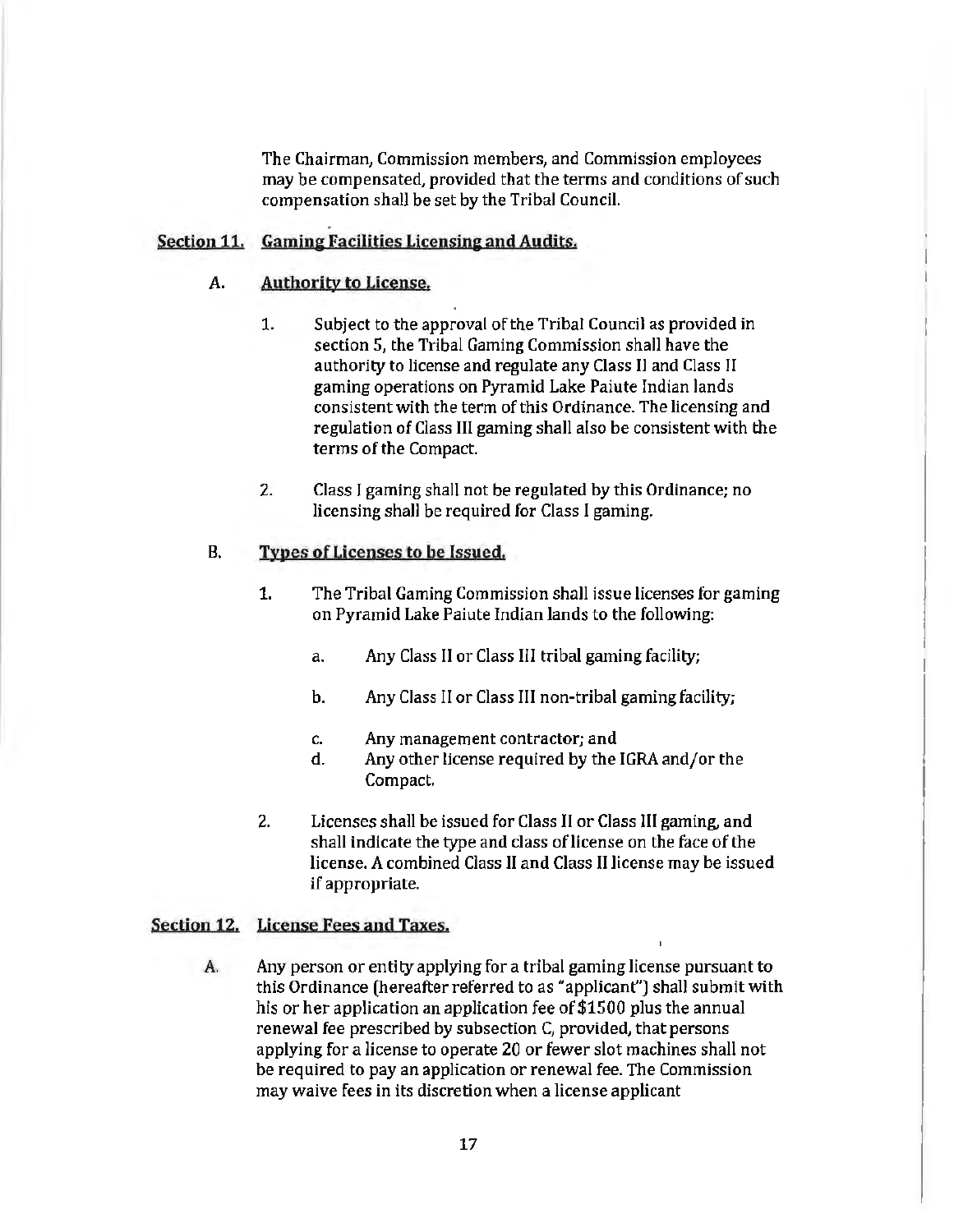demonstrates an inability to pay a fee. The Tribe shall not be subject to the license fee or any other fee imposed by this Ordinance.

- B. In addition to the application fee prescribed in subsection A, any applicant for a Class II and Class III gaming license shall also pay for the costs of all background investigations conducted by the NIGC, or the Tribal Gaming Commission or its authorized delegate. An applicant for a Class III gaming license shall also be required to pay any costs incurred by the Tribe for obtaining the necessary background investigations and approval of all gaming employees, key employees and other persons subject to review by the State of Nevada under the Compact.
- C. A Licensee shall, at least sixty (60) days prior to the expiration of his or her license apply for renewal, as required by the Tribal Gaming Commission, and shall submit with the application for renewal a renewal fee of\$500.
- D. In addition to the fees prescribed in this section, any person or entity licensed to conduct Class 11 or Class III gaming shall pay all applicable taxes and fees imposed by the Pyramid Lake Tribal Tax Code, including but not limited to all applicable gaming taxes and licensing fees imposed.
- E. The failure to pay any fee or tax prescribed by this Ordinance or any other provision of federal or tribal law shall be grounds for the denial, suspension or revocation of a gaming license by the Tribal Gaming Commission, provided that after a license is initially approved it shall not be suspended or revoked by the Commission without first according the Licensee prior notice and an opportunity to be heard.
- F. Any applicant for a License or permit from the Commission shall have the continuing duty to keep the information in their application updated, to provide materials, assistance or other information required by the Commission, and to fully cooperate in any investigation conducted by or on behalf of the Commission. Applicants must immediately notify the Commission in the event of a change or addition to any information submitted with an application.
- G. The assignment or transfer of any License or permit granted under this Ordinance is prohibited without the prior consent of the Commission, and compliance with the licensing requirements stated in Sections 13and/or14.
- H. The issuance of a License under this Ordinance does not create a property interest in such License for the benefit of the Licensee. The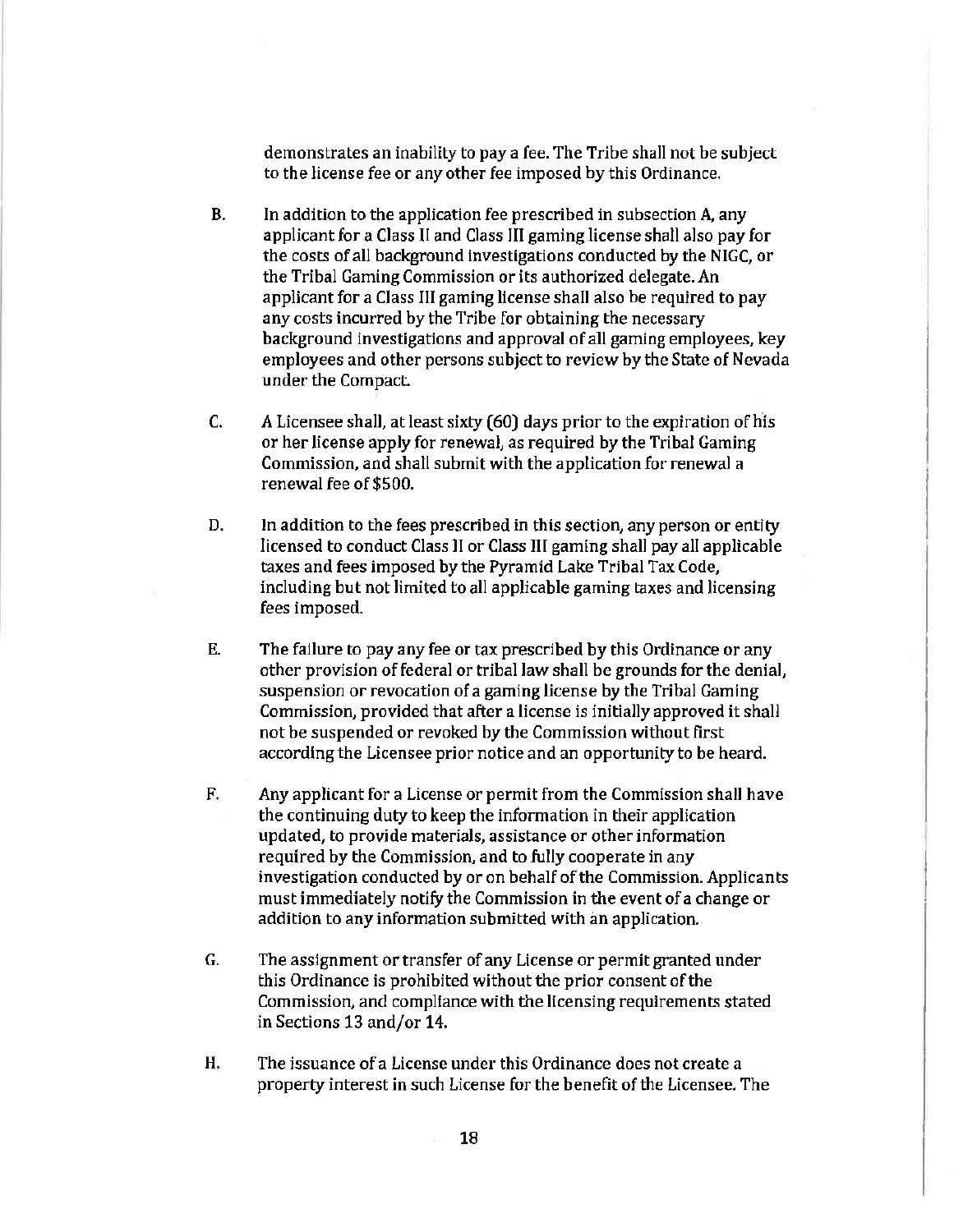opportunity for an Applicant or Licensee to be involved in the gaming on the Reservation is a privilege, not a right.

# Section13. Gaming Facility License. Effective Period and Place.

- A. Period. Tribal gaming licenses shall be valid and effective for a period of one year from the date of issue, unless sooner suspended or revoked for cause after notice and hearing, pursuant to this Ordinance. The effective date and period shall be stated on the face of the license.
- B. Place. A tribal gaming license shall be valid for one (1) facility or location only, and the location shall be identified on the face of the Jicense.

# Section 14. Primary Management Officials. Keys and Other Employees.

# A. Work Permits for AU Gamine Employees at Tribal Class JU Gaming Facilities.

1. The Tribal Gaming Commission shall issue work permits to all gaming employees employed at a Tribal Class Ill gaming facility in accordance with the requirements of the Compact. No person may be employed as a gaming employee who is determined by the Tribal Gaming Commission, the Nevada Gaming Commission, or State Gaming Control Board to be a person who would be unsuitable to hold or retain a Nevada work permit in a similarly situated non-tribal gaming operation. Applications for work permits shall be processed in accordance with Article IV of the Compact. The requirement of this subsection shall apply only to tribal Class III gaming facilities.

# B. Primary Management Officials and Key Employees. License Requirements.

1. No primary management official or key employee may be associated with a Class II or Class III tribal gaming operation unless such person has obtained a license from the Tribal Gaming Commission. Prior to issuing a license to such person, the Tribal Gaming Commission shall conduct, or cause to be conducted, a background investigation, which meets the requirements of this Ordinance and applicable federal Jaw. Applicants shall pay all fees required by the IGRA and this Ordinance.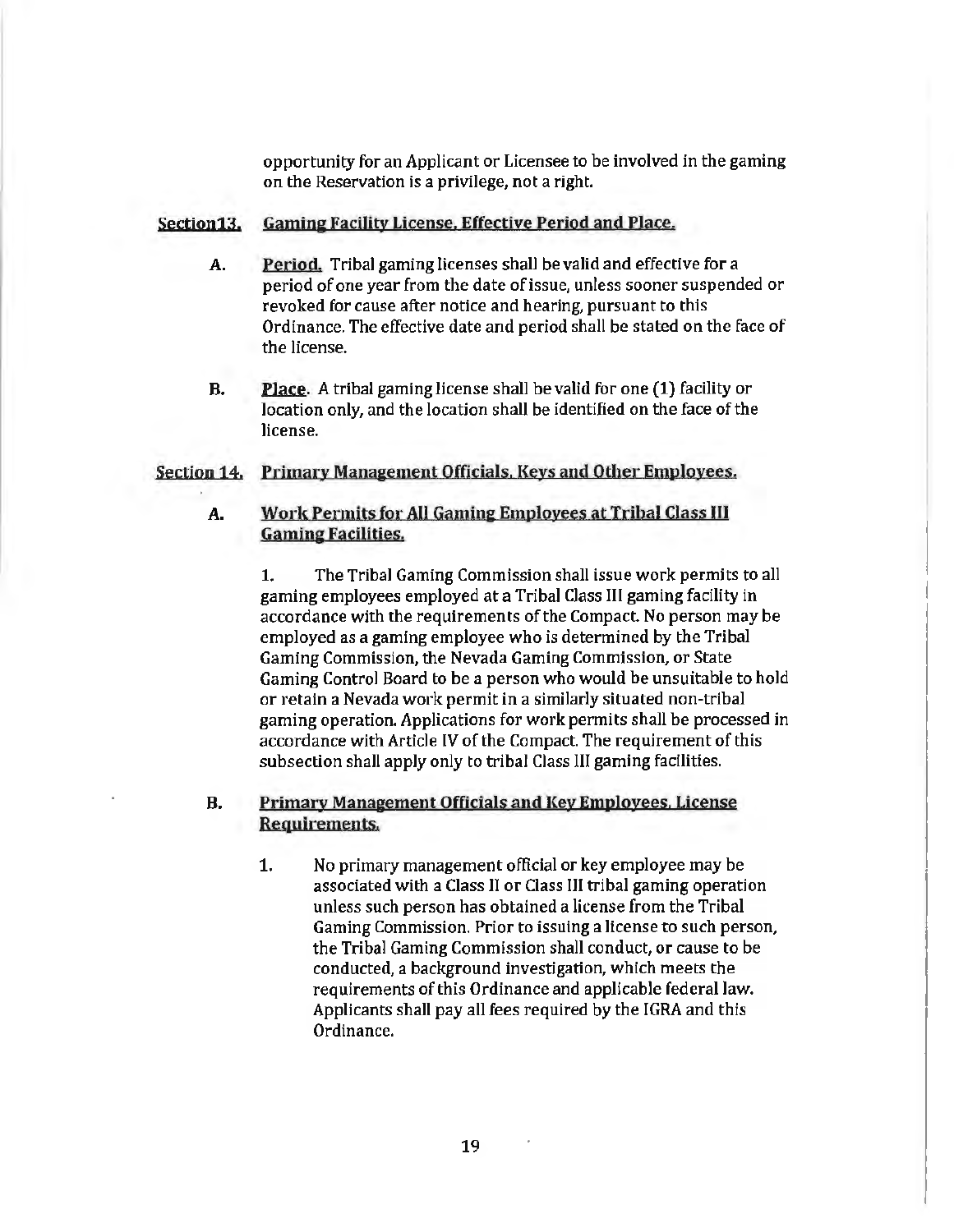- 2. A license shall not be granted unless the Tribal Gaming Commission has reviewed the results of the background investigation and is satisfied that the applicant:
	- a. Is of good character, honesty, and integrity;
	- b. Does not pose a threat to the public interest of the Tribe or its members or to the effective regulation of gaming;
	- c. Does not create or enhance dangers of unsuitable, unfair, or illegal practices in the conduct of gaming or the carrying on of the business and financial arrangements incidental thereto; and
	- d. Is in all other respects qualified to be licensed or found suitable consistent with the declared policy of the Pyramid Lake Paiute Tribe.
- 3. An application for a license constitutes a request for a determination of the applicant's general character, integrity and ability to participate or engage in, or be associated with gaming. Any written or oral statement made in the course of an official proceeding of the Tribal Gaming Commission or the National Indian Gaming Commission by any member thereof or any witness testifying under oath which is relevant to the purpose of the proceeding is absolutely privileged and does not impose liability constituting a ground for recovery in any civil action.

# C. Primary Manaeement Officials and Key Employees: License Application. Notices.

- 1. The Commission shall require that primary management officials and key emp1oyees fill out an application form and pay a processing fee designated by the Commission, which fee shall not exceed \$1500 per applicant.
- 2. Required Notices to Applicants: To the extent an application is subject to review by the National Indian Gaming Commission pursuant to the IGRA or the regulations of the National Indian Gaming Commission, the application form shall provide the following notices:
	- a. Privacy Notice: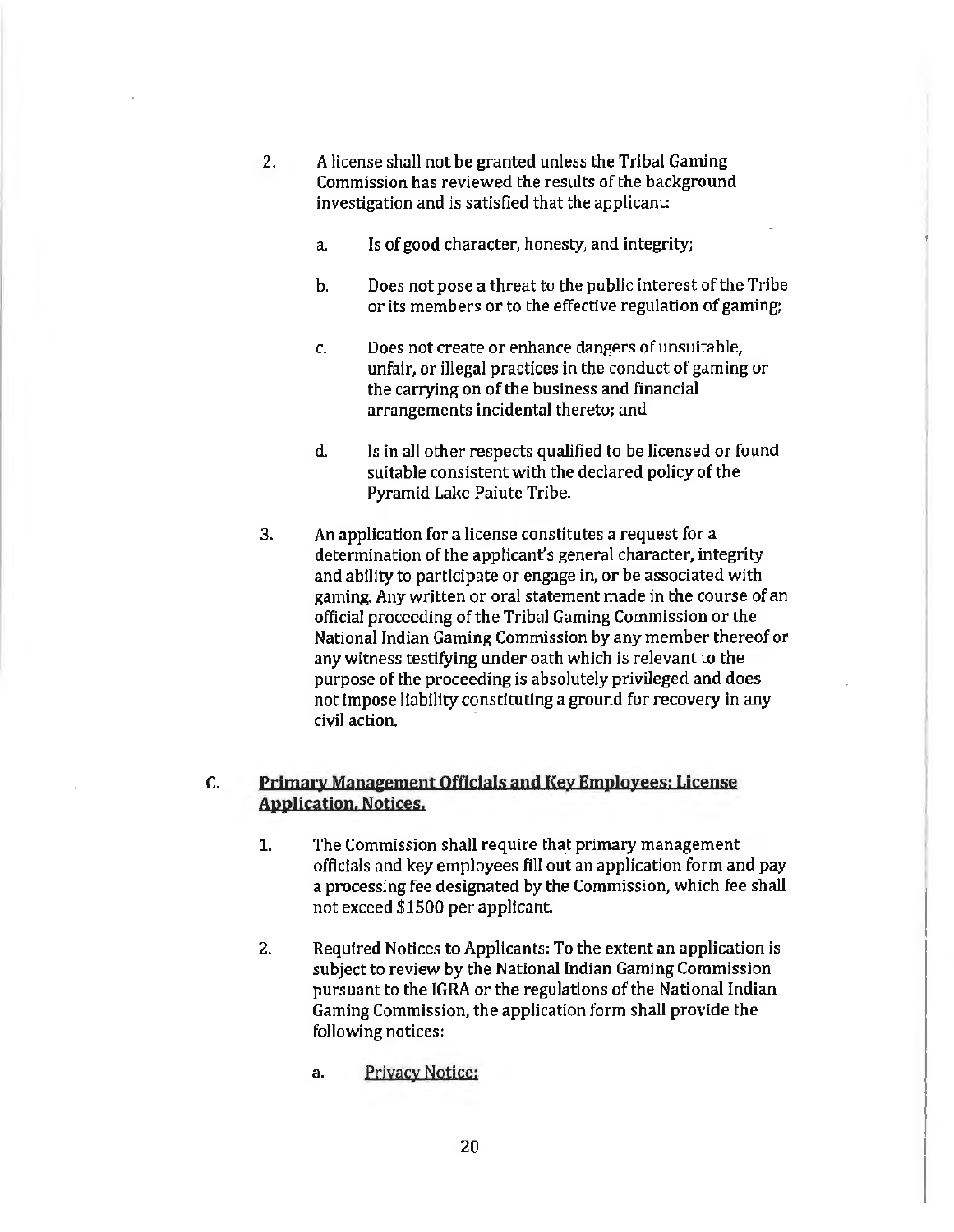In compliance with the Privacy Act of 1974, the following information is provided: Solicitation of the information on this form is authorized by 25 U.S.C. *§§*  2701 *et seq.* The purpose of the requested information is to determine the eligibility of individuals to be granted a gaming license. The information will be used by the Tribal gaming regulatory authorities and by the National Indian Gaming Commission ("NIGC") members and staff who have need for the information in the performance of their official duties. The information may be disclosed by the Tribe or the NIGC to appropriate Federal, Tribal, State, local or foreign law enforcement and regulatory agencies when relevant to civil, criminal or regulatory investigations or prosecutions or when pursuant to a requirement by a tribe or the NIGC in connection with the issuance, denial or revocation of a gaming license, or investigations of activities while associated with a tribe or a gaming operation. Failure to consent to the disclosures indicated in this notice will result in a tribe being unable to license you for a primary management official or key employee position.

The disclosure of your Social Security Number (SSN) is voluntary. However, failure to supply a SSN may result in error in processing your application.

b. Notice Regarding False Statements.

A false statement on any part of your license application may be grounds for denying a license or the suspension or revocation of a license. Also, you may be punished by fine or imprisonment (U.S. Code, Title 18, Section 1001)

- c. All applicants shall sign an acknowledgement of receipt and reading of the Privacy Notice and the Notice regarding False Statements, which shal1 be placed on the same page immediately following the Notice.
- d. To the extent any key employee or primary management official has not received the notice required by this subsection, the Gaming Commission shall notify in writing all such key employees and primary management officials that they shall either: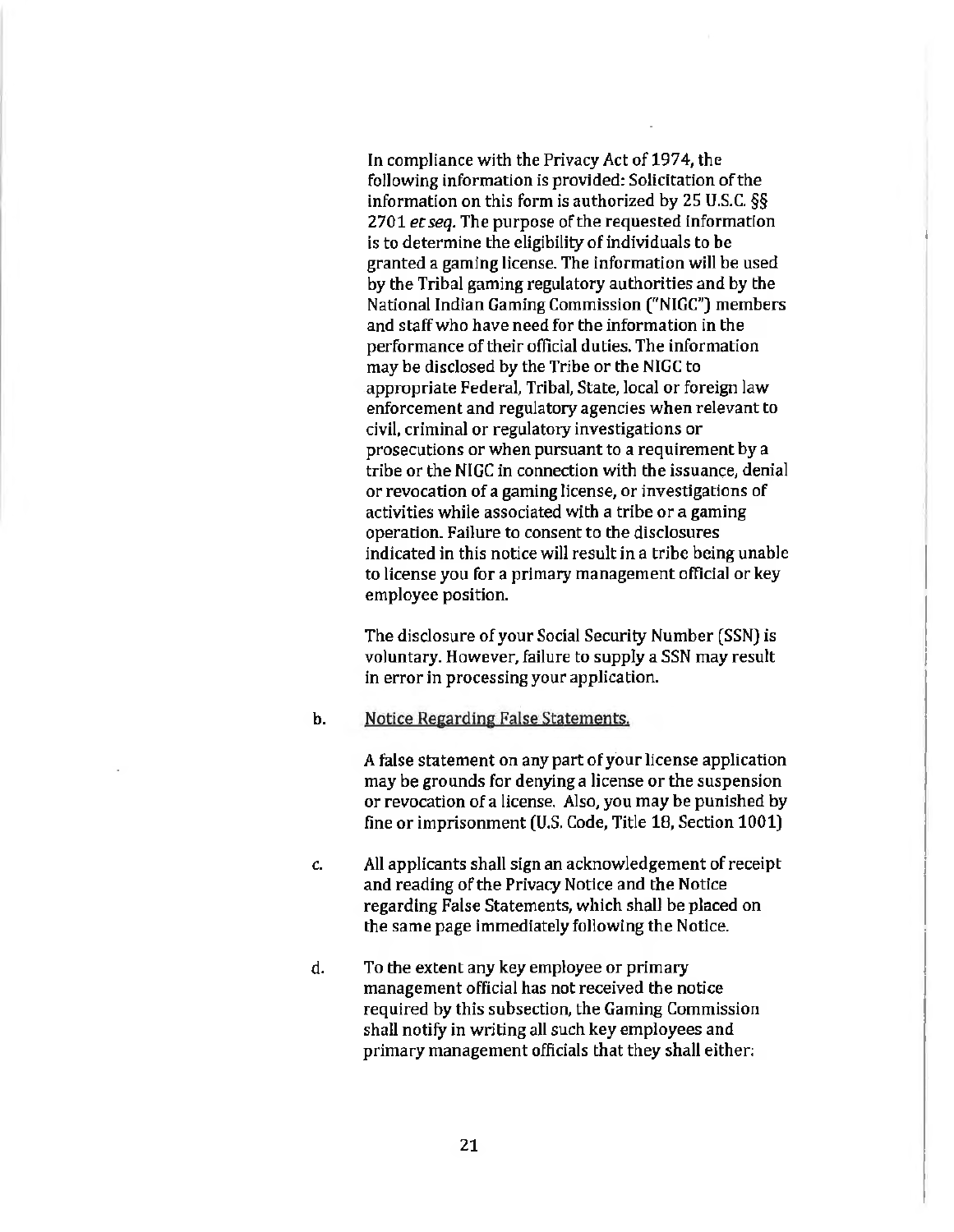- (i) complete a new application that contains the required types of notice, or
- (ii) sign a statement that contains the notices and thereby consent to the routine uses described in said notices.
- 3. In addition to the requirements of subsection 2, the application form for both Class II and Class III gaming applicants shall require, at a minimum, the following information:
	- a. The applicant's full name, other names used (oral and written), social security number(s), birthdate, place of birth, citizenship, gender, and all languages spoken or written:
	- b. Currently and for the previous 5 years, a list of all business and employment positions held, all businesses in which the applicant has an ownership interest, the ownership interests in the businesses, and all business and residence addresses during the period;
	- c. Currently and for the previous 5 years, disclosure of all driver's license numbers ever assigned to the applicant, and the state by which they were assigned;
	- d. The names and current addresses of at least three personal references, including at least one personal reference who was acquainted with the applicant during each period of residence listed under subsection 3.b of this subsection;
	- e. Current business and residence telephone numbers;
	- f. A description of any existing and previous business relationships with Indian tribes, including ownership interests in those businesses;
	- g. A description of any existing and previous business relationships with the gaming industry generally, including ownership interests in those business;
	- h. The name and address of any licensing or regulatory agency with which the person has filed an application for a license or permit related to gaming, whether or not such license or permit was granted;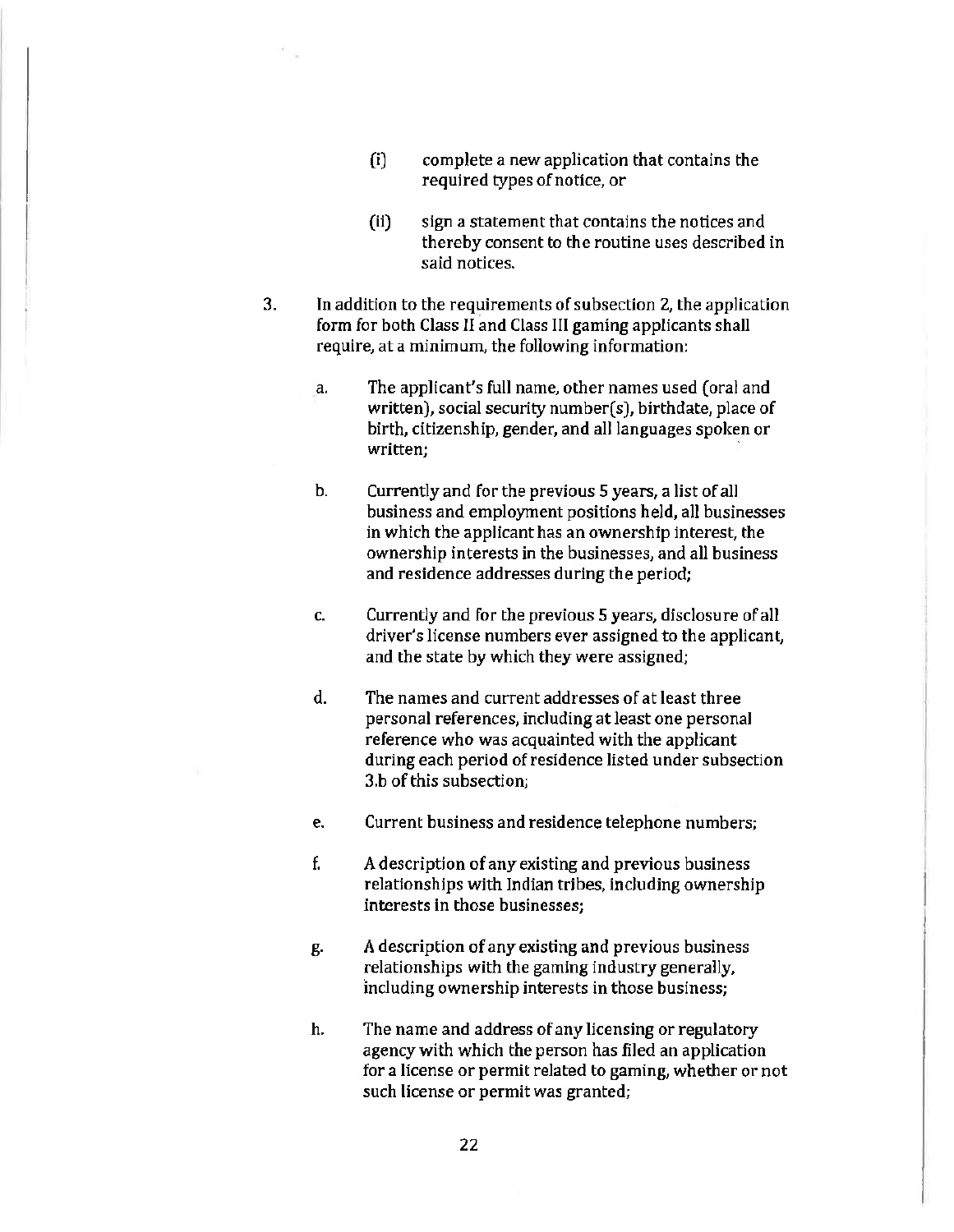- i. For each felony for which there is an ongoing prosecution or a conviction, the charge, the name and address of the court involved, and the date and disposition of the charge;
- j. For each misdemeanor conviction or ongoing misdemeanor prosecution within 10 years of the date of the application (excluding minor traffic violations), the name and address of the court involved, and the date and disposition of the charge;
- k. For each criminal charge (excluding minor traffic violations) whether or not there is a conviction, if such criminal charge is within 10 years of the date of the application and is not otherwise listed pursuant to subsection 3.i or 3.j of this section, the name and address of the court involved, the date of the offense, a short description of the charge and the disposition;
- I. The name and address of any licensing or regulatory agency with which the applicant has filed an application for an occupational license or permit, whether or not such license or permit was granted;
- m. A current photograph;
- n. Fingerprints consistent with procedures adopted by the Tribal Police or the Commission consistent with 25 C.F.R § 522.2(h). Fingerprints shall be taken by the Tribal Police, or the State police of the State in which the applicant resides, and shall be sent by the agency taking the fingerprints to the Federal Bureau of Investigation National Criminal Information Center for a criminal history check. The Commission may also submit an Applicant's fingerprint card to any tribal, local or state criminal history check center or system as the Commission deems necessary or appropriate. Reports obtained from such fingerprint checks shall be incorporated into the Applicant's file.
- o. For Class III gaming applicants, any additional information required by the Compact;
- p. Any other information required by the NIGC, or which the Tribal Gaming Commission deems relevant.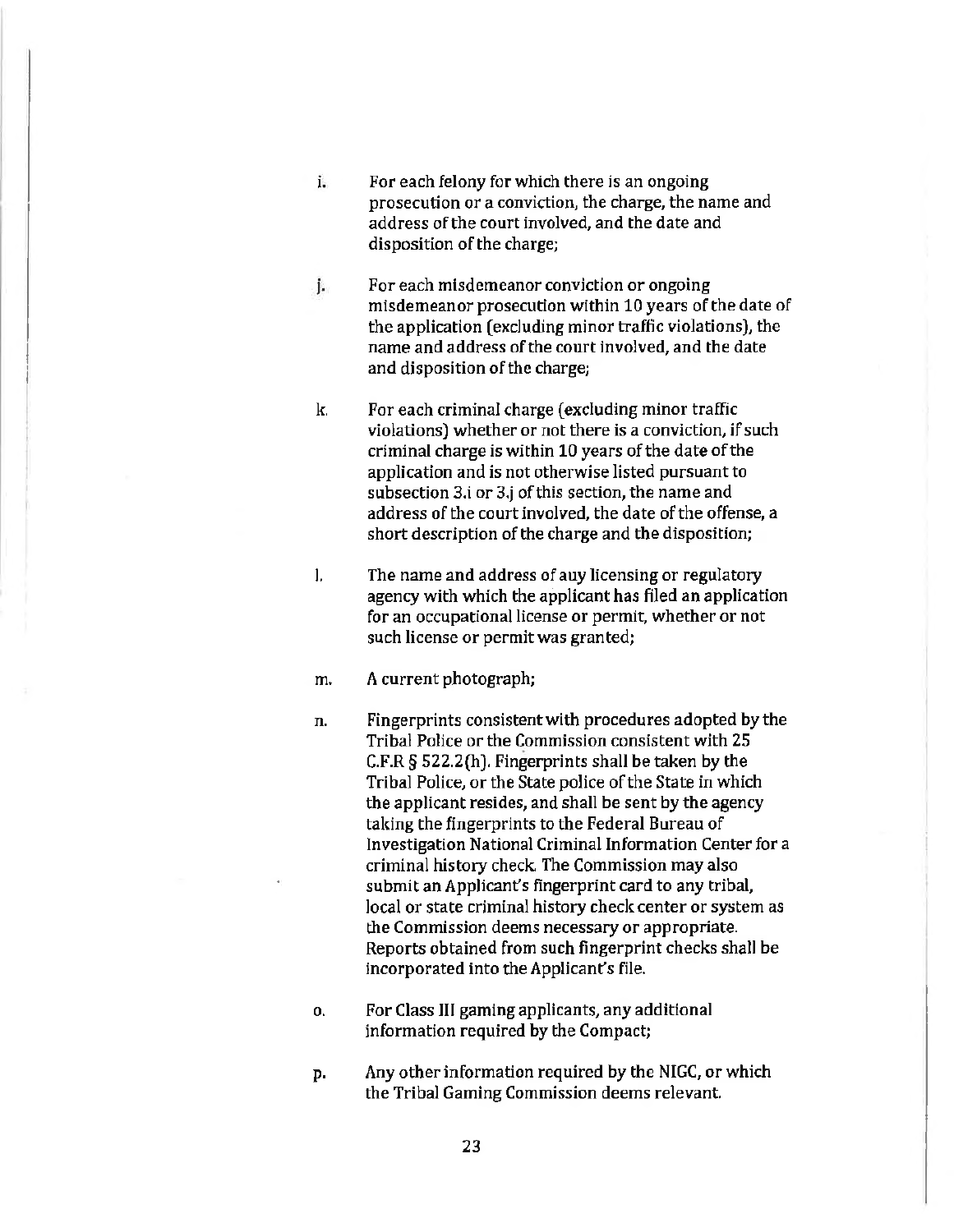# D. Primary Management Officials and Key Employees: Background Investigation: Report.

- 1. The Commission shall conduct, or cause to be conducted by an investigator appointed by it, a background investigation for each primary management official and key employee. Jn conducting a background investigation, the Commission or its agent shall promise to keep confidential the identity of each person interviewed in the course of the investigation. The Commission or its investigator shall, at a minimum:
	- a. Verify all information on the application;
	- b. To the extent deemed necessary, interview or obtain references from current and prior employers and immediate supervisors for the preceding five (5) years.
	- c. To the extent deemed necessary, interview any or all personal references.
	- d. Obtain a criminal history record; and
	- e. Interview the applicant.
- 2. The investigator shall make a written report of the investigation to the Commission, including therein the steps taken in conducting the investigation, the names, addresses and relationship to the applicant of any persons interviewed, the information obtained from each person interviewed regarding the applicant's reputation, habits and associations, the apparent candidness (or lack thereof) of the persons interviewed, and any other information garnered or learned about the applicant and the source of the information, and shall particularly identify all potential problem areas and sources of the information.

#### E. Eligibility Determination.

The Commission shall review the report and any additional information known to it, taking into account the applicant's prior activities, criminal record, if any, and reputation, habits and associations, and shall make a determination concerning the eligibility for granting a gaming license. If the Commission determines that granting a gaming license to the person poses a threat to the public interest or to the effective regulation of gaming, or creates or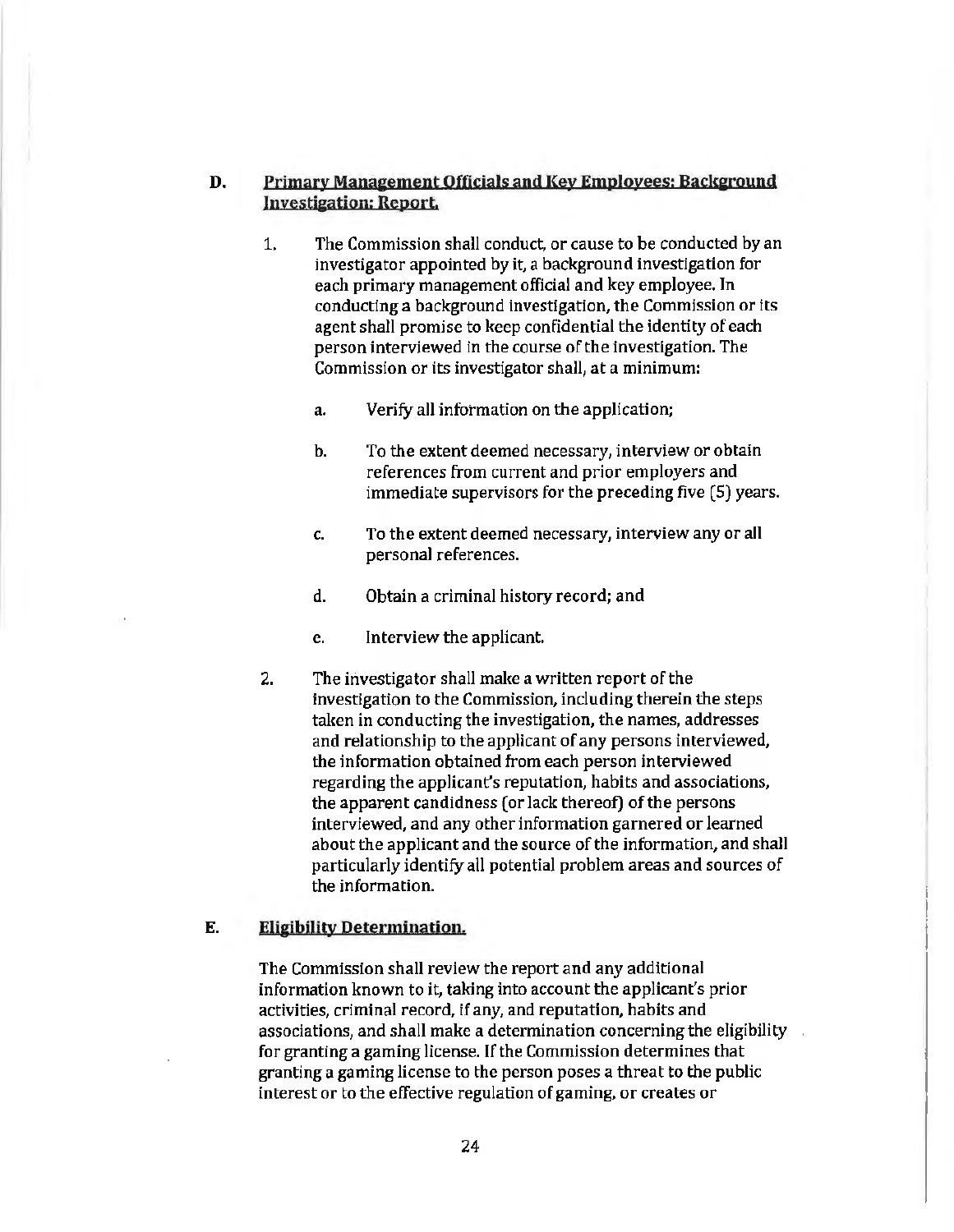enhances dangers of unsuitable, unfair, or illegal practices and methods and activities in the conduct of gaming, the Commission shall not license that person in a key employee or primary management official position.

# F. Procedures for Forwarding Applications and Reports for Key Employees and Primary Management Officials to the National Indian Gaming Commission; Issuance of Temporary Licenses.

- 1. If the Commission determines that an applicant is eligible for a license, it may issue a temporary license if it determines that the applicant must start work immediately, pending a review of the applicant's eligibility by the National Indian Gaming Commission and/or by the State of Nevada under the Compact, as applicable. Within ten days of the issuance of a temporary license or upon a determination of eligibility, whichever occurs first, the Tribal Gaming Commission shall forward to the State of Nevada if required under the Compact, copies of the applicant's employment/license application, and background investigation report and related information..
- 2. In addition to the documentation required in subsection F.1, the Tribal Gaming Commission shall, before issuing a license, create, maintain, and forward to the State if required under the Compact, an investigative report on each background investigation. An investigative report shall include all of the following:
	- a. Steps taken in conducting a background investigation;
	- b. Results obtained;
	- c. Conclusions reached; and
	- d. The bases for those conclusions.

The Tribal Gaming Commission shall submit, with the report, a copy of the eligibility determination made under this section.

- 3. If a temporary license is not issued to an applicant or if the Commission determines an applicant is not eligible for a license, the Tribal Gaming Commission:
	- a. Shall notify the National Indian Gaming Commission, and the State if required by the Compact; and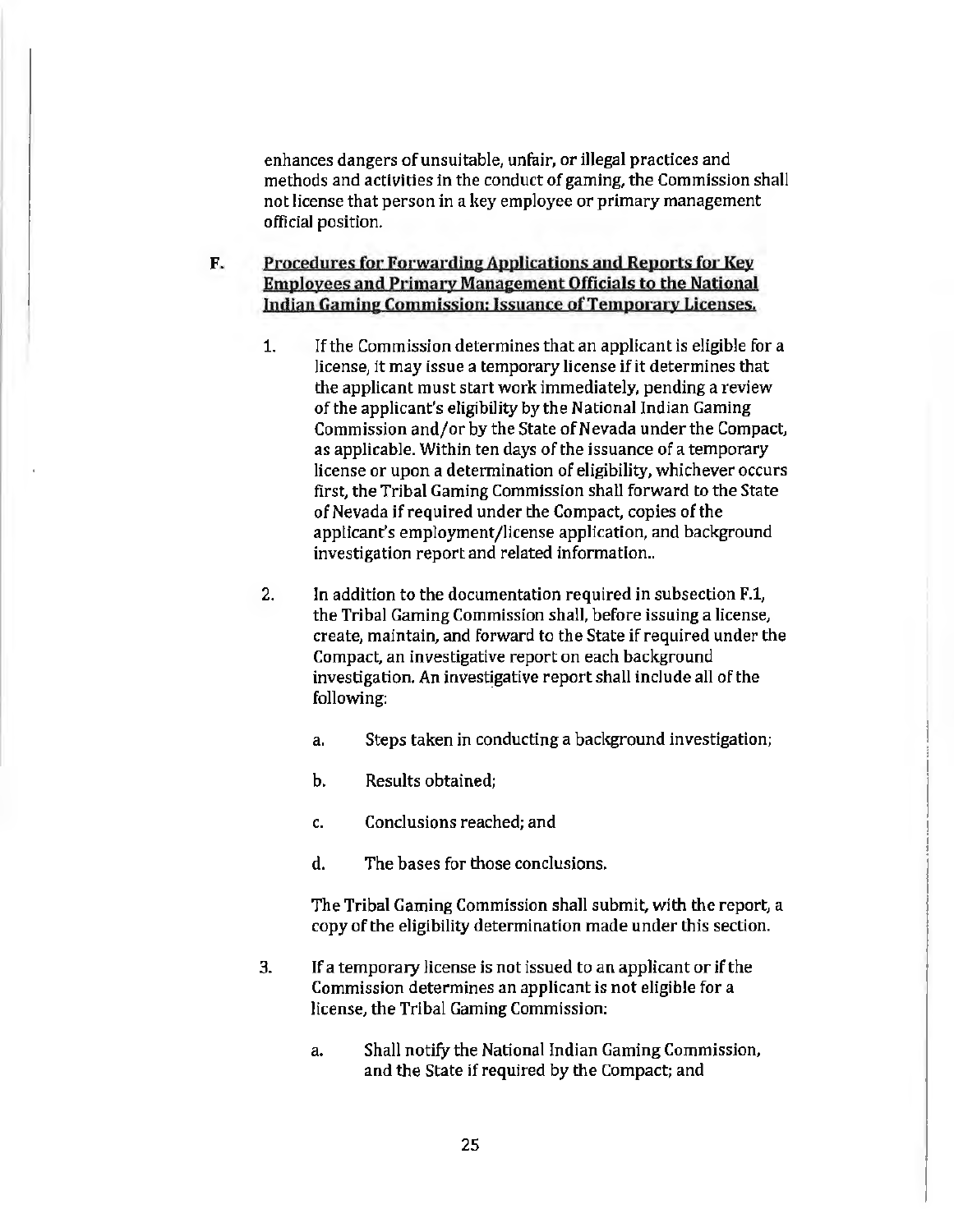- b. Shall forward copies of its eligibility determination and notice of results to the National Indian Gaming Commission for inclusion in the Indian Gaming Individuals Records System.
- 4. If the Tribal Gaming Commission licenses a key employee or primary management official, the Tribal Gaming Commission shall maintain a complete application file containing the application for employment and/or licenses, reports of background investigations, eligibility determinations and the information listed under Section 14.C.3. The file shall be maintained for inspection by the Chairman of the NIGC or his or her designee for no Jess than three (3) years from the date of termination of employment.
- 5. Before issuing a license to a primary management official or to a key employee, the Commission shall submit a notice of the results of the applicant's background investigation to the National Indian Gaming Commission no later than sixty (60) days after the applicant begins work. The notice of results shall contain:
	- a. Applicant's name, date of birth, and social security number;
	- b. Date on which the applicant began or will begin work as a key employee or primary management official;
	- c. A summary of the information presented in the investigative report, which shall at a minimum include a listing of (i) Licenses that have previously been denied; (ii} Gaming licenses that have been revoked, even if subsequently reinstated; or (iii) Every known criminal charge brought against the applicant within the last 10 years of the date of application; and (iv) Every felony of which the applicant has been convicted or any ongoing prosecution.
	- d. A copy of the eligibility determination made under Section 14.E.
- 6. If the Tribal Gaming Commission licenses a key employee or primary management official, the Tribal Gaming Commission shall provide written notice of the issuance of the license to the National Indian Gaming Commission within thirty (30) days of issuance.

26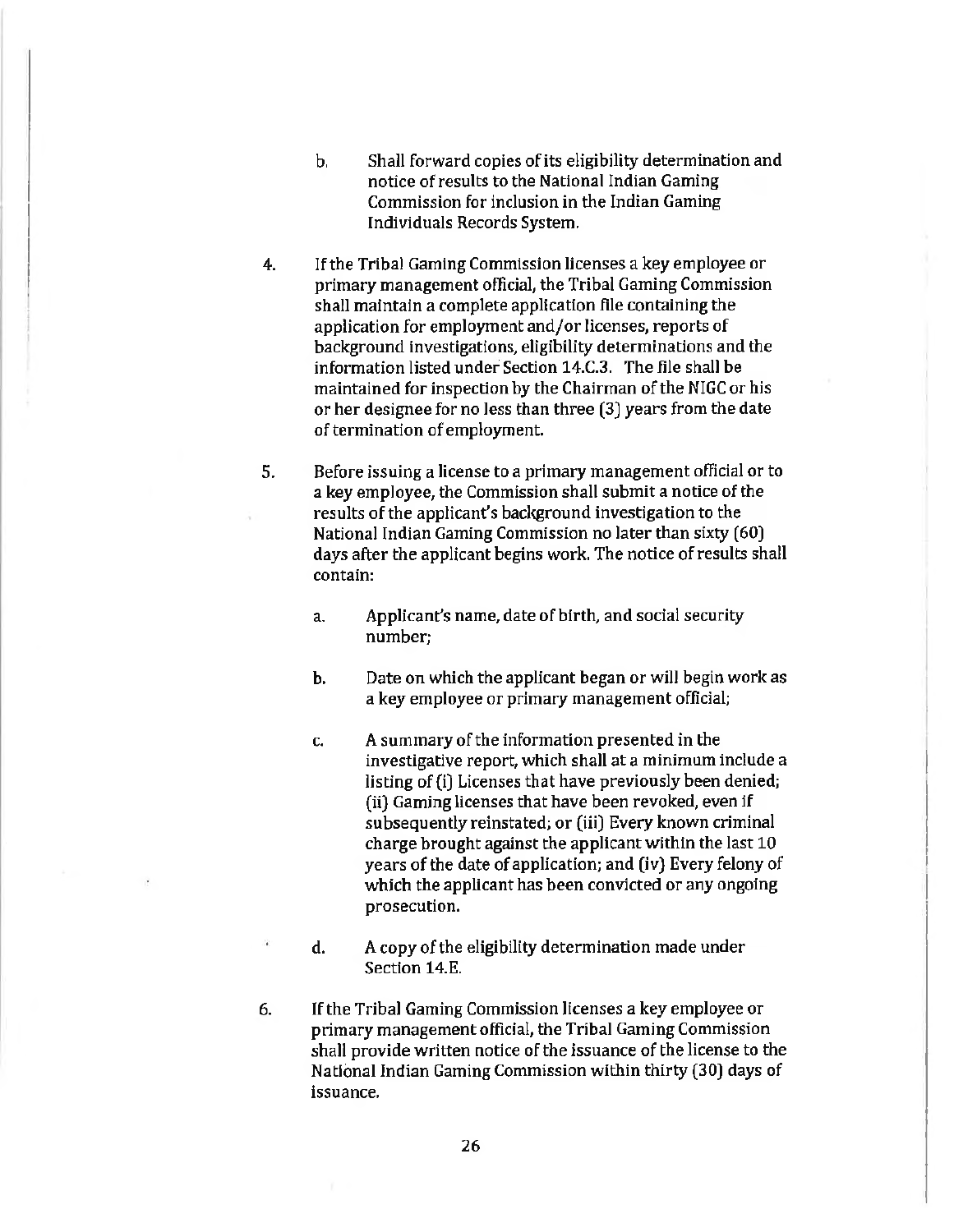# G. Grantine a Gamine License.

- 1. If, within a thirty (30) day period after the National Indian Gaming Commission receives the information required in subsection F, the National Indian Gaming Commission does not notify the Tribe that it has an objection to the issuance of a license to the applicant, the Tribal Gaming Commission may issue a permanent license to such applicant.
- 2. The Tribal Gaming Commission shall respond to a request for additional information from the Chairman of the National Indian Gaming Commission concerning a key employee or a primary management official who is the subject of a report.
- 3. If within the thirty (30) day period described above, the National Indian Gaming Commission provides the Tribal Gaming Commission with a statement itemizing objections to the issuance of a license to a key employee or to a primary management official applicant for whom the Tribe has provided a notice of results, the Tribal Gaming Commission shall reconsider the application, taking into account the objections itemized by the National Indian Gaming Commission. The Tribal Gaming Commission shall make the final decision whether to issue a license to such applicant.
- 4. Notwithstanding any provision herein to the contrary, to the extent the Tribal Gaming Commission is required by the Compact to submit relevant background and licensing information for Class III gaming applicants to the State, the Tribal Gaming Commission may not issue a permanent license until after the applicable requirements of the Compact are met.

# H. Requirements Applicable to all Employees.

- 1. No person shall be employed by a tribal gaming enterprise operated on Pyramid Lake Paiute Indian lands who is under the age of 18 years, except that no person shall be employed as a primary management official or key employee who is under the age of 21 years.
- 2. No person shall be employed as a primary management official or key employee in a Class 11 or Class III gaming activity who has not first applied for and obtained a tribal gaming license (either a permanent license or temporary license) pursuant to this Ordinance and, for Class III gaming, in compliance with the terms and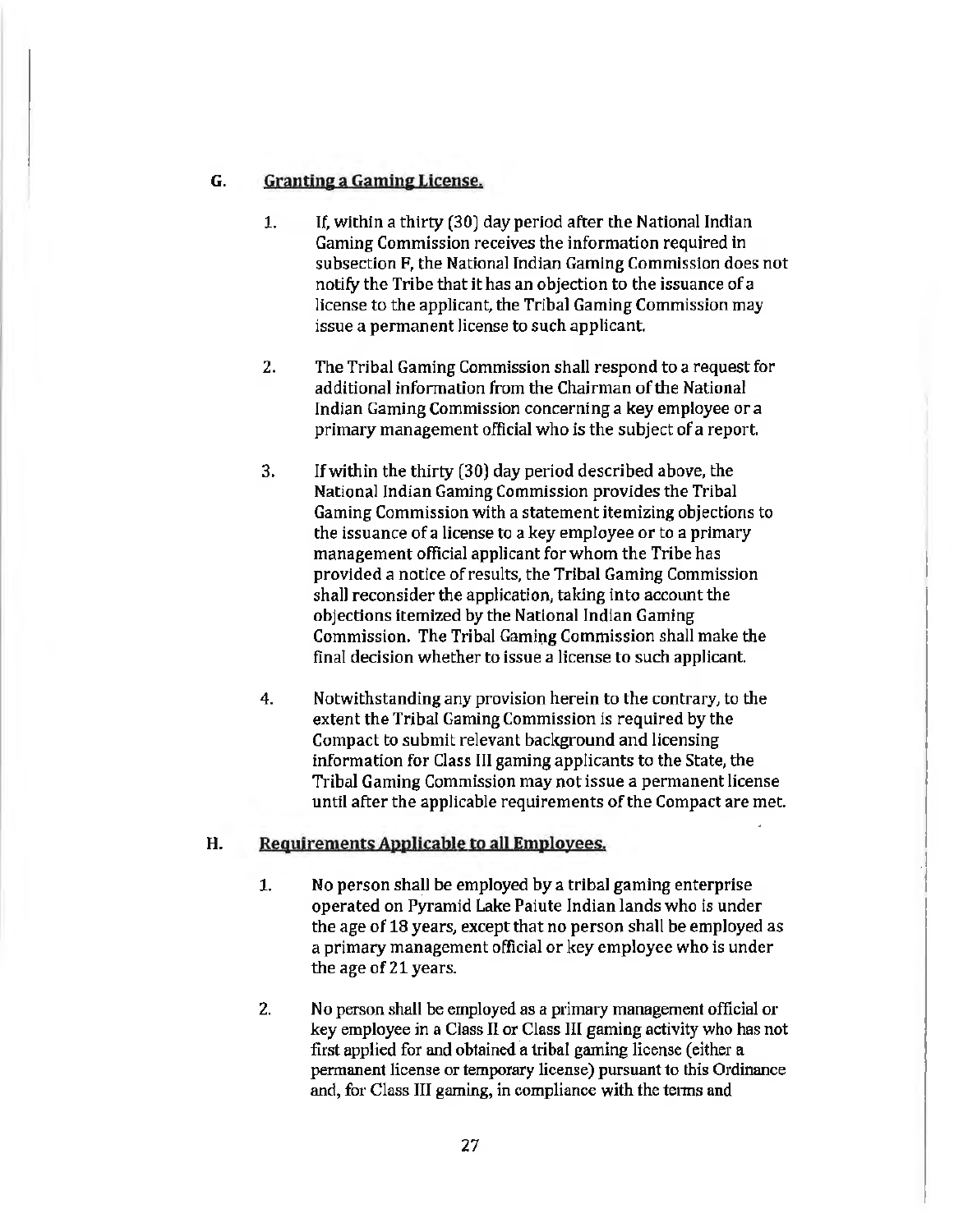conditions of the Compact. No gaming operation shall employ for more than ninety (90) days a primary management official or key employee who has not been issued a permanent license.

3. Every person employed at a tribal gaming facility operated on Pyramid Lake Paiute Indian lands shall wear an identification badge during work hours which conspicuously states his or her full name, title, and place of employment.

#### Section 15. License Suspension and Revocation.

- A. If, after the issuance of a temporary or permanent gaming license, the Tribal Gaming Commission receives from the National Indian Gaming Commission, the State, or any other source reliable information indicating that a key employee or a primary management official is not eligible for employment under Section 14 above, the Tribal Gaming Commission shall suspend such license and shall notify the Licensee in writing of the suspension and the proposed revocation.
- B. The Tribal Gaming Commission shall notify the Licensee of a time and a place for a hearing on the proposed revocation of a license.
- C. After a revocation hearing, the Tribal Gaming Commission shall decide to revoke or to reinstate a gaming license. The Tribal Gaming Commission shall notify the National Indian Gaming Commission, and the State if required by the Compact, of its decision within forty-five (45) days from when the Tribal Gaming Commission received notice from the National Indian Gaming Commission as stated in Section 15.A. above.
- D. Decisions of the Tribal Gaming Commission to suspend or revoke a temporary license are not appealable.
- E. Decisions by the Tribal Gaming Commission to suspend or revoke a permanent license may be appealed to the Tribal Court by filing an appropriate civil complaint within thirty (30) days of a final decision of the Gaming Commission. Unless a complaint is timely filed under this section, the Commission's decision shall be final, and the Tribal Court shall have no jurisdiction to review the Commission's action. If a timely complaint is filed, the Tribal Court shall uphold the decision of the Tribal Gaming Commission unless the Court determines that the Gaming Commission's decision is arbitrary, capricious or otherwise not in accordance with applicable law, in which case the Tribal Court may reverse, modify or vacate the decision of the Gaming Commission, and grant such equitable relief as it deems necessary and appropriate. In no event shall the Tribal Court be authorized to grant any form of monetary relief against the Tribal Gaming Commission.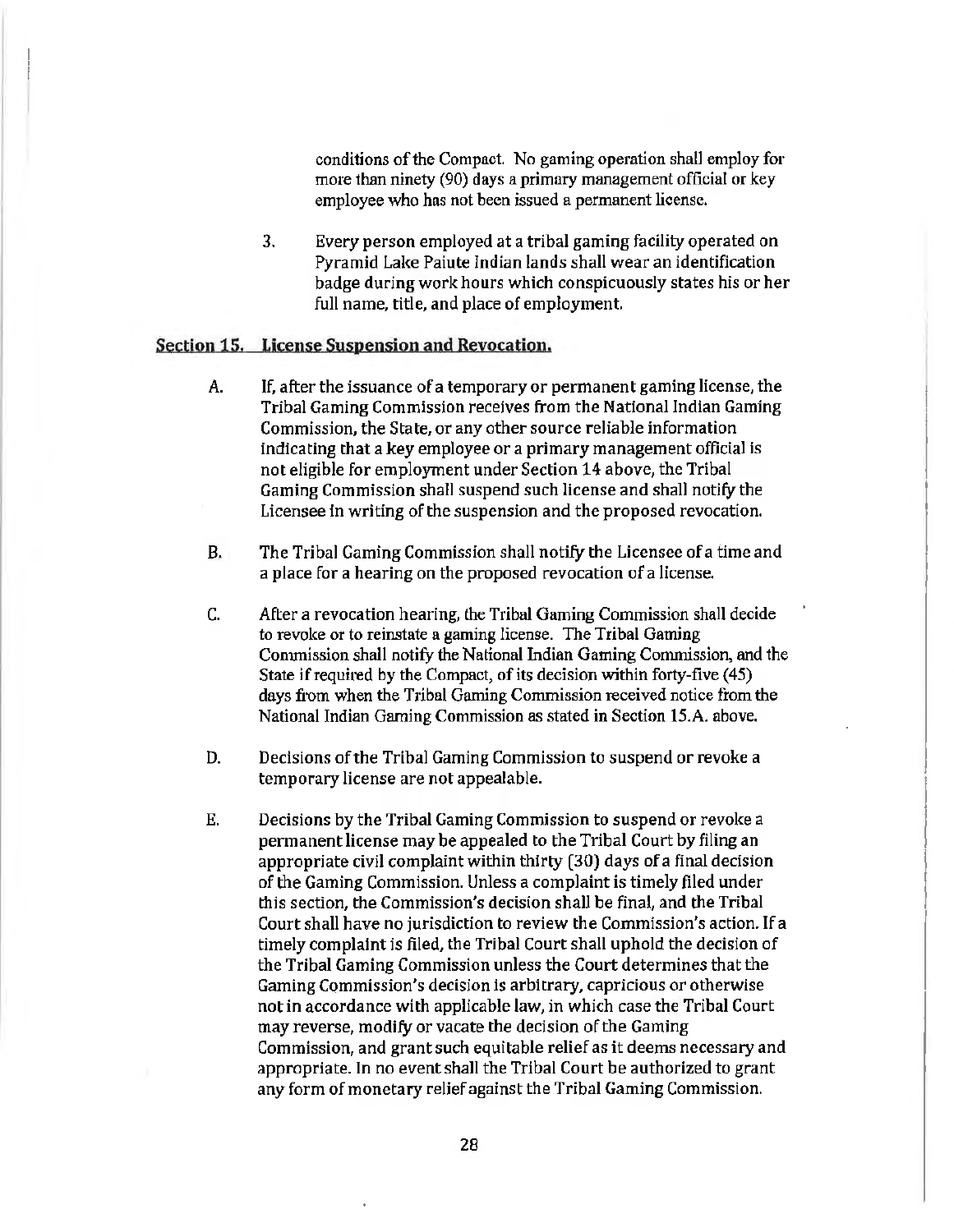Except as specifically authorized herein, nothing in this Ordinance shall be construed as a waiver of the sovereign immunity of the Tribe or the Tribal Gaming Commission.

F. A copy of the Tribal Gaming Commission's decision, and if applicable the Tribal Court's decisions, regarding the revocation of a license shall be sent to the NIGC, and to the State if required by the Compact.

# Section 16. Audits of Tribal Gaming Operations.

- A. The Tribal Gaming Commission shall cause to be conducted annually an independent audit of all gaming operations, and shall submit the resulting audit reports to the National Indian Gaming Commission.
- B. AH gaming-related contracts that result in the purchase of supplies, services, or concessions in excess of \$25,000.00 annually, except contracts for professional legal and accounting services, shall be specifically included within the scope of the audit that is described in subsection A. above.

# Ill. CLASS II GAMING

# Section 17. Definitions.

- A Except as otherwise provided in this Ordinance, the Compact, or the regulations of the NIGC, the following terms are defined as follows:
	- 1. "Bingo" means bingo as defined in Section 4 of this Ordinance.
	- 2. "Bingo Occasion" means a single session or gathering at which a series of successive bingo games are played.
	- 3. "Card games" means non-banking card games played in conformity with Nevada State law regulating hours, wages and pot limitations.
	- 4. "Game Card" and "Bingo game card" means a regular or special Bingo Card.
	- 5. "Lotto" means a game of chance played for prizes with cards bearing numbers or other designations in which the player holding the card covers such numbers or designations when objects similarly numbered or designated are drawn or otherwise randomly determined, in which the game is won by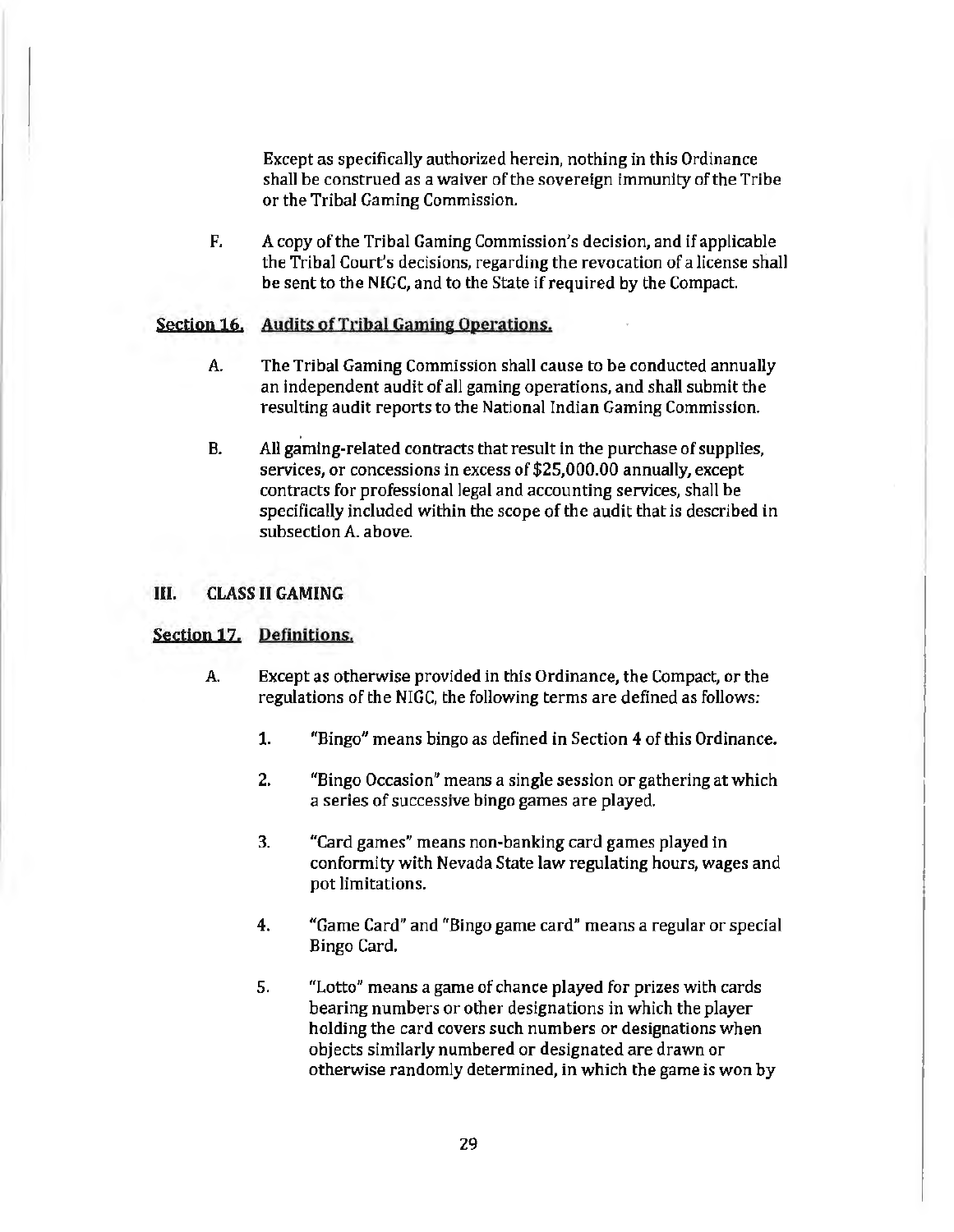the first player to cover a predesignated arrangement on the card.

- 6. "Pull Tabs" means factory-covered tickets which are purchased and opened by customers revealing a predetermined winning arrangements.
- 7. "Punch Board" means a small board that has many holes, each filled with a rolled up printed slip to be punched out upon payment of a player fee, in an effort to obtain a slip that entitles the player to a designated prize.
- 8. "Regular Bingo Card" means a board card issued to a person upon payment of admission fee that affords a person the opportunity to participate in all regular bingo games played at a bingo occasion.
- 9. "Special Bingo Card" means a disposable, specially marked bingo card which affords a person the opportunity to participate in a special bingo game for special prizes, or a game card generated by and appearing on the screen of a computer employed by the gaming facility and assigned to a player for a . bingo game(s).
- 10. "Special Bingo Game" means any bingo games which is not a regular bingo game and which is played with special bingo cards whether or not for special prizes.
- 11. "Tip jars" means a game of chance, wherein a person upon payment of a fee, is permitted to reach into, or tip a jar containing printed slips, and extract one slip in an effort to obtain a slip that entitles the player to a designated prize.

# Section 18. Persons Authorized to Conduct Class II Gaming.

No person or entity shall own, operate or conduct a Class II gaming activity on Pyramid Lake Paiute Indian lands unless that person or entity has first received a license to conduct a Class II gaming activity from the Gaming Commission. The initial license of any Class II gaming operation must also be approved by the Tribal Council. Any license for an individually owned gaming operation issued under this Ordinance must comply with the requirements stated in 25 C.F.R. §§ 522.10 and 522.11.

# Section 19. Ownership of Class II Gaming Activity.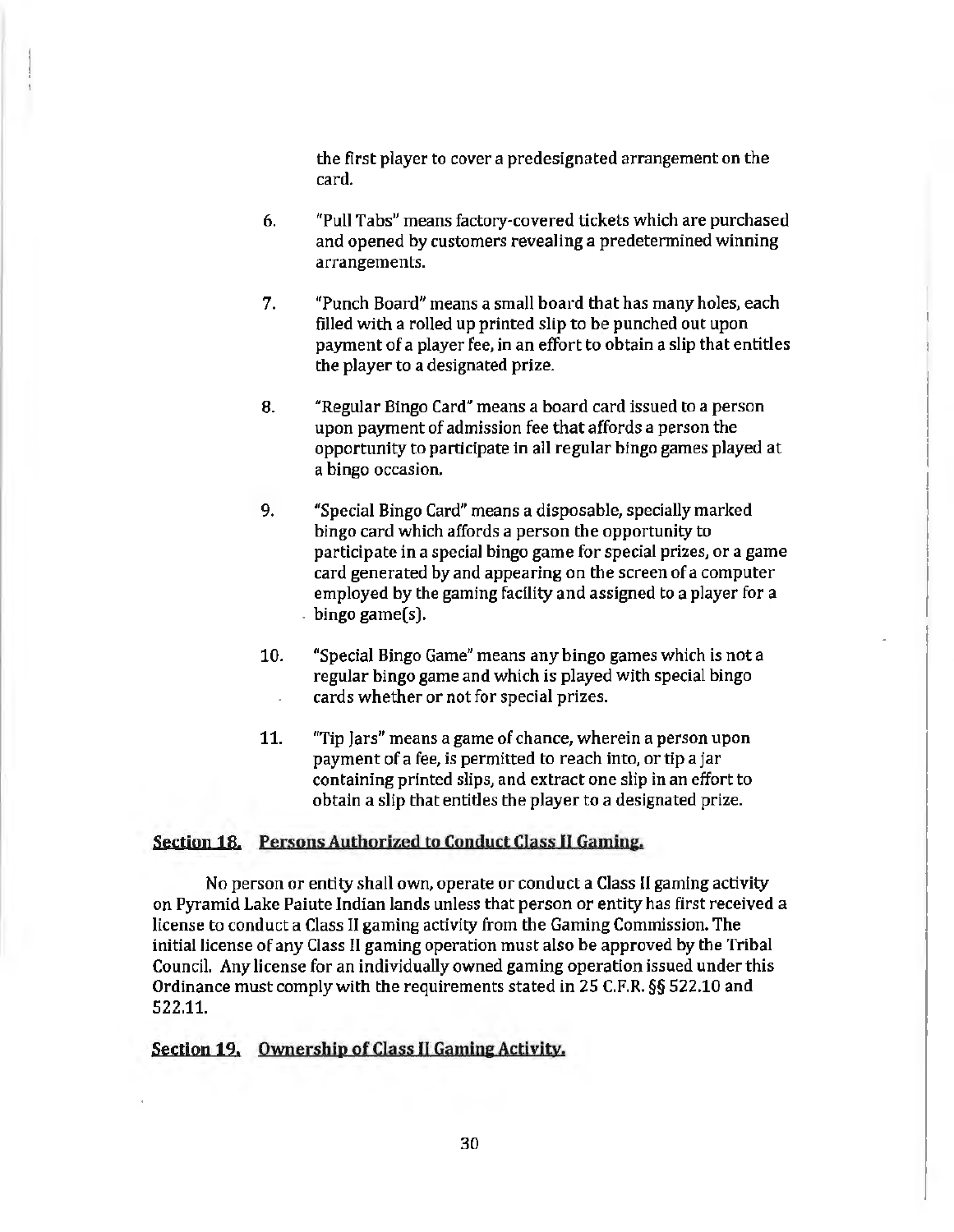- A. Except as expressly provided herein, the Pyramid Lake Paiute Tribe shall have the sole proprietary interest in any Class II gaming operation or faciltty conducted on Pyramid Lake Paiute Indian lands.
- B. Notwithstanding subparagraph A above, the Tribal Gaming Commission, with the prior approval of the Tribal Council, may license a Class II gaming activity owned in whole or in part, by a person or entity other than the Pyramid Lake Paiute Tribe, provided that (a) the licensing standards for individually owned Class II gaming shall be at least as restrictive as those established by State law governing similar gaming within the jurisdiction of the State; and (b) no license may be issued to such a person or entity unless the person or entity has first expressly agreed in writing on a form prescribed by the Tribal Gaming Commission that:

1. The gaming activity shall be subject to the regulations prescribed in this Section;

2. Not less than sixty (60%) percent of the net revenues from the gaming activity shall be income to the Tribe;

- 3. The person(s) who owns the gaming activity or entity:
	- a. Is (are) eligible to receive a license from the State of Nevada to conduct the same gaming activity on lands subject to State jurisdiction; and
	- b. Shall pay an appropriate assessment to the National Indian Gaming Commission for the regulation of the gaming activity, as required by 25 U.S.C. *§* 2717(a)(1).
- 4. A license to own or operate a Class II gaming establishment shall not be granted unless the applicant has satisfied the Tribal Gaming Commission that:
	- a. He has adequate business ability, confidence and experience in gaming, and the proposed gaming operation will generate net revenue for the Tribe.
	- b. The proposed financing of the operation is adequate for the nature of the proposed operation and from a suitable source. Any lender or other source of money or credit, which the Commission finds does not meet appropriate standards may be deemed unsuitable.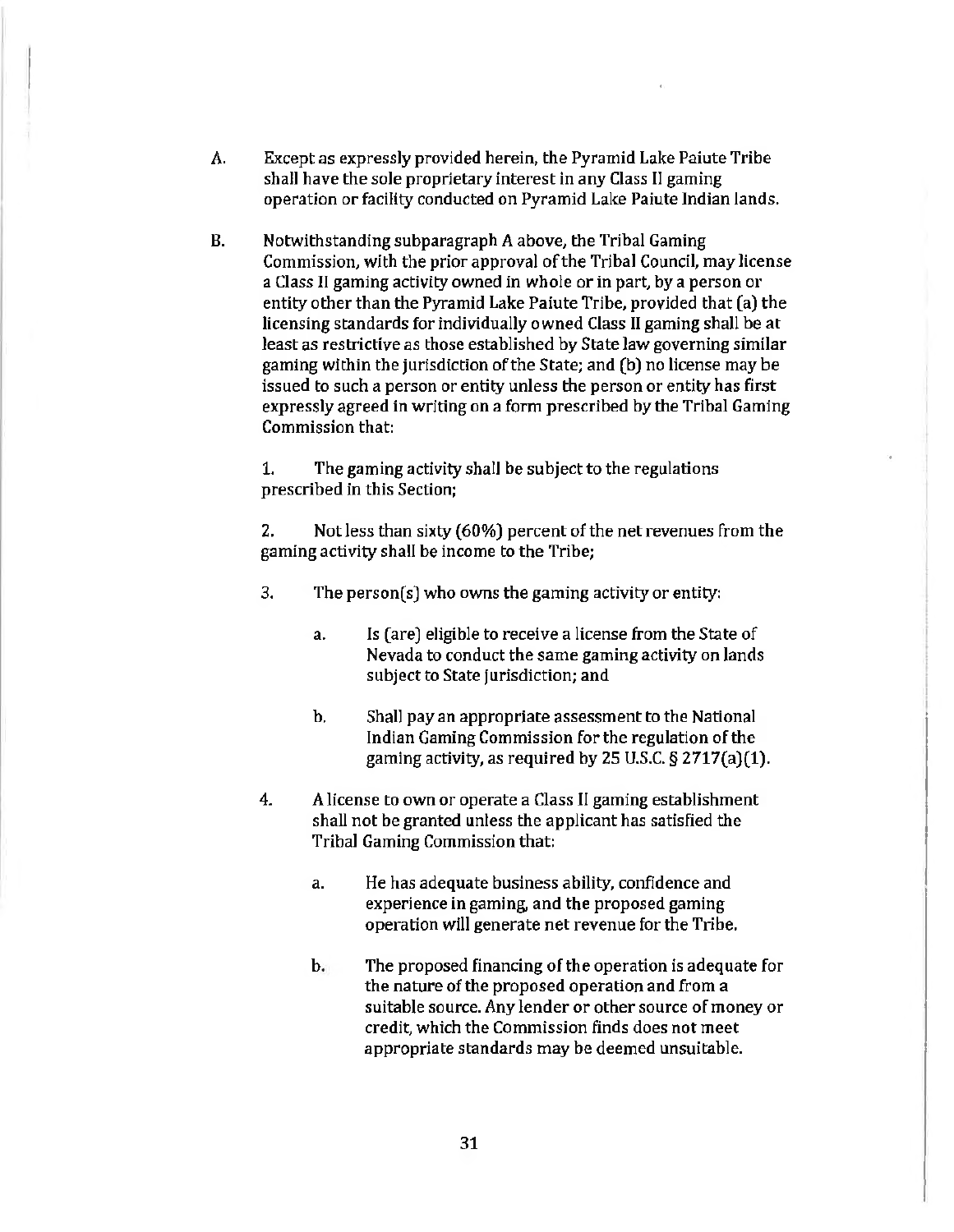- 5. The Tribal Gaming Commission may in its discretion grant a license to a corporation which has complied with the provisions of the Tribal Gaming Ordinance.
- 6. The Tribal Gaming Commission may in its discretion grant a license to a limited partnership which has complied with the Tribal Gaming Ordinance.
- 7. No person or limited partnership, except one whose sole . limited partner is a publicly traded corporation which has registered with the Tribal Gaming Commission, or business trust organization or other association of a quasi-corporate character, is eligible to receive or hold any license, or be a Licensee or operator under this Ordinance unless all persons having any direct or indirect interests therein or any nature whatsoever, whether financial, administrative, policy making or supervisory, are individually qualified to be licensed under the provisions of this Ordinance.
- 8. The Tribal Gaming Commission may limit the number of persons who may be financially interested in any corporation or other organization or association licensed under the Ordinance, consistent with 25 U.S.C. *§§* 2700 et seq., and establish such other qualifications for a licenses as they may, in their discretion, deem to be in the public interest and consistent with the declared policy of the Tribe and the IGRA
- C. Income to the Tribe from the gaming activity shall only be used for the purposes described in Section 6 of this Ordinance.
- D. For individually owned gaming operations other than those operating on September 1, 1986: a) The Tribal Gaming Commission shall deny a license to any person or entity that would not be eligible to receive a State license to conduct the same activity within the jurisdiction of the State of Nevada; and b) Nevada laws and regulations shall apply with respect to purpose, entity, pot limits, and hours of operation.

#### Section 20. Management Contracts.

The Pyramid Lake Paiute Tribe may enter into a management contract for the operation and management of Class II tribal gaming operations. Each such contract must comply with the provisions of this Ordinance, other applicable provisions of triba] law (including, but not limited to, tribal employment preference laws), and provisions of federal law (including, but not limited to,  $25$  U.S.C. § 2711).

#### Section 21. Games Permitted.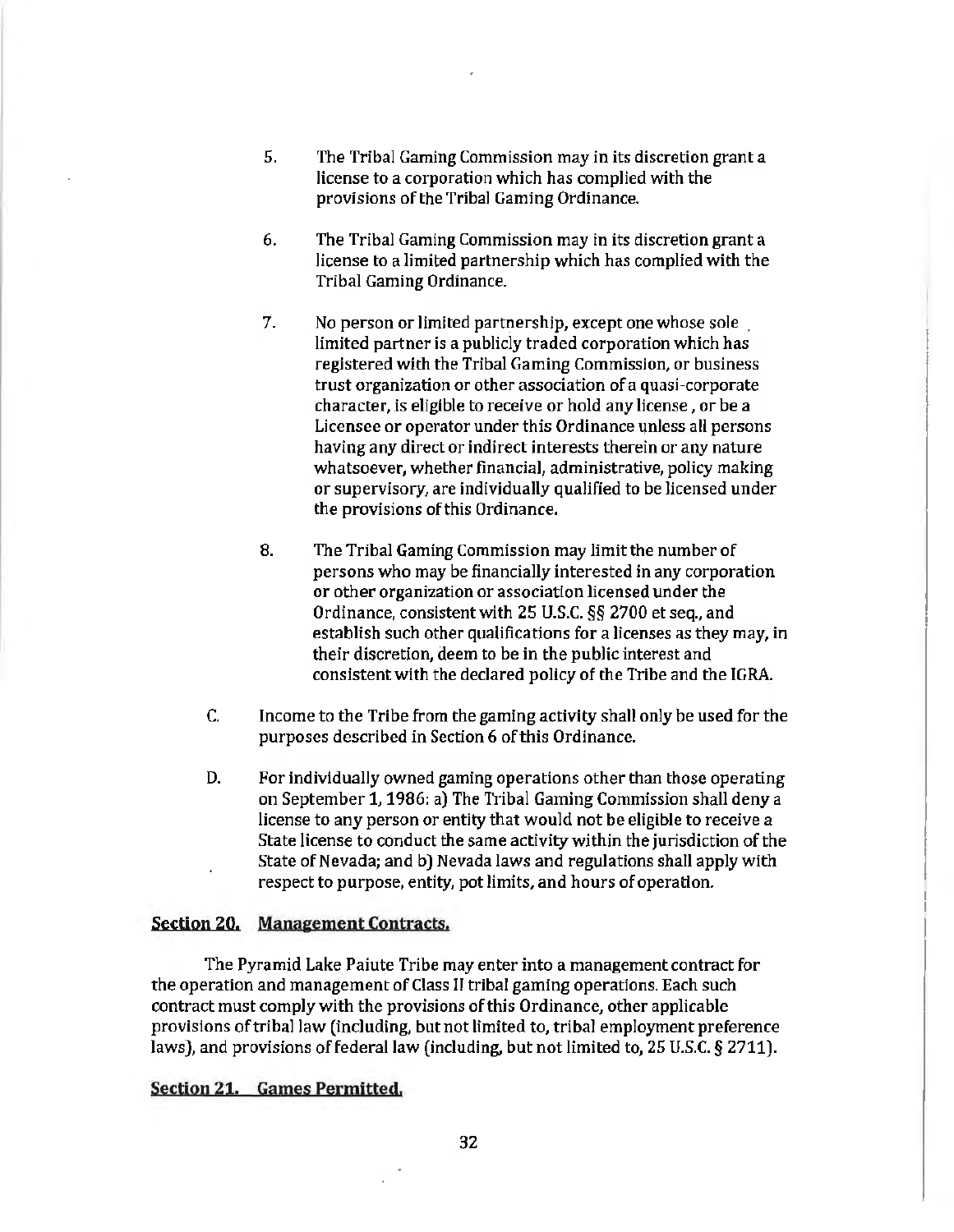- A. The Tribe and/or any licensed Class II owner and operator may conduct any Class II games and any combination of Class II games.
- B. A schedule of the Class Il games to be conducted and a description of prizes offered must be conspicuously posted at each entrance to the Class JI facility each week in which games will be conducted at least 24 hours prior to the start of the first game scheduled.

#### Section 22. Bingo Game Cards.

- A. Each facility shall provide the game cards to be used for each bingo game conducted and each card shall be marked to indicate the issuing facility.
- B. Special bingo cards must be issued separately from regular bingo cards, and must be specially marked to indicate the particular special bingo game, including date, and the facility of issuance. In the case of computer-generated cards, the computer must be programmed to lock on a card at the start of the game, prior to calling of the first number or designated symbol, so as not to permit altering or changing of the card during the game, and every winning card must be verified. A special bingo card shall be valid only for the designated game.

# Section 23. Player Limitation.

- A. The number of persons permitted to play any Class II game shall be determined by the owner, operator or manager as is appropriate, except that:
	- 1. The number of people permitted in the facility or in any room in the facility shall not exceed the limitation of the number permissible under the applicable fire, building or other safety codes or standards.
	- 2. The number of people permitted to play any bingo game shall not exceed the number of seats available in the room(s) in which the game is being played.

# Section 24. Entry Prohibited.

No person may enter any room in which a bingo game is being played unless the person is a player, except facility employee and persons present by authority of the Tribal Gaming Commission, for purposes of inspection or regulatory duties.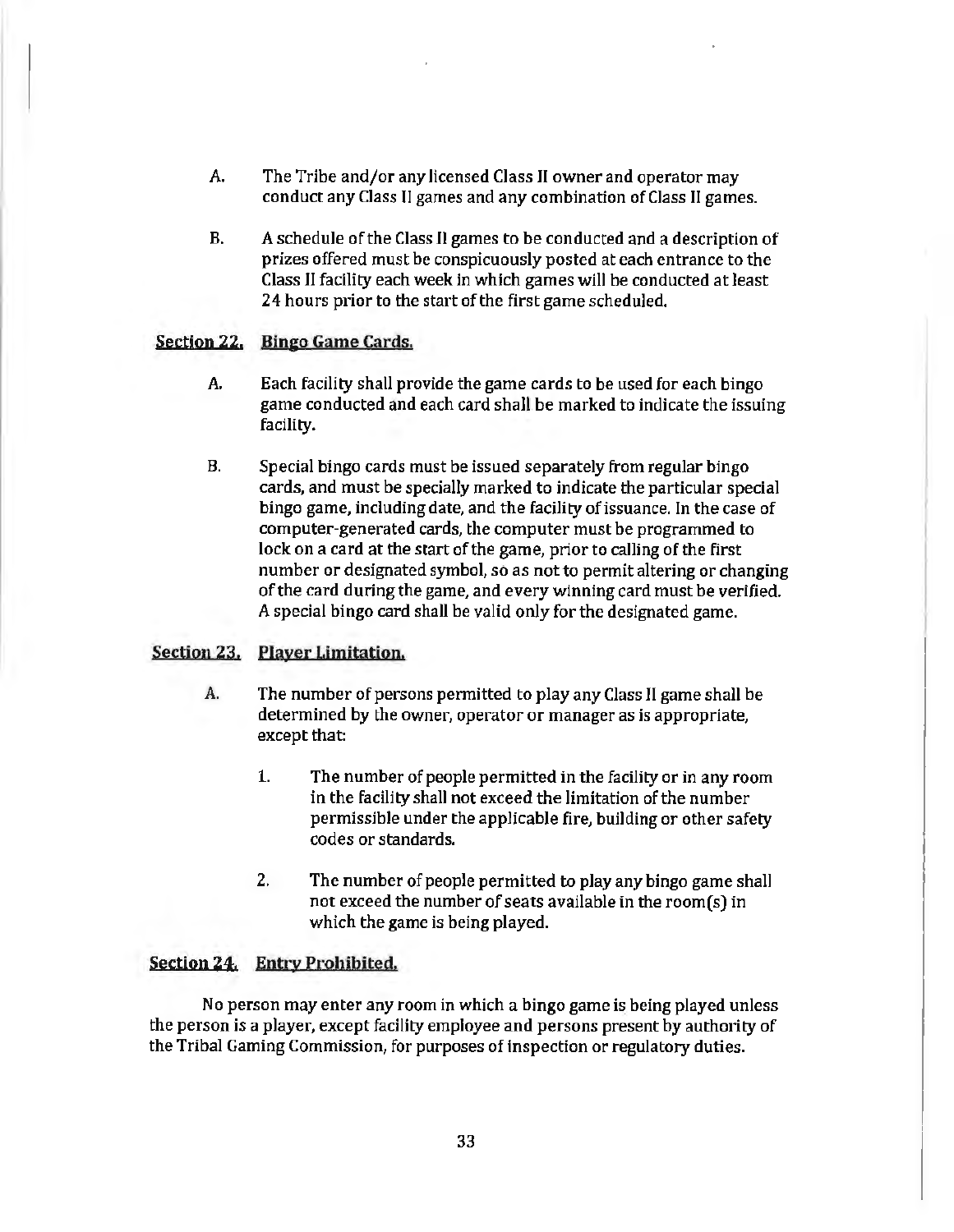# Section 25. Hours of Operation; Notice to Commission.

- *A.* Class II gaming may be conducted 24 hours a day, seven days a week, unless the Tribal Gaming Commission, by license, regulation or otherwise limits the hours of operation of any Class II gaming facility.
- B. Unless notified otherwise by the Gaming Commission, each licensed Class II gaming facility shall have the right to operate 24 hours a day, seven days a week.

# IV. CLASS III GAMING

#### Section 26. Persons Authorized to Conduct Class III Gaming.

No person or entity shall conduct a Class III gaming activity on Pyramid Lake Pafute Indian lands unless that person or entity has first complied with the terms and conditions of the Compact and has received a license to conduct a Class III gaming activity from the Tribal Gaming Commission. The initial license of any Class III gaming operation must also be approved by the Tribal Council.

### Section 27. Persons Authorized to Own a Class III Gaming Operation.

- A. Except as expressly provided herein, the Pyramid Lake Paiute Tribe shall have the sole proprietary interest in any Class III gaming operation or facility.
- B. Notwithstanding subparagraph A above, the Tribal Gaming Commission, with the prior approval of the Tribal Council, may license a Class III gaming facility owned in whole or in part by a person or entity other than the Pyramid Lake Paiute Tribe, provided that the licensing standards for individually owned Class III gaming shall comply with the Compact, and all other applicable provisions of federal law are satisfied. Any such gaming activity shall be subject to regulations prescribed by the Gaming Commission which shall be consistent with the Compact and applicable provisions of the IGRA. No license may be issued to such an individual or entity unless the individual or entity has first expressly agreed in writing on a form prescribed by the Tribal Gaming Commission that:

1. The gaming activity shall be subject to the regulations prescribed in this Section;

2. Not less than sixty (60%) percent of the net revenues from the gaming activity shall be income to the Tribe;

3. The person(s) who owns the gaming activity or entity: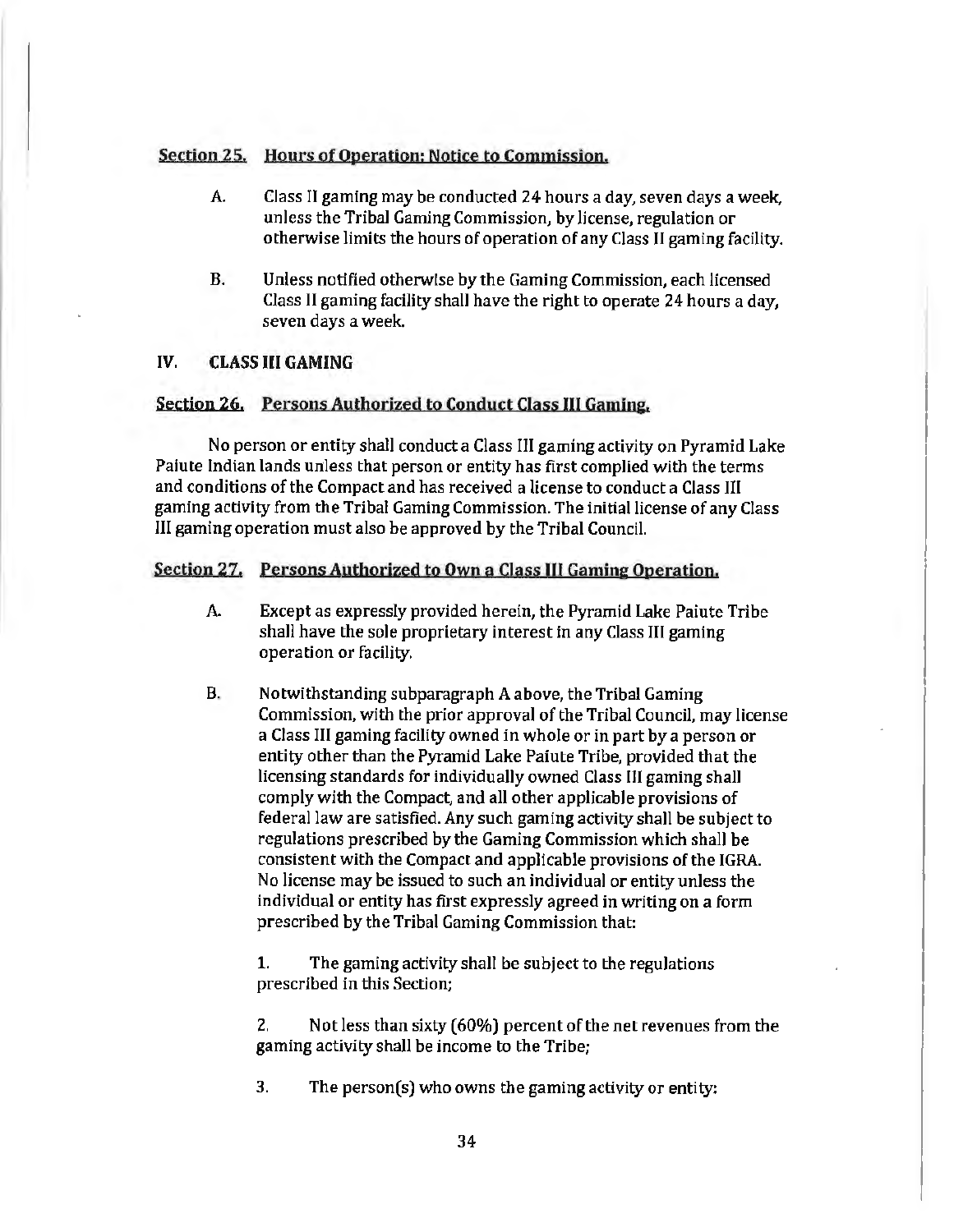- a. Is (are) eligible to receive a license from the State of Nevada to conduct the same gaming activity on lands subject to State jurisdiction; and
- b. Shall pay an appropriate assessment to the National Indian Gaming Commission for the regulation of the gaming activity, as required by 25 U.S.C.  $\S$  2717(a)(1).
- 4. A license to own or operate a Class II gaming establishment shall not be granted unless the applicant has satisfied the Tribal Gaming Commission that:
	- a. He has adequate business ability, confidence and experience in gaming, and the proposed gaming operation will generate net revenue for the Tribe.
	- b. The proposed financing of the operation is adequate for the nature of the proposed operation and from a suitable source. Any lender or other source of money or credit, which the Commission finds does not meet appropriate standards may be deemed unsuitable.
- 5. The Tribal Gaming Commission may in its discretion grant a license to a corporation which has complied with the provisions of the Tribal Gaming Ordinance.
- 6. The Tribal Gaming Commission may in its discretion grant a license to a limited partnership which has complied with the Tribal Gaming Ordinance.
- 7. No person or Jimited partnership, except one whose sole limited partner is a publicly traded corporation which has registered with the Tribal Gaming Commission, or business trust organization or other association of a quasl·corporate character, is eligible to receive or hold any license, or be a Licensee or operator under this Ordinance unless all persons having any direct or indirect interests therein or any nature whatsoever, whether financial, administrative, policy making or supervisory, are individually qualified to be licensed under the provisions of this Ordinance.
- 8. The Tribal Gaming Commission may limit the number of persons who may be financially interested in any corporation or other organization or association licensed under the Ordinance, consistent with 25 U.S.C. §§ 2700 et seq., and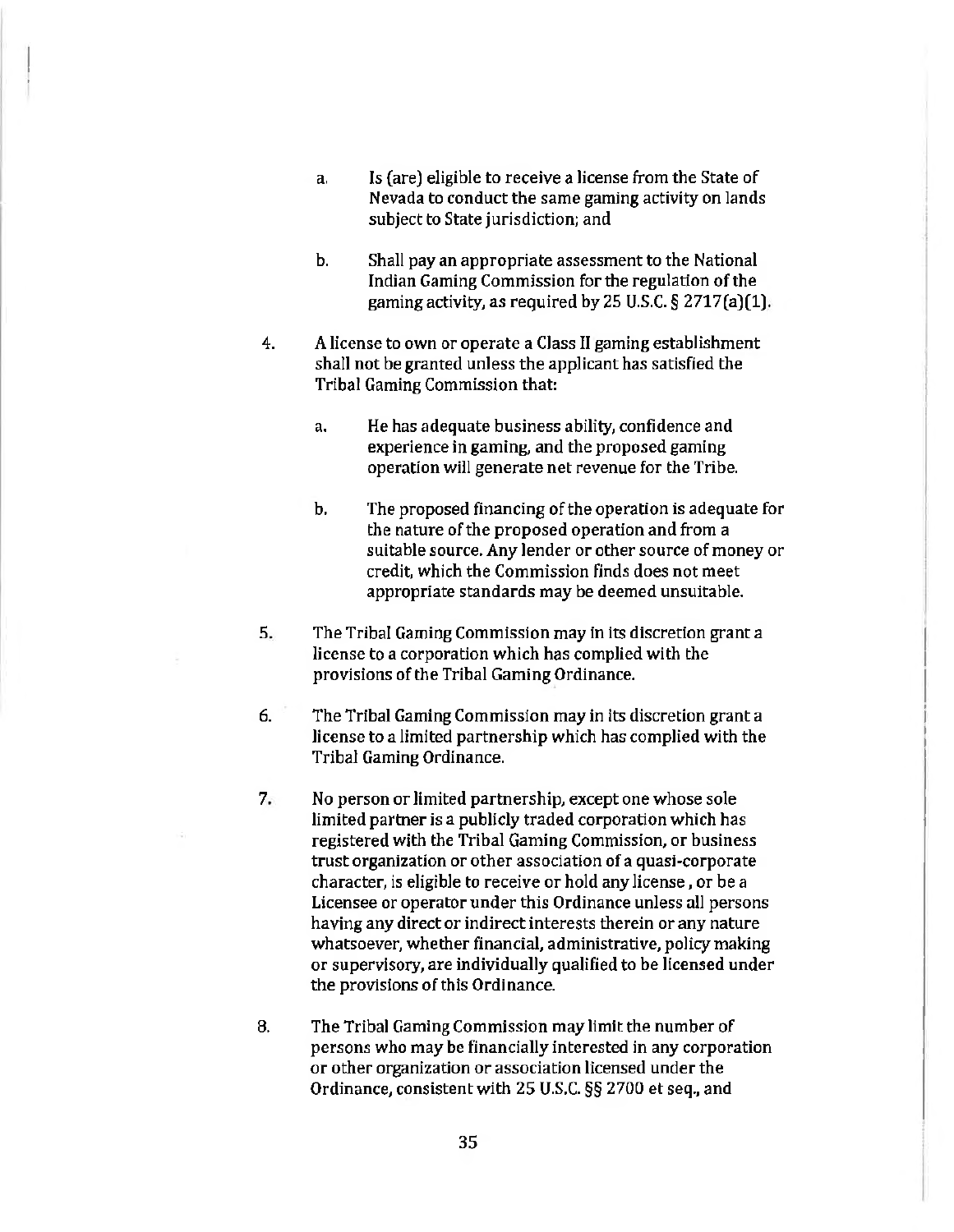establish such other qualifications for a licenses as they may, in their discretion, deem to be in the public interest and consistent with the declared policy of the Tribe and the IGRA.

C. For individually owned gamjng operations other than those operating on September 1, 1986: a) The Tribal Gaming Commission shall deny a license to any person or entity that would not be eligible to receive a State license to conduct the same activity within the jurisdiction of the State of Nevada; and b) Nevada laws and regulations shall apply with respect to purpose, entity, pot limits, and hours of operation.

# Section 28. Authorized Operation.

- A. Class IJI gaming is prohibited on the Reservation unless such gaming is licensed and authorized pursuant to the provisions of the Compact and this Ordinance.
	- 1. Operation of Class Ill Gaming Facilities.
		- a. A tribal or non-tribal gaming facility may operate Class HI gaming at one or more facilities on Pyramid Lake Paiute Indian lands if:
			- (i) the proposed facility is in compliance with the requirements of this Ordinance;
			- (ii) the proposed facility is in compliance with the Compact; and
			- (iii) the Class III gaming operation proposal complies with all other applicable laws and regulation.

#### Section 29. Management Contracts.

The Tribal Council may enter into a management contract for the operation and management of Class III tribal gaming activities. Each such contract must comply with the provisions of this Ordinance, the Compact, other applicable provisions of tribal law (including, but not limited to, tribal employment preference laws), and provisions of federal law (including, but not limited to, 25 U.S.C. § 2711)

#### Section 30. Games Permitted.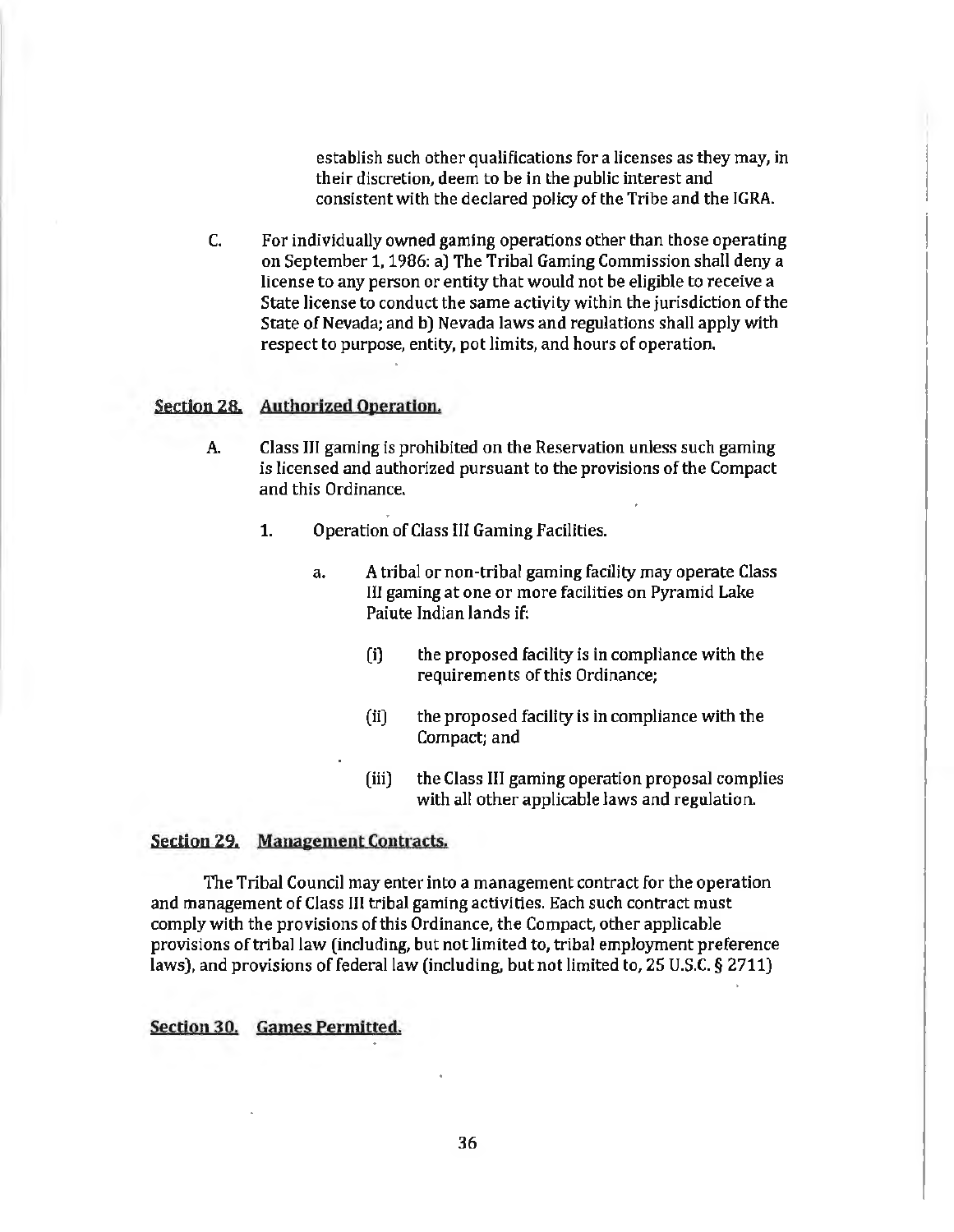- A. Any Class Ill game or games permitted pursuant to the Compact may be conducted on the Reservation, subject to the restrictions and conditions set by the Tribal Gaming Commission.
- B. Conduct of any Class III game which is first legalized within the State of Nevada after the date of the Compact then in effect, or which heretofore becomes permitted on Pyramid Lake Paiute Indian lands under federal law, pursuant to the Compact or amendments thereto may be authorized by the Tribal Gaming Commission by regulation.

#### Section 31. Non-Tribal Gamine Facility Revenue Sharine Fee.

- A. Each Non-Tribal Gaming Facility shall pay not less than 60% of its net revenues to the Tribe as a revenue sharing fee. For this section, net revenues from a Non-Tribal Gaming Facility means the total gross receipts, less Prizes and Expenses. Prizes and Expenses are (a) amounts paid out as, or paid for, prizes; and (b) total gaming-related operating expenses, excluding management fees.
- B. The revenue sharing fee shall be reported and paid on a monthly basis, within twenty-five (25) days after the last day of each month. If, during any monthly reporting period, Prizes and Expenses exceed total gross receipts, the Non-Tribal Gaming Facility shall be allowed a credit equal to sixty percent (60%) of the amount that Prizes and Expenses exceed total gross receipts. Any such credit may be deducted from any amounts owed to the Tribe during the following reporting periods for that fiscal year, but may not be carried over to any reporting periods during any subsequent fiscal year. This limitation on the monthly reported credit shall not affect the credit allowed in Subsection E below.
- C. In calculating net revenues for a Non-Tribal Gaming Facility that only operates fifteen (15) or fewer slot machines, total gaming-related operating expenses may include direct gaming expenses and indirect gaming expenses. "Direct gaming expenses" shall only include any gaming taxes or fees paid to the Pyramid Lake Paiute Tribe and the expenses paid for an audit as required by this Section. "Indirect gaming expenses" shall be the amount that is the product of the total expenses of the business facility multiplied by a fraction, the denominator of which shall be the total gross receipts of the business facility (including gross receipts from gaming), and the numerator of which shall be the gross receipts from gaming. "Total expenses of the business facility" shall not include any (1) direct gaming expenses; (2) gaming related taxes or fees paid to the State, County or other State governmental entity, or (3) legal fees. All expenses must reflect legitimate business expenses and fair-market value.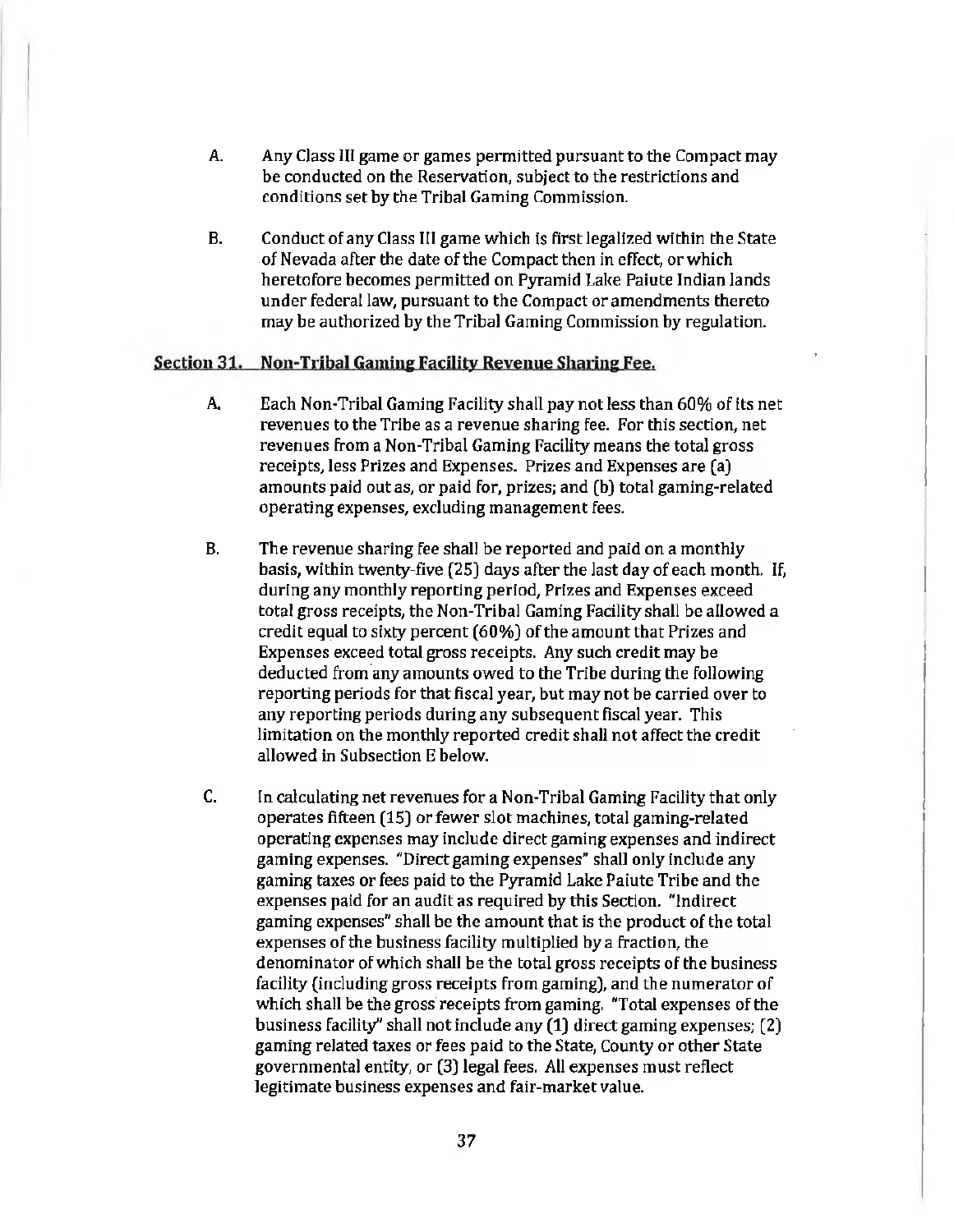- D. Each payment to the Tribe shall be accompanied by a completed Revenue Sharing Form provided by the Tribe and prepared by the Non-Tribal Gaming Facility's bookkeeper, accounting department or an independent Certified Public Accountant. All expenses must be documented in accordance with Generally Accepted Accounting Principles ("GAAP").
- E. Within ninety days of the end of the Non-Tribal Gaming Facility's fiscal year, the Non-Tribal Gaming Facility shall have an audit conducted by an independent Certified Public Accountant to verify all revenue and expenses, and shall reconcile all amounts paid to the Tribe. A reconciliation report shall be submitted to the Tribe at that time that shall calculate all fees due to the Tribe for the subject fiscal year. The reconciliation report shall indude support for the position that all transactions are legitimate business expenses and do not exceed fair-market value. If the reconciliation report demonstrates that the fees paid to the Tribe were less than 60% of the Non-Tribal Gaming Facility's net revenues as required by this section, then the Non-Tribal Gaming Facility shall make a reconciliation payment to the Tribe at the time the reconciliation report is submitted. This reconciliation payment shall equal the difference between 60% of the Non-Tribal Gaming Facility's net revenues and the fees paid to the Tribe by the Non-Tribal Gaming Facility during the subject fiscal year. Since the Revenue Sharing Fee imposed by this section is a minimum payment, there shall be no refund given to the Non-Tribal Gaming Facility if the reconciliation report demonstrates that the fees paid to the Tribe were more than 60% of the Non-Tribal Gaming Facility's net revenues. However a credit will be allowed during the following fiscal year for the amount the reconciliation report demonstrates was paid to the Tribe that was more than 60% of the Non· Tribal Gaming Facility's net revenues as calculated by this section. The report and audit required by this section do not replace any other requirements to submit annual audited financial statements, or any other audit or report requirements.
- F. Fees required by this Section shall be remitted to the Pyramid Lake Paiute Tribe on or before the time required by bank draft, certified check, cashier's check, personal check, money order or wire transfer. If payment is made by a draft or check, the required payment shall not be deemed paid until the draft or check is accepted in the usual course of business. The acceptance of any sum by the Tribe shall not be an acquittance or discharge of the fees unless the amount paid is the full amount due. If any amount paid is determined to be incorrect or disputed, the Tribe shall retain the amount paid and notify the Non-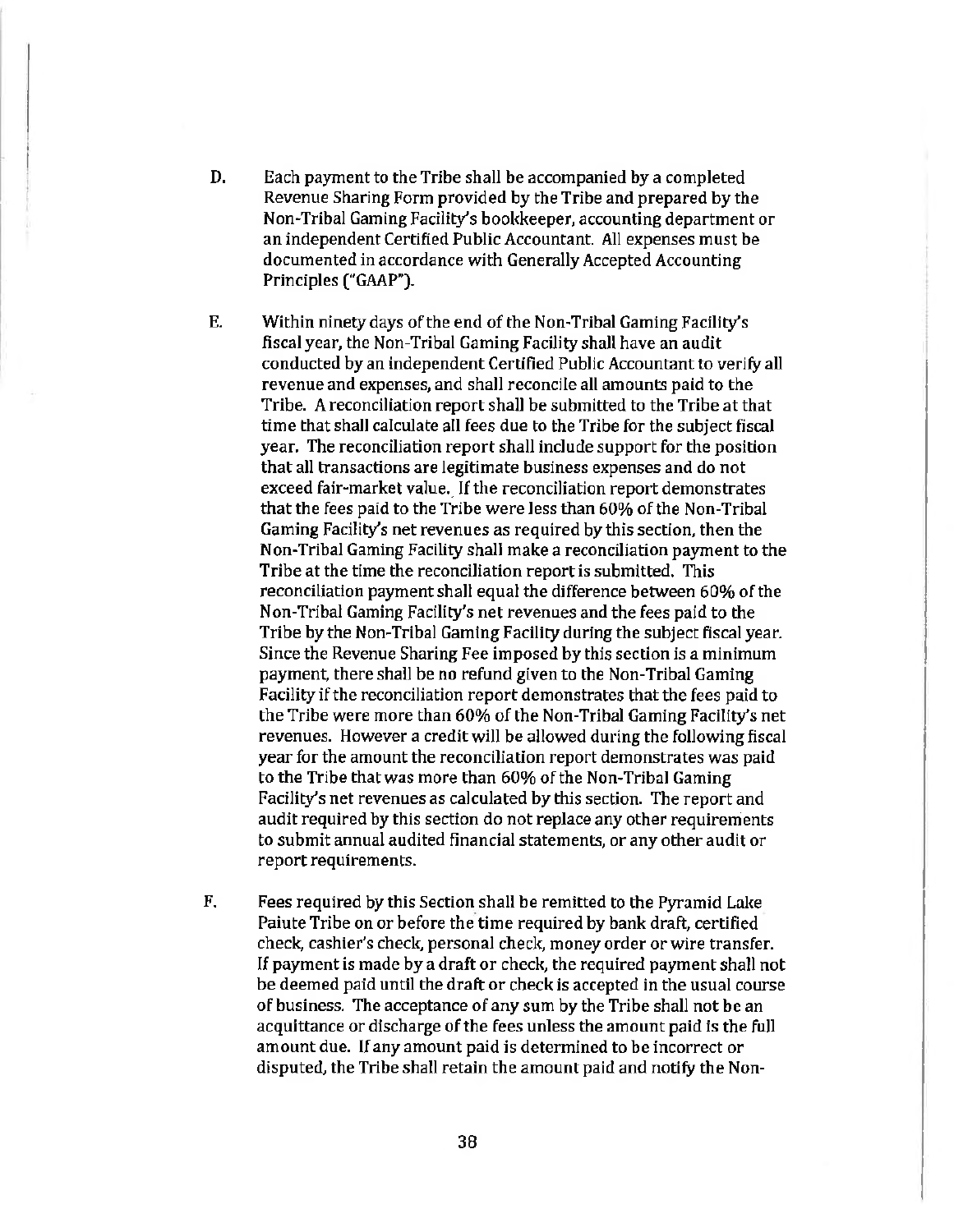Tribal Gaming Facility of the remaining amount owed, which shall be due and payable within ten (10) days of the notice.

- G. If full payment of the revenue sharing fee under this Section is not received by the Tribe on or before the due date, there shall be a late payment penalty added as follows:
	- 1-10 days late, 5% of amount not paid is due
	- 11-21 days late, 15% of amount not paid is due
	- 22-31 days late, 20% of amount not paid is due
	- 32-60 days late, 25% of amount not paid is due

In no event shall the penalty amount be less than \$50.00. Failure to make payment following the day the fee amount initially became due shall be both a civil and a criminal violation of this Ordinance.

H. Any person desiring to challenge a determination that any payment is incorrect or disputed must file, within ten (10) days of receiving notice of an incorrect or disputed payment, a petition with the Gaming Commission which shall hear and decide the matter as provided in section 10.C.3. In such event, late payment penalties shall not be assessed and shall not begin to accrue until the Gaming Commission issues a decision on the dispute.

# Sections 32-35. (Reserved).

#### VI. VIOLATIONS

#### Section 36. Crimes: Penalties.

- A. It shall be unlawful for any person to:
	- 1. Operate or participate in gaming on Pyramid Lake Paiute Indian lands in violation of the provisions of this Ordinance or in violation of rules and/or regulations promulgated pursuant to this Ordinance;
	- 2. Knowingly make a false statement in an application for employment with a gaming activity or enterprise, or in an application for a license to operate a gaming activity or enterprise on Pyramid Lake Paiute Indian lands;
	- 3. Bribe or attempt to bribe, or unduly influence or attempt to unduly influence, any person who licenses, operates, conducts, assists, or is otherwise employed in a gaming activity or enterprise located on Pyramid Lake Paiute Indian lands; or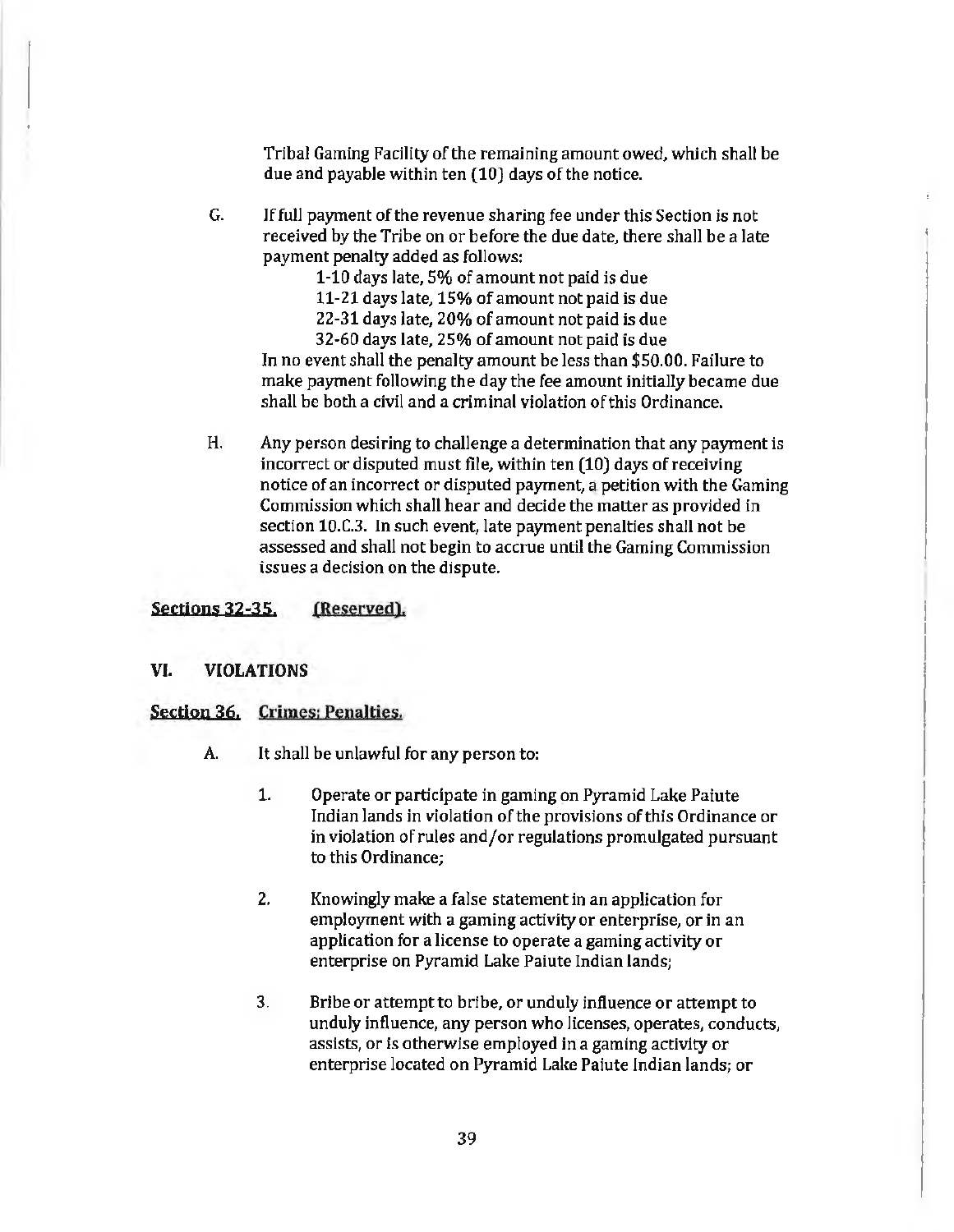- 4. Violate any other provisions of tribal law, applicable State or federal law on the premises of any gaming facility.
- B. Any Indian who violates a provision of this Ordinance or of other tribal law relating to gaming activities may be fined not more than \$1,000 and/or imprisoned for up to one year for each violation. *A*  separate violation occurs on each day that a violation arises or continues. Any non-Indian who violates a provision of this Ordinance shall be subject to a civil fine, and may be excluded from the Pyramid Lake Paiute Indian lands within the jurisdiction of the Pyramid Lake Paiute Tribe.
- C. Any property used in the commission of a violation or a provision of this Ordinance may be seized by the Tribal Gaming Commission or their agents. The owner of the property shall be afforded an opportunity to object and be heard in accordance with principles of due process. If no objection is raised or the objection is not sustained, the Tribe may dispose of the seized property.

# Section 37, Civil Penalties.

- A. Any person or entity who violates any term or condition of any license issued pursuant to this Ordinance may be assessed a civil penalty by the Tribal Court in a civil action filed by the Tribal Gaming Commission or tribal prosecutor. Each violation shall be treated separately and may be assessed as a separate violation.
- B. Civil penalties provided for in this Section may be imposed in addition to the criminal penalties provided for in Section 36 above.

# VI. VALIDITY OF ORDINANCE

# Section 38. Severability.

- A. If any provision or provisions in this Ordinance are held invalid by a court of competent jurisdiction, this Ordinance shall continue in effect as if the invalid provision(s) were not a part hereof.
- B. If any provision of this Ordinance is inconsistent with any provision of the Compact, the terms of the Compact shal1 control. If any provision of the Compact is inconsistent with any provision of IGRA, 'the terms of IGRA shall control

# Section 39. Effective Date of Ordinance.